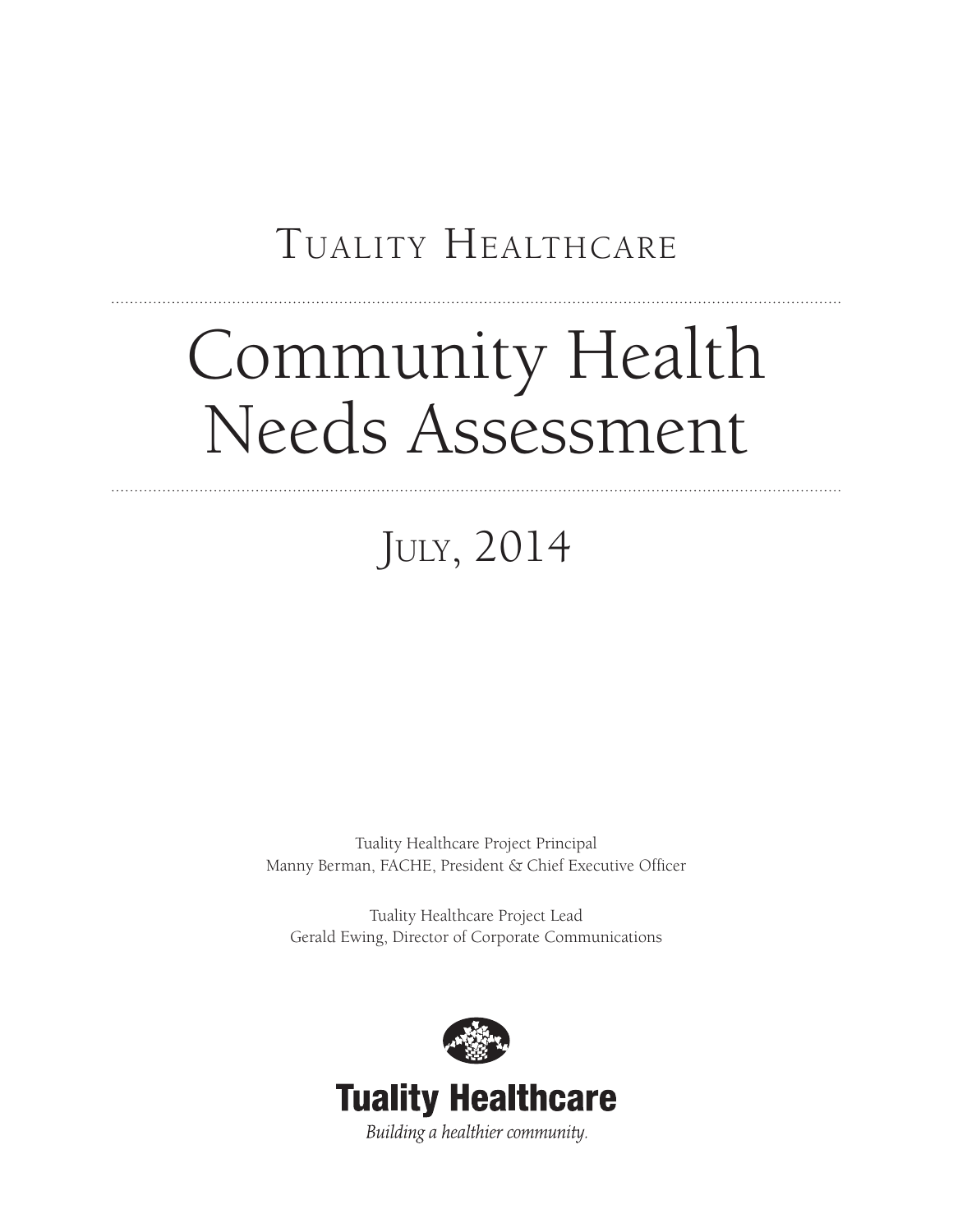### Continue to build a healthier community

For many years, Tuality Healthcare's slogan has been "Building a healthier community." We continue to believe in that slogan as we tackle the challenge of transforming the way hospitals and healthcare organizations deliver health care.

This Community Health Needs Assessment was conducted as a rigorous process with other health care organizations in the four-county Portland metropolitan area as part of the Healthy Columbia Willamette Collaborative. The collaborative includes 14 hospitals, four county health departments and two Coordinated Care Organizations.

### About Tuality Healthcare

Tuality is a not-for-profit, community based health care organization based in Washington County. We are proud of our standing as an independent organization governed by community members that aim to provide localized care determined by local community members.

Our organization provided \$34 million in community benefit during Fiscal Year 2013 in free and reduced cost medical care, care for underserved patients, community education and investment in community health and community partners.

### Thank you to the community

This Community Health Needs Assessment would not have been possible without the assistance of many of our community citizens through focus group participation, stakeholder interviews and advice from content experts. We are grateful for their help.

We strive to provide our community with the best health care possible. We hope to address many of the health care needs and strategies in the years ahead as we continue building a healthier community.

Sincerely,

Manny

Manny Berman, FACHE President & Chief Executive Officer Tuality Healthcare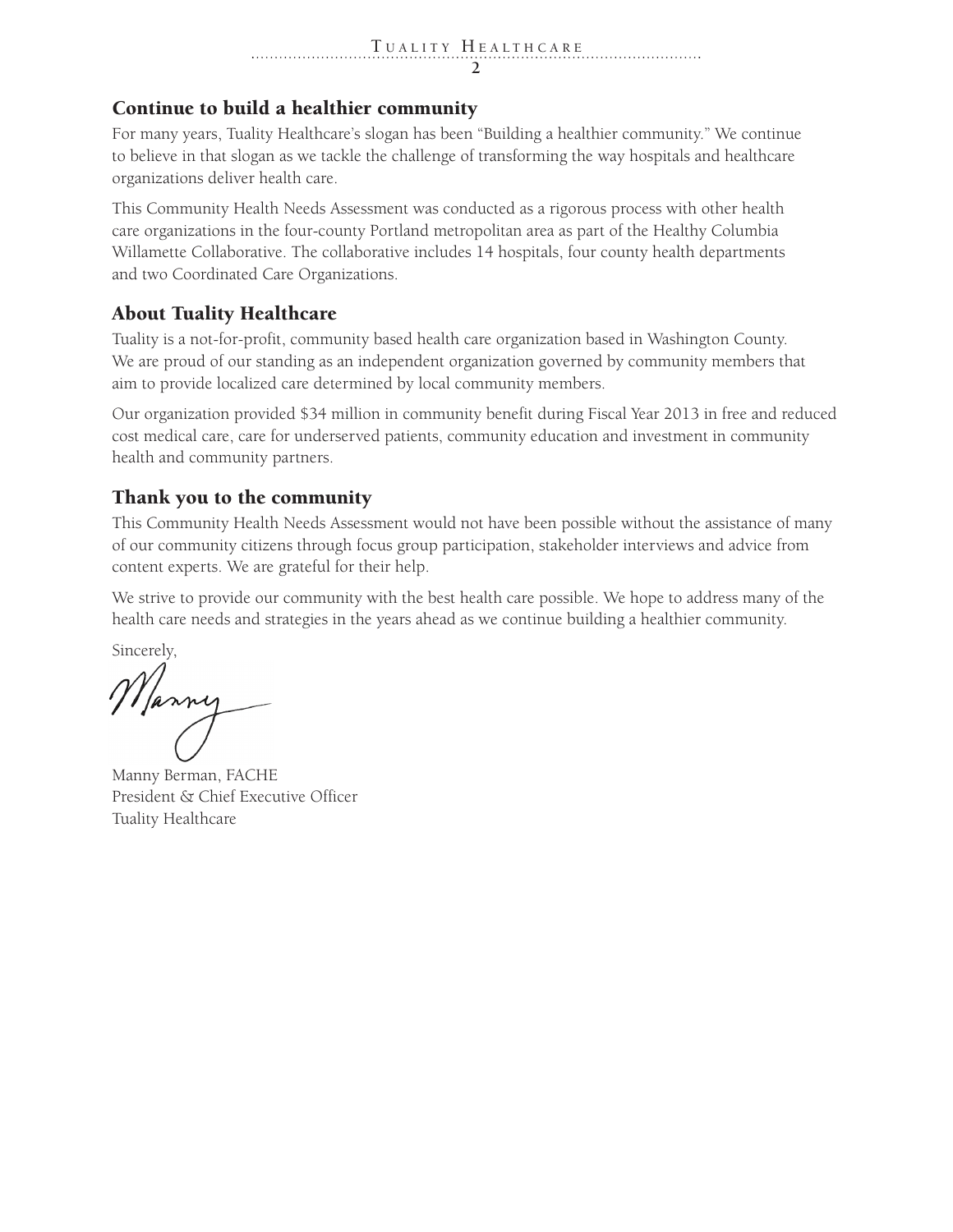## **Table of Contents**

| 4 <sup>1</sup> | I. Executive Summary                  |
|----------------|---------------------------------------|
| 6              | II. Mission, Vision and Values        |
| 8              | III. Service Area and Demographics    |
| 11             | IV. Community Health Needs Assessment |
| 19             | V. Appendix                           |
|                |                                       |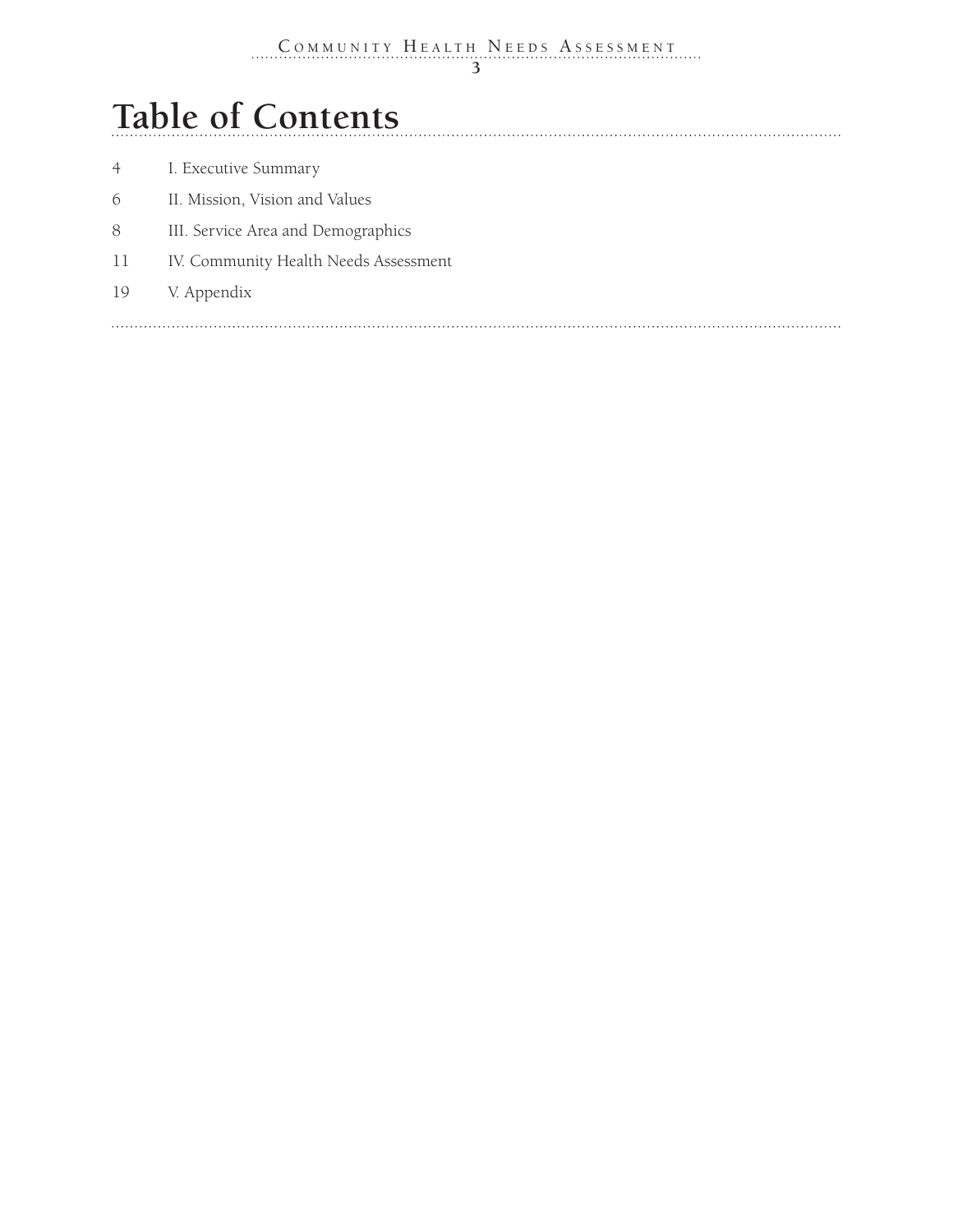## **I. Executive Summary**

Tuality Healthcare is a community-based, not-for-profit health system with hospitals in Hillsboro and Forest Grove, Oregon. Tuality is a full-service acute care system that offers the full continuum of care, along with health and wellness services. Based in Hillsboro, Tuality's service area is mainly Washington County with some patients from adjacent counties, including the Oregon Coast and Coast Range. Tuality Healthcare participated in the joint venture called the Healthy Columbia Willamette Collaborative (HCWC), which included county health departments in Washington, Multnomah and Clackamas counties in Oregon and Clark County in Washington, as well as hospitals in the Providence, Kaiser, Legacy, Adventist, Peace Health and OHSU systems. The collaborative was established in 2010 to conduct a Community Health Needs Assessment (CHNA) for the four-county Portland metropolitan area.

Providing exceptional care and treating the vulnerable are increasingly important in the changing nature of health care. Our mission and vision for treating the health needs in our region is reflected in our Strategic Business Plan, a 3- to 5-year plan. The healthcare priorities identified by this CHNA are an important part of healthcare transformation and Tuality Healthcare's role in that process.

### **COMMUNITY HEALTH NEEDS ASSESSMENT**

The Healthy Columbia Willamette Collaborative used the Mobilizing for Action through Planning and Partnerships (MAPP) model to conduct the CHNA. The MAPP model is an evidence-based, community-wide strategic planning process for improving community health. The collaborative hired Healthy Communities Institute (HCI) of Berkeley, Calif., to identify and compile data pertinent to improving the community health needs of the Portland metro area. Fourteen hospitals, including the area's major health systems (Tuality, Providence, Legacy, Adventist and PeaceHealth), one academic medical center university (Oregon Health & Science University) and one health system/health insurer (Kaiser), participated in the needs assessment. For more on the collaborative, visit the Healthy Columbia Willamette website at www. healthycolumbia.willamette.org, or view pertinent information in the Appendix of this document.

The information, priorities and identified health needs were drawn from a rich body of quantitative date supplied by the Healthy Communities Institute (HCI) and verified by epidemiologists from the four counties. The collaborative also incorporated large and varied input from key stakeholders such as public officials, community groups and key informants. The collaborative also conducted a series of focus groups and public forums with a wide variety of citizens concerning the health needs of their community. Collectively, these quantitative and qualitative data sources gave the group an outstanding snapshot of the socio-economic and health status of residents of Washington County vs. their counterparts in the Portland metropolitan region and the state of Oregon.

The CHNA process conducted by the Healthy Columbia Willamette Collaborative found the following:

- In general, residents of Washington County are healthier than their counterparts in Multnomah, Clackamas and Clark counties. As an example, data provided by HCI shows that Washington County has the lowest rate of all cancers in the metro area.
- Residents agree that Washington County is healthier than the rest of the metropolitan area. A rate of 89.2 adult residents answered good, very good, or excellent to the question: "How is your general health?"
- Substance abuse isn't nearly as sizeable a problem in Washington County as in the other three counties. The county has the lowest level of binge drinkers, adults who smoke, teens who smoke, death rate due to alcohol consumption and death rate due to drug poisoning in the metro area.
- Washington County does have the second-highest teen pregnancy rate in the metro area.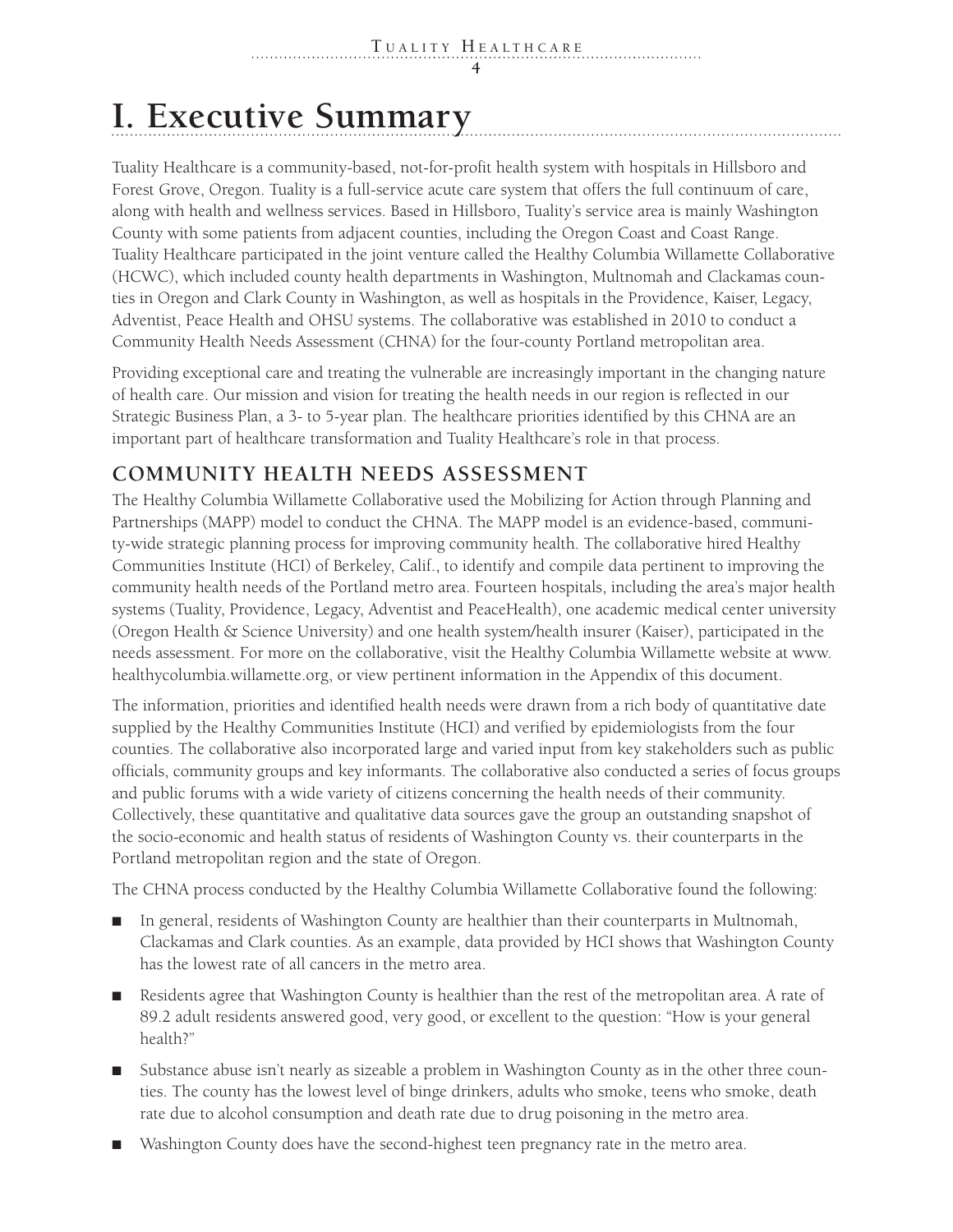■ Washington County has the highest age-adjusted suicide rate of the three Oregon counties – 15.4 deaths per 100,000 populations.

Where Washington County falls short is in the area of exercise, nutrition and weight. Here's a breakdown:

- Only 24.9 percent of Washington County residents eat five or more servings of fruits and vegetables per day, compared to 30 percent in Clackamas County.
- Only 53.8 percent of Washington County residents engage in regular physical activity compared to 55.1 percent in Multnomah County and 55.6 percent in Clackamas County.
- Washington County has the second highest obesity rate in the metropolitan area with 23.2 percent of residents considered obese according to the Body Mass Index (BMI).
- The same holds true in the overweight category. Washington County has the highest overweight population in the metro area at 36.9 percent of residents, based on the Body Mass Index (BMI).
- Low-income pre-school obesity is also a problem in Washington County, ranking first in the metropolitan area with 15.2 percent of pre-schoolers considered obese based on BMI.

Tuality Healthcare intends to address the four needs identified by the CHNA in a variety of strategic ways:

Access to Affordable Care: Tuality will continue to expand outreach to vulnerable populations via the Tuality Health Alliance and its work with Health Share of Oregon for Oregon Health Plan members. Tuality will also continue to work with a number of community partners to provide basic health services. These include the Southwest Community Health Center – Hillsboro, Project Access Now and Virginia Garcia Medical Center.

**Chronic disease:** Tuality will continue to support the "Healthy Baby" project, the Public Health Parish Nurse Program and offer educational classes that address chronic conditions. Tuality will work with its HCWC partners on a specific project, focusing on breastfeeding to six months for the most vulnerable populations.

**Substance abuse:** Tuality and its HCWC partners will promote safe opioid prescribing guidelines, improve monitoring of prescribing practices at institutions, and develop an educational program for safe opioid use.

Mental health: Tuality will increase access to mental health services through the patient-centered primary care home and collaborations with LifeWorks NW, Washington County Department of Health & Human Services and Pacific University.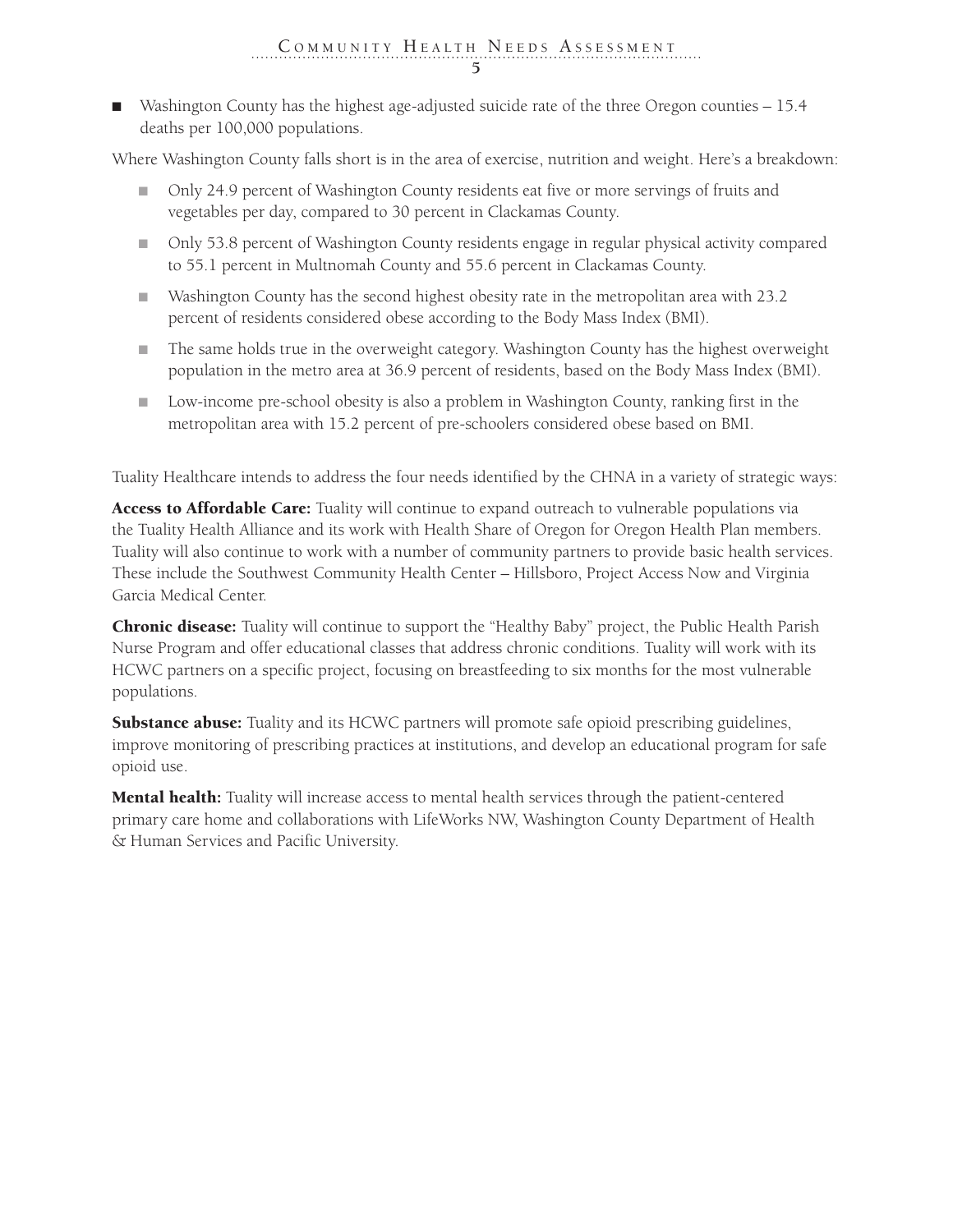## **II. Mission, Vision and Values**

Founded by midwife Minnie Jones Coy in 1918, Tuality Healthcare is a not-for-profit health system that offers the full continuum of health and wellness services in communities in Washington County and neighboring counties in Oregon. The organization has over 40 employed physicians, over 200 affiliated community physicians, two hospitals (Hillsboro and Forest Grove), numerous outpatient clinics, a patient and family education center, and comprehensive state-of-the-art Diagnostic Imaging, Surgery, Laboratory and other services. The organization includes specialty clinics like the Tuality Center for Geriatric Psychiatry, as well as partnerships in two dialysis centers and the Tuality/OHSU Cancer Center.



## **Tuality Healthcare**

Building a healthier community.

### **Mission**

*With skill and compassion, we are building a healthier community by bringing quality clinical care and unparalleled service to our region in partnership with our patients, physicians and health care professionals.*

### **Vision**

*To be the health system of choice for our region, our patients, our providers, and our employees by delivering the highest quality care at an exceptional level of service.*

### **Standards for Success**

*People, Service, Quality, Stewardship*

### **Organizational Values**

*A Culture of Service to our Community A Culture of Service to Each Other A Culture of Service to our Patients*

### **Employee Value Proposition**

*Tuality is unique because of the relationships we build, And as individuals we are seen and heard.*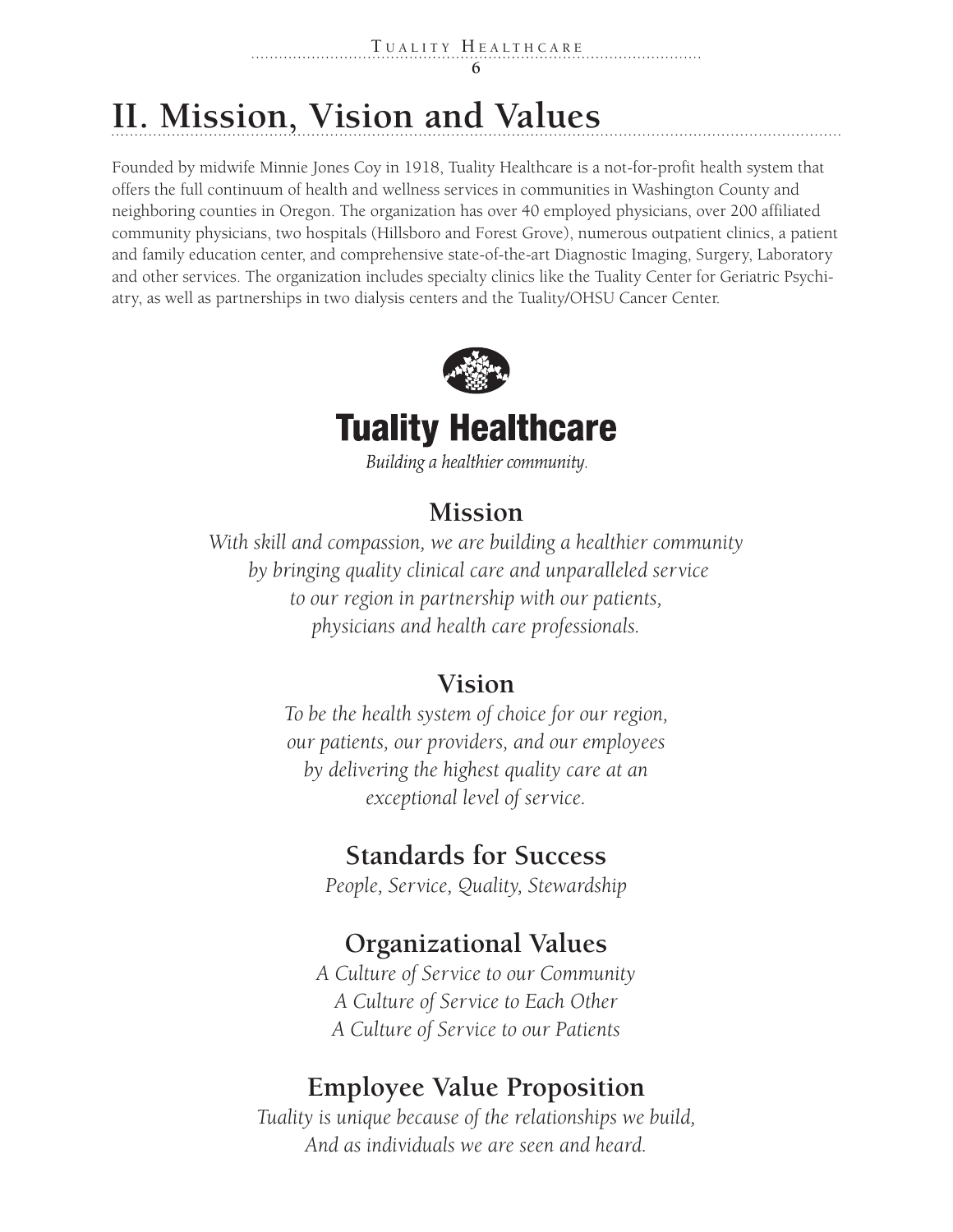### **TUALITY'S COMMITMENT TO COMMUNITY HEALTH NEEDS ASSESSMENT**

Tuality Healthcare's Strategic Business Plan supports the Community Health Needs Assessment's focus on population-based healthcare. The Strategic Business Plan adopted by the Tuality Healthcare Board in 2014 has five goals:

- Develop an Exceptional Organizational Culture
- Be the Destination Health Care Employer
- Build a Community Reputation for Unparalleled Value
- Be the Preferred Provider for Area Physicians
- Provide Service Line Excellence

Tuality Healthcare's Mission, Vision, Standards for Success and Organizational Values align well with the five goals of the Strategic Business Plan. With these elements as a roadmap, the employees of Tuality Healthcare are well positioned for achievement in the constantly changing health care environment.

Like other healthcare organizations, Tuality embraces the Triple Aim developed by the Institute of Healthcare Improvement:

- Improving the patient experience of care (including quality and satisfaction)
- Improving the health of populations
- Reducing the per capita cost of health care

### **TUALITY'S FOCUS ON SERVICE TO OUR COMMUNITY**

Tuality Healthcare provided \$34 million in benefit to our community in Fiscal Year 2013, including charity care, uncompensated care, community service and volunteering. These community benefit activities include:

- Providing increased access to healthcare through the Tuality Healthcare Alliance, a physician-hospital community organization.
- Aiding community health improvement through a robust series of educational classes.
- Sponsoring and participating in numerous events and health fairs which promote wellness.
- Financial support for a number of safety-net health clinics run by other non-profits for those living in poverty.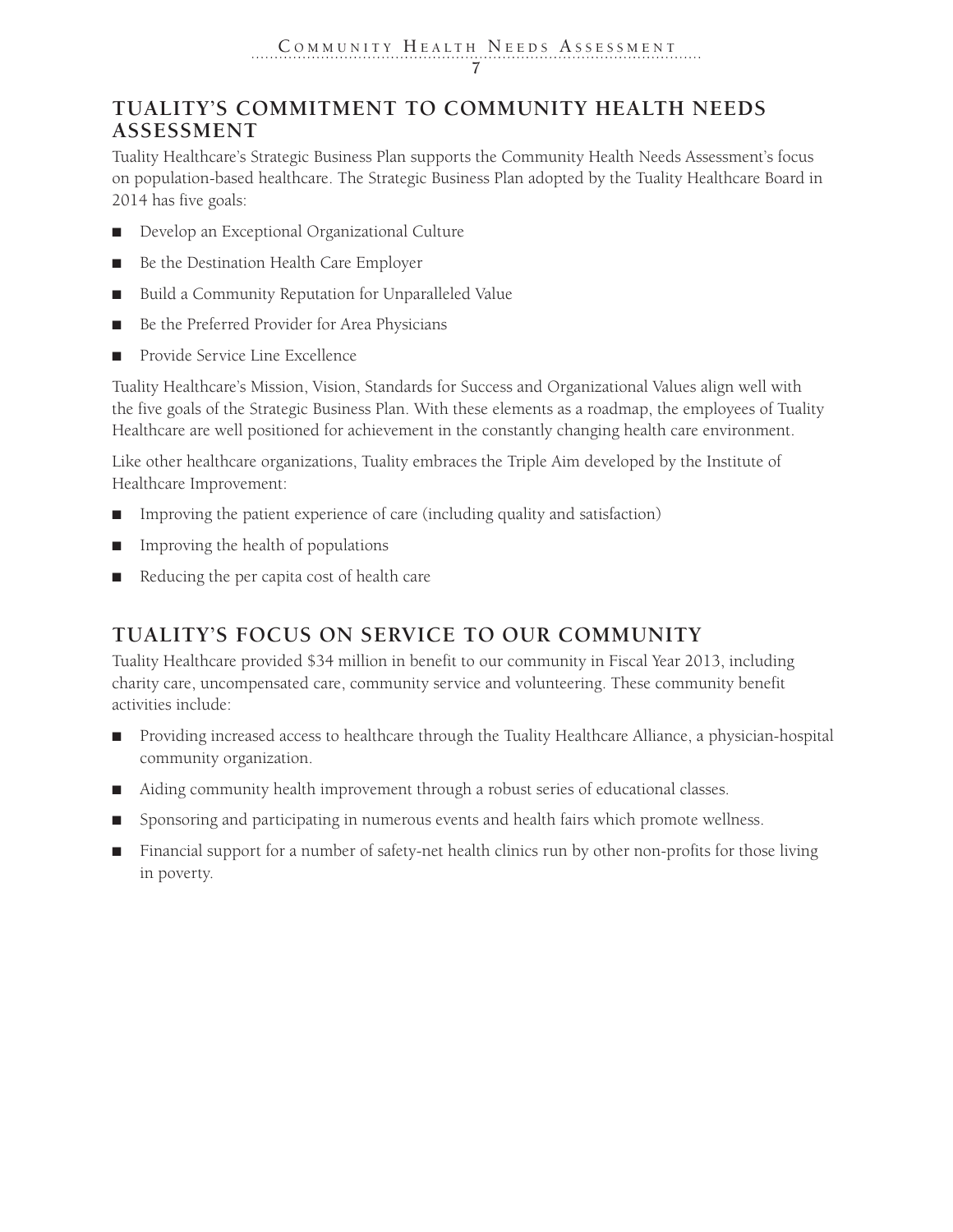## **III. Service area and demographics**

Tuality Healthcare's service area is primarily Washington County, Oregon, although some patients from neighboring counties do use our services. Washington County lies west of the city of Portland and east of the Oregon Coast range. It is the second most populous county in Oregon, with a July 2013 estimated population of 550,990, according to data supplied by the Portland State University Population Research Center.

Tuality's primary inpatient service area includes the cities of Hillsboro, Forest Grove, Cornelius and North Plains, and the smaller communities of Banks, Gaston, Gales Creek, Manning, Buxton, Vernonia, Timber and Manning. The organization's secondary inpatient service area includes portions of the large suburban Portland cities of Beaverton and Aloha. (See map)

Tuality Healthcare and the Washington County Department of Health and Human Services are both Healthy Columbia Willamette members. The collaborative encompasses three Oregon counties (Washington, Multnomah and Clackamas) and one county in Washington state (Clark). Although Tuality is an HCWC member, the organization's service area is primarily Washington County. One other hospital, Kaiser Permanente Westside Medical Center, serves Washington County. It is also located in Hillsboro.



### **POPULATION BASE**

Washington County, which contains Tuality Healthcare's primary patient service area, is the second most populous county in the 4-county metropolitan Portland area, which also contains Multnomah, Clackamas in Oregon and Clark County in Washington. Hillsboro is the largest city in Washington County with a population of 95,357, according to 2012 data from the United States Census Bureau. It is also the fifth largest city in Oregon. Other larger cities include Beaverton, Forest Grove, Cornelius and North Plains, although most of Beaverton lies in Tuality's secondary patient service area.

Washington County is the fastest-growing county in the four-county metropolitan area. The county population grew by 4.8 percent in the period of 2010 to 2013, surpassing Clark County at 4.3 percent, Multnomah at 4.2 percent and Clackamas at 3.3 percent.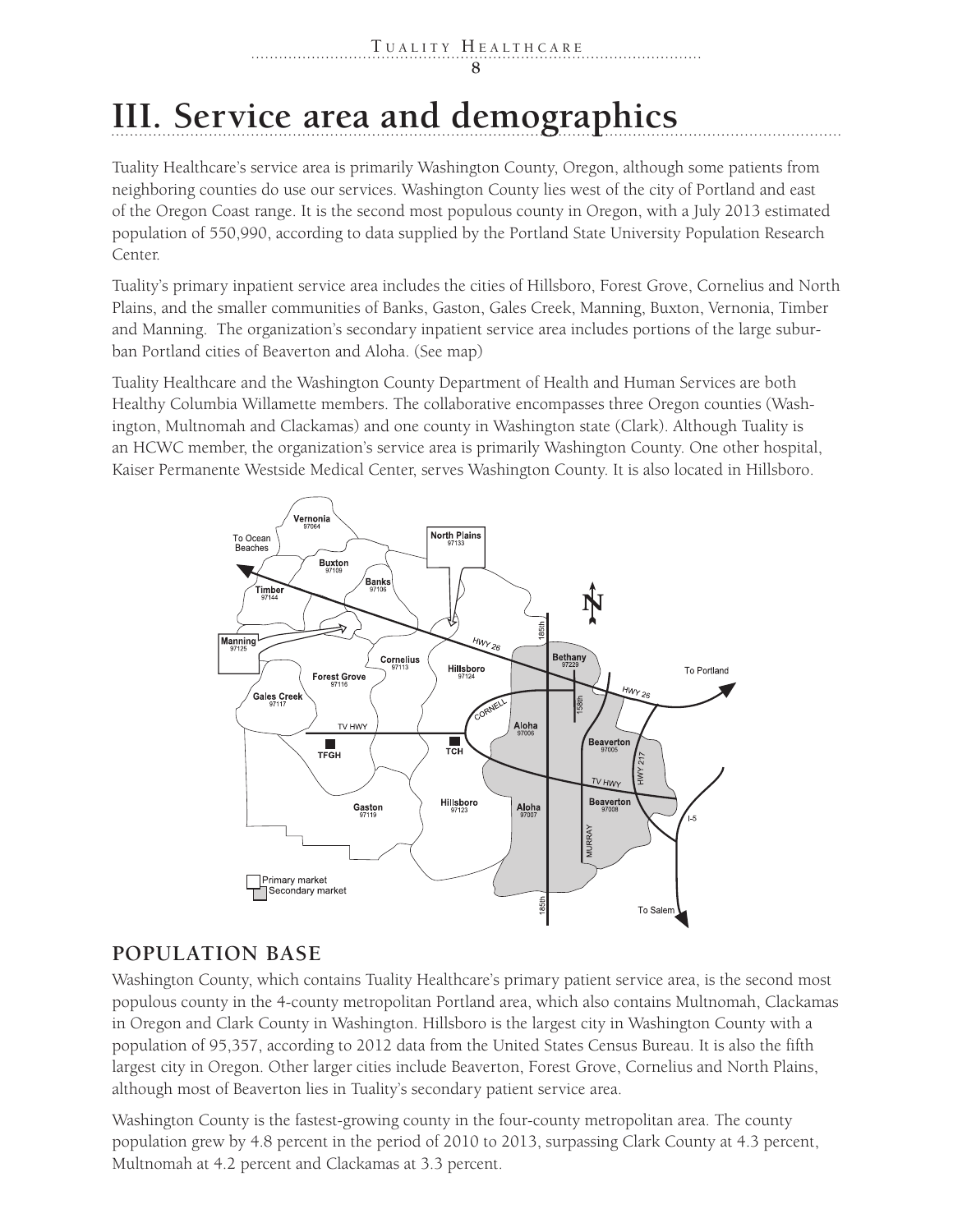Washington County has the most sizeable Hispanic or Latino population in the metro area at 16.0 percent, significantly higher than the state of Oregon at 12.2 percent. Other county figures for Hispanics are: Multnomah, 11.1 percent, and Clark and Clackamas, 8.1 percent. Washington County has the lowest population in the metro area of persons 65 and older, 10.9 percent, well below the state of Oregon figure of 14.9 percent. Other county figures for the elderly are: Multnomah, 11.2 percent; Clark, 12.6 percent, and Clackamas, 15.0 percent.

| <b>Total</b>                                                                                                                                                                                                                  | <b>Population</b> | <b>White</b> | <b>Hispanic</b> | % age 65 or older |
|-------------------------------------------------------------------------------------------------------------------------------------------------------------------------------------------------------------------------------|-------------------|--------------|-----------------|-------------------|
| Hillsboro                                                                                                                                                                                                                     | 95,357            | 73.3%        | 22.6%           | 7.8%              |
| <b>Beaverton</b>                                                                                                                                                                                                              | 93,542            | 73.0%        | 16.3%           | 10.4%             |
| <b>Forest Grove</b>                                                                                                                                                                                                           | 22,419            | 78.8%        | 23.1%           | 12.3%             |
| Cornelius                                                                                                                                                                                                                     | 12,161            | 64.0%        | 50.1%           | 6.3%              |
|                                                                                                                                                                                                                               |                   |              |                 |                   |
| Washington Co.                                                                                                                                                                                                                | 554,996           | 83.0%        | 16.0%           | 10.9%             |
| Clackamas Co.                                                                                                                                                                                                                 | 388,263           | 90.8%        | 8.1%            | 15.0%             |
| Multnomah Co.                                                                                                                                                                                                                 | 766,135           | 80.9%        | 11.1%           | 11.2%             |
| Clark Co.                                                                                                                                                                                                                     | 443,817           | 87.9%        | 8.1%            | 12.6%             |
|                                                                                                                                                                                                                               |                   |              |                 |                   |
| Oregon State                                                                                                                                                                                                                  | 3,930,065         | 77.8%        | 12.2%           | 14.9%             |
| <b>Washington State</b>                                                                                                                                                                                                       | 6,971,406         | 71.6%        | 11.7%           | 13.2%             |
|                                                                                                                                                                                                                               |                   |              |                 |                   |
| <b>United States</b>                                                                                                                                                                                                          | 316,128,839       | 63.0%        | 16.9%           | 13.7%             |
| $C_1$ . The $C_2$ is the $D_1$ in the state of the state of the state of the state of the state of the state of the state of the state of the state of the state of the state of the state of the state of the state of the s |                   |              |                 |                   |

### **Population composition**

Source: U.S. Census Bureau, Healthy Communities Institute

#### **Age comparison**

| <b>Female persons</b> |
|-----------------------|
| 49.8%                 |
| 51.4%                 |
| 52.0%                 |
| 48.9%                 |
|                       |
| 50.7%                 |
| 50.8%                 |
| 50.6%                 |
| 50.0%                 |
|                       |
| 50.5%                 |
| 50.0%                 |
|                       |
| 50.8%                 |
|                       |

Note: Persons under 18 includes Persons under 5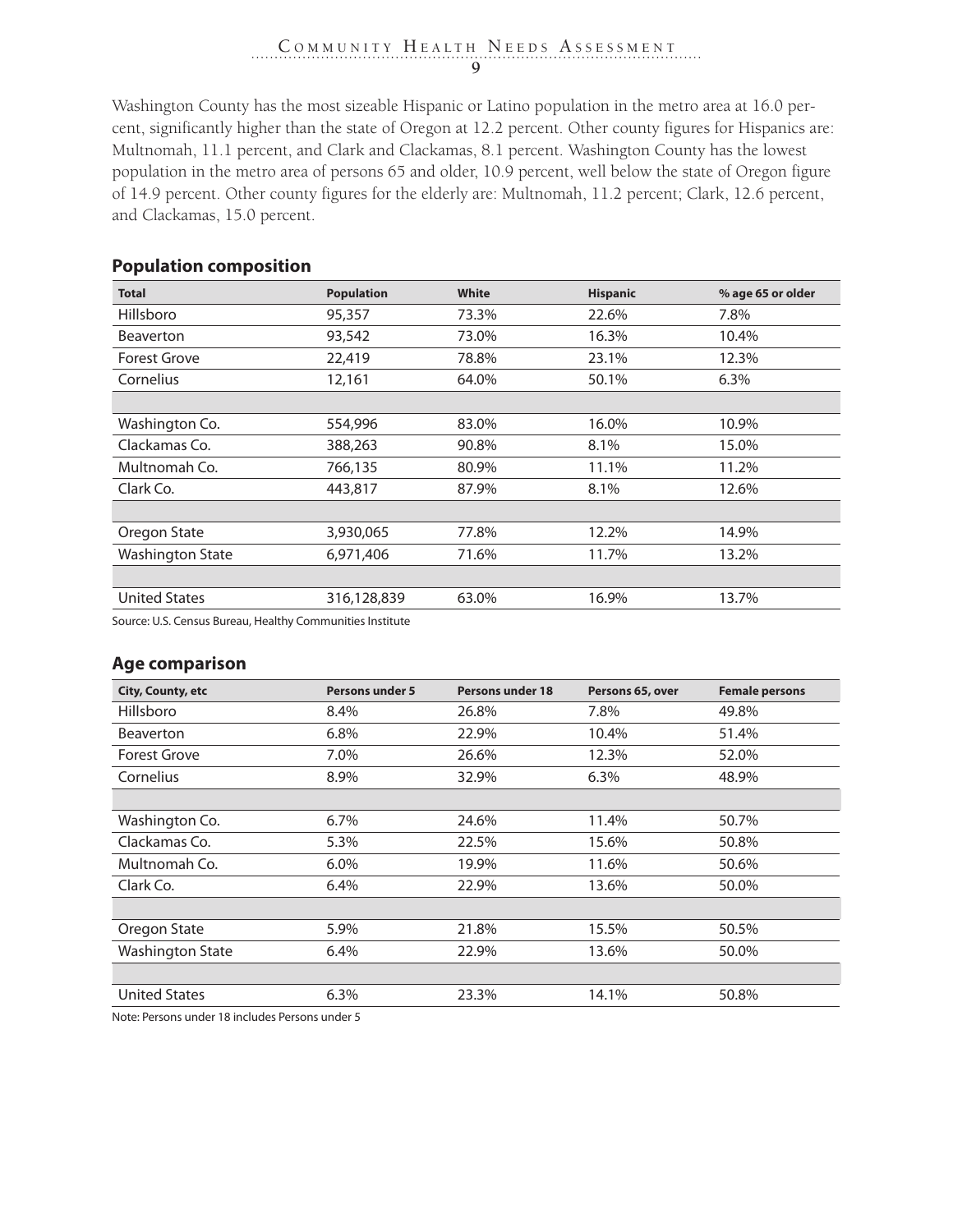### **EDUCATION AND INCOME**

Education and income play an important role in the health of a community. Called the social determinants of health, these are the conditions in which people are born, live, work and age. Studies show that citizens with low income or education tend to have more chronic health programs and have difficulty accessing healthcare.

Washington County ranks third in the metro area with 90.7 percent of residents holding a high school diploma. Clackamas County leads in this category with 92.4 percent of residents holding a high school diploma. The county ranks first in two other important indicators, foreign born with 16.9 percent of residents and percent of homes where a language other than English is spoken at 23.3 percent. Washington County is in the middle of the pack regarding percent of population below the federal poverty level with 10.9 percent. Multnomah County has a sizeable population – 17.9 percent – living below the federal poverty level.

| <b>Region</b>           | % w/H.S. diploma | <b>Foreign born</b> | % language other<br>than English at home | % below poverty<br>level |
|-------------------------|------------------|---------------------|------------------------------------------|--------------------------|
| Hillsboro               | 86.7%            | 20.7%               | 30.2%                                    | 13.0%                    |
| <b>Beaverton</b>        | 91.8%            | 21.5%               | 28.0%                                    | 13.0%                    |
| <b>Forest Grove</b>     | 82.5%            | 12.0%               | 21.3%                                    | 19.6%                    |
| Cornelius               | 69.5%            | 26.0%               | 48.2%                                    | 16.9%                    |
|                         |                  |                     |                                          |                          |
| Washington Co.          | 90.7%            | 16.9%               | 23.3%                                    | 10.9%                    |
| Clackamas Co.           | 92.4%            | 8.5%                | 11.6%                                    | 9.7%                     |
| Multnomah Co.           | 89.5%            | 13.9%               | 19.6%                                    | 17.1%                    |
| Clark Co.               | 91.0%            | 10.0%               | 14.0%                                    | 12.0%                    |
|                         |                  |                     |                                          |                          |
| Oregon State            | 89.2%            | 9.8%                | 14.7%                                    | 15.5%                    |
| <b>Washington State</b> | 90.0%            | 13.0%               | 18.2%                                    | 12.9%                    |
|                         |                  |                     |                                          |                          |
| <b>United States</b>    | 85.7%            | 12.9%               | 20.5%                                    | 14.9%                    |

### **Education and Income**

Source: U.S. Census Bureau, Healthy Communities Institute

### **COMMUNITY NEEDS INDEX SCORE**

Dignity Health and Thompson/Reuters have developed a scoring system that rates a population's need for socioeconomic support called the Community Needs Index. This index provides scores on a community's social determinants like percent with high school diplomas, how many citizens have health insurance, how many citizens over age 65 live in poverty, citizens speaking limited English and other determinants. A score of 1 indicates the lowest need; a score of 5 indicates the greatest need.

The figures in the table below show that Washington County has more socioeconomic needs than Clackamas and Clark counties, but less needs than Multnomah County. This data is broken down by zip codes and shows pockets of need. For example, Hillsboro zip code 97123 has a CNI Score of 3.6, while zip code 97124 has a CNI Score of 3.0. These scores are consistent with socioeconomic indicators for the county.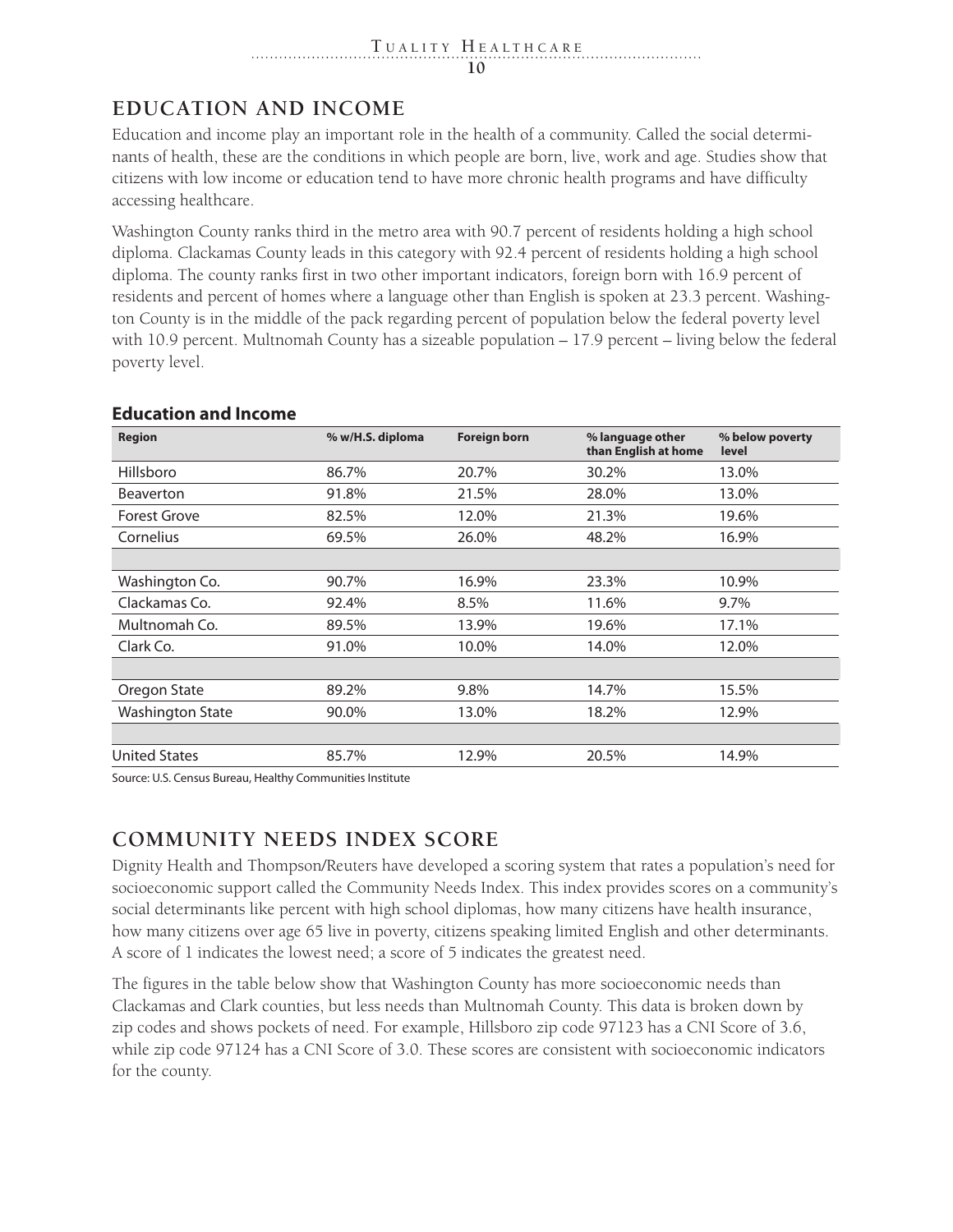### **Community Needs Index Score**

| <b>City, County</b>      | <b>CNI Median Score</b> |
|--------------------------|-------------------------|
| Hillsboro                | 3.2                     |
| <b>Beaverton</b>         | 3.2                     |
| <b>Forest Grove</b>      | 4                       |
| Cornelius                | 3.7                     |
|                          |                         |
| <b>Washington County</b> | 3.0                     |
| Clackamas County         | 2.7                     |
| <b>Multnomah County</b>  | 3.6                     |
| <b>Clark County</b>      | 2.8                     |

Source: Thompson/Reuters, Dignity Health

## **IV. Community Health Needs Assessment**

### **OVERVIEW OF PROCESS AND SOURCES**

**Origination of Project:** In 2010, local health care and public health leaders began to discuss the upcoming need for several community health assessments and health improvement plans within our region in response to the Affordable Care Act and Public Health Accreditation.<sup>1</sup> The leaders recognized that conducting a regional community health needs assessment for Clackamas, Multnomah, and Washington counties in Oregon and Clark County in Washington was the most efficient and effective way moving forward. The result is the development of the Healthy Columbia Willamette Collaborative, with assistance from the Oregon Association of Hospitals and Health Systems. The collaborative is a publicprivate partnership comprised of 14 hospitals, four public health department and two coordinated care organizations (CCOs).

Members include (in alphabetical order): Adventist Medical Center, Clackamas County Health Division, Clark County Public Health Department, FamilyCare, Health Share of Oregon,<sup>2</sup> Kaiser Sunnyside Hospital, Legacy Emanuel Medical Center, Legacy Good Samaritan Medical Center, Legacy Meridian Park Medical Center, Legacy Mount Hood Medical Center, Legacy Salmon Creek Medical Center, Multnomah County Health Department, Oregon Health & Science University, PeaceHealth Southwest Washington Medical Center, Providence Milwaukie Hospital, Providence Portland Medical Center, Providence St. Vincent Medical Center, Providence Willamette Falls Medical Center, Tuality Healthcare/Tuality Community Hospital and Washington County Public Health Division.

Convening organization: The Multnomah County Health Department applied for and was given the contract to be the legal entity and neutral convener for the first three-year cycle. Year one started in June 2012.

**Vision:** Align efforts of hospitals, coordinated care organizations, public health and the residents of the communities they serve to develop an accessible, real-time assessment of community health across the four-county region. This will eliminate duplicative efforts, lead to prioritization of community health needs, enable joint efforts for implementing and tracking improvement activities, and improve the health of the community.

<sup>1</sup> The federal Affordable Care Act, Section 501(r)(3) requires tax exempt hospital facilities to conduct a Community Health Needs Assessment (CHNA) at minimum once every three years, effective for tax years beginning after March 2012. Through the Public Health Accreditation Board, public health departments now have the opportunity to achieve accreditation by meeting a set of standards. As part of the standards, they must complete a Community Health Assessment (CHA) and a Community Health Improvement Plan (CHIP).

<sup>2</sup> FamilyCare and Health Share of Oregon joined the Collaborative June 2013. Coordinated Care Organizations are required by OAR 410-141- 3145to conduct a CHNA every three years.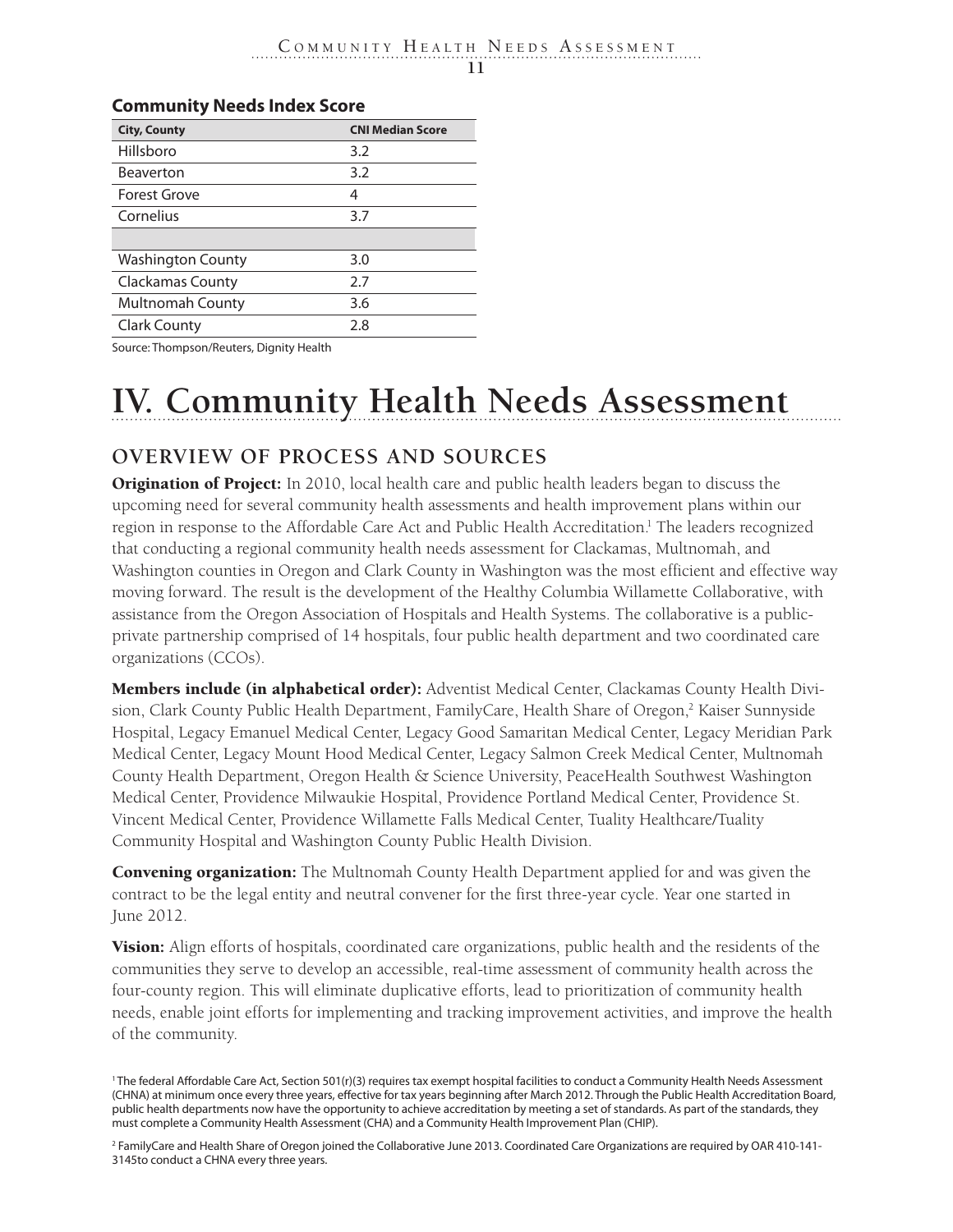### Key Objectives for Years 1 & 2

- To prioritize community health needs identified through the community health needs assessment.
- To develop regional, shared, and aligned hospital/county level strategies that will begin to address prioritized community health needs.
- To identify regional, hospital, and county level indicators to monitor health outcomes and implemented strategies.
- To make available online data dashboards displaying community health statistics to inform and engage the broader community in understanding the health status of the entire community.<sup>3</sup>

Assessment Model: The Healthy Columbia Willamette Collaborative is using a modified version of the Mobilizing for Action through Planning and Partnerships (MAPP) assessment model.4 The MAPP model uses health data and community input to identify the most important community health issues.

### Five phases of this assessment model were completed between August 2012 and April 2013:

### The Community Themes and Strengths Assessment

(Fall 2012): The first assessment involved reviewing 62 community engagement projects that had been conducted in the four-county region since 2009. Findings from the 62 projects were analyzed for themes about how com-



munity members described the most important health issues affecting themselves, their families, and the community.

The Health Status Assessment (Fall 2012): The second assessment was conducted by epidemiologists from the four county health departments with representatives from two hospital systems acting in an advisory capacity. This workgroup systematically analyzed quantitative population health-related behavior and outcome data to identify important health issues affecting each of the four counties as well as the four-county region. More than 120 health indicators (mortality, morbidity and health behaviors) were studied. The analysis used the following criteria for prioritization: disparity by race/ethnicity, disparity by gender, a worsening trend, and a worse rate at the county level compared to the state, a high proportion of the population affected, and a severe health consequence. All health issues identified through this assessment were also identified in the first assessment.

### The Local Community Health System Assessment & Forces of Change Assessment

(Winter 2013): The third and fourth assessments were combined and involved interviewing and surveying 126 stakeholders. This assessment was designed to solicit stakeholder feedback on the health issues resulting from the first two assessments listed above. Stakeholders were asked to add and prioritize health issues they thought should be on the list, as well as describe their organizations' capacity to address these health issues.

<sup>3</sup> The Healthy Columbia Willamette Collaborative website: http://www.healthycolumbiawillamette.org/. Tuality Healthcare website: http:// www.tuality.org.

<sup>4</sup> MAPP is a model developed by the National Association of County and City Health Officials (NACCHO)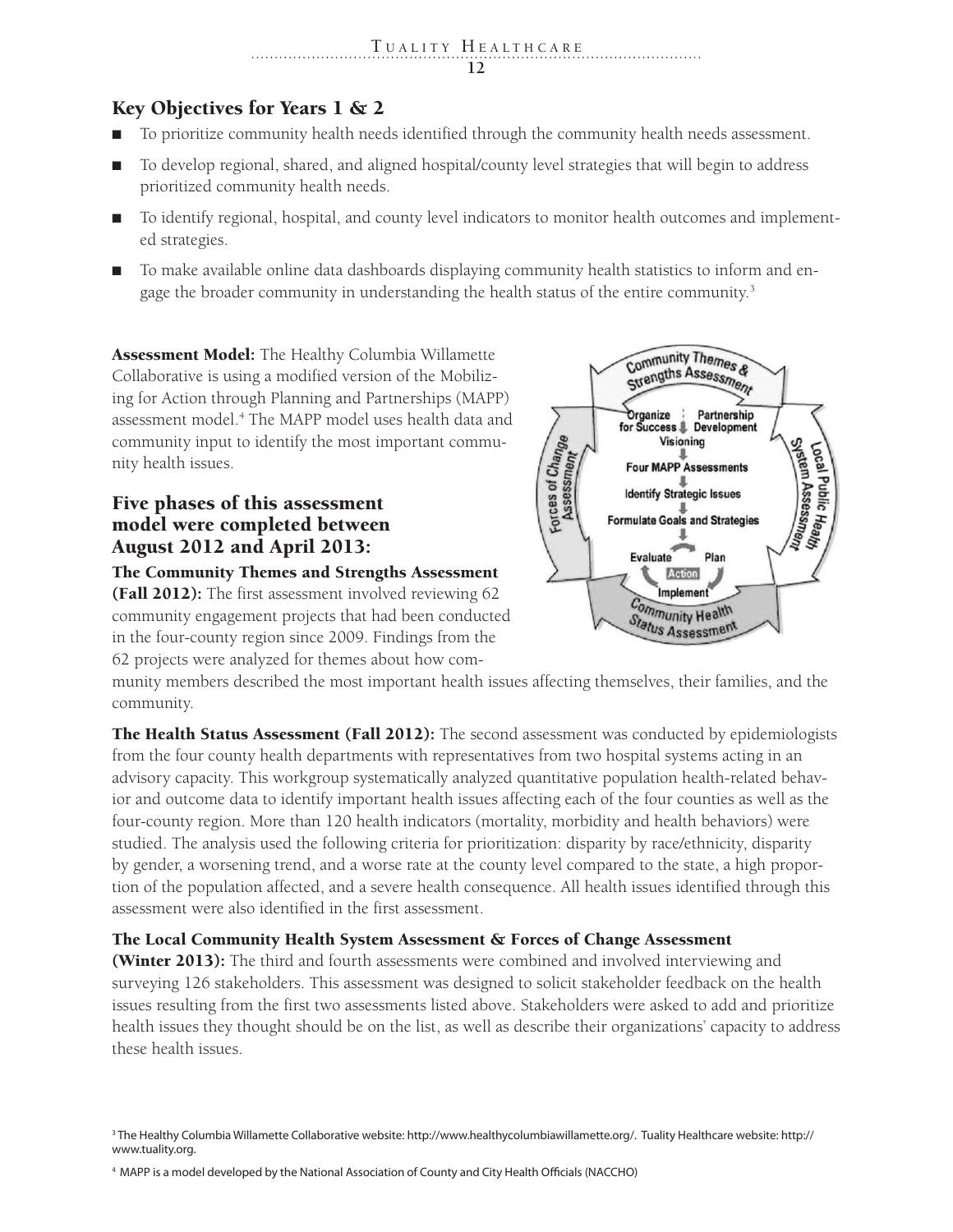Community Listening Sessions (Spring 2013): While not a formal MAPP component, this next phase was added to ensure the findings from the four assessments resonated with the local community. Fourteen community listening sessions were held with uninsured and/or low-income community members living in Clackamas, Clark, Multnomah and Washington counties. In all, 202 individuals participated. During these meetings, community members were asked whether they agreed with the issues that were identified through the four assessments. Participants were also asked to add to include health issues that they thought were missing. Next, participants voted for what they thought were the most important issues from the expanded list. The findings of this assessment resulted in the following:

Findings from First Five Phases: After all of the four assessments and community listening sessions were completed, the findings point to the following "health focus areas" as the most important health issues affecting the four-county community $^5$  (in alphabetical order):

- Access to affordable health care
- Cancer
- Chronic disease (related to physical activity and healthy eating)
- Culturally-competent services and data collection
- Injury (falls and accidental poisoning/overdose)
- Mental health
- Oral health
- Sexual health (Chlamydia)
- Substance abuse

Healthy Columbia Willamette Selection Process: Recognizing that nine focus areas would be too many to address in a way that could affect the improvement of indicators over a few-year time period. The Collaborative developed selection criteria to further prioritize health issues from the list above. The health focus area will be/have:

- Identified by at least two of the three community engagement activities (i.e., Community Themes & Strengths Assessment, Local Community Health System & Forces of Change Assessment and/or the community listening sessions);
- Identified as a health issue (with indicators) through the Health Status Assessment or if data are not currently available;
- One of the top five most expensive in the metropolitan statistical areas in western U.S. or if data are not currently available; and
- Been shown to improve as a result of at least one type of intervention (evidence-based practices).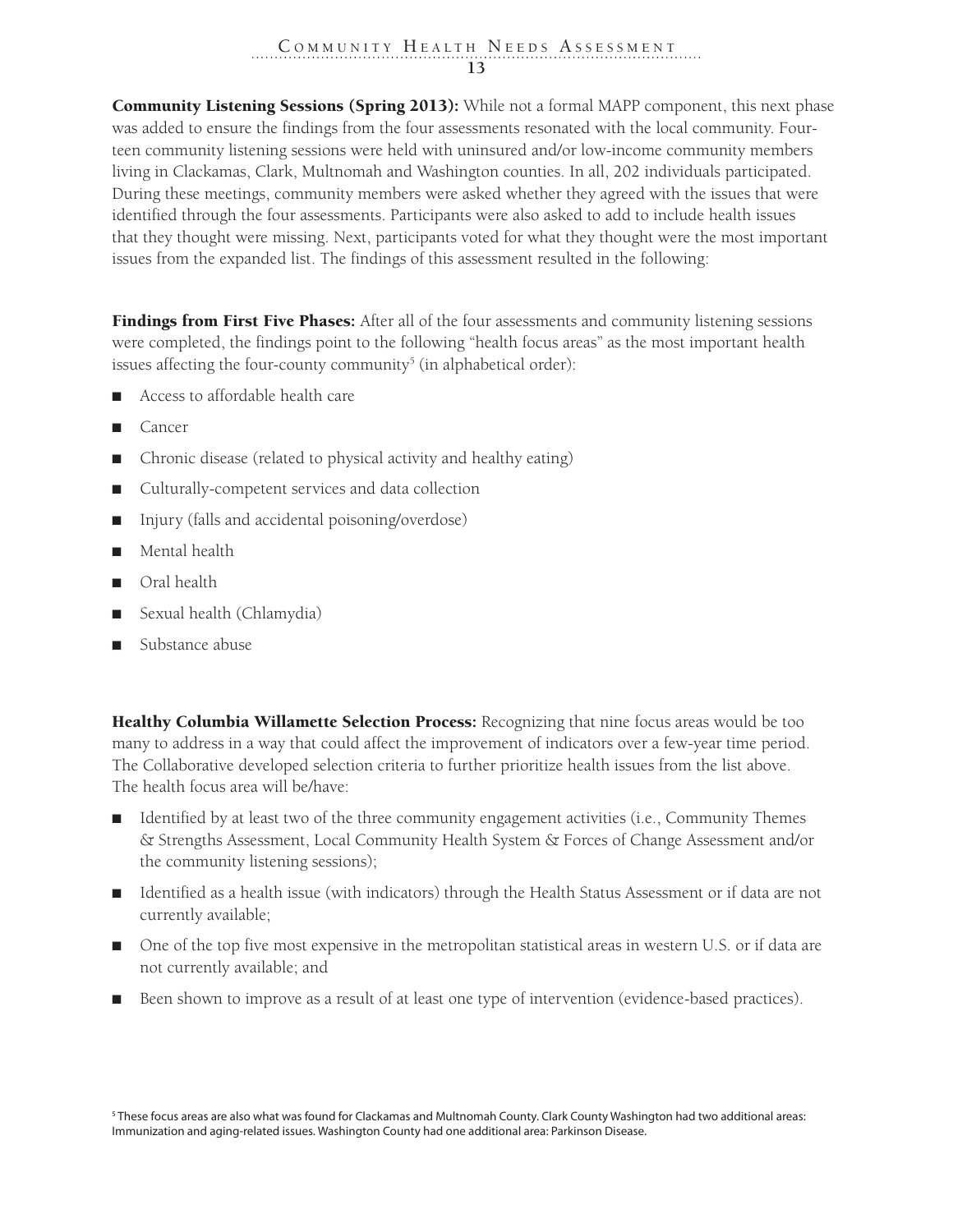#### TUALITY HEALTHCARE . . . . . . . . . . . . . . . . . . . . . . . . . . . . . . **14**

Health Focus Areas Identified after Selection Criteria Applied: Those health focus areas that meet these criteria for the region include (in alphabetical order):

- Access to affordable health care
- Chronic disease (related to physical activity and healthy eating)
- Mental health
- Substance abuse

The Healthy Columbia Willamette Collaborative is committed to addressing disparities for all health areas, and even though the focus area of "culturally-competent services and data collection" did not meet the selection criteria, it was agreed that for each of the selected areas there will be specific strategies directed toward culturally competently services and data collection.

| <b>Focus Area</b>                               | Goal                                                                                                                                                                                                                                                                                                                                                                       | <b>Focus Population</b>                                                                                                                                                                                                     | <b>Indicators/Measures</b>                                                                                                                                                                                                                           |
|-------------------------------------------------|----------------------------------------------------------------------------------------------------------------------------------------------------------------------------------------------------------------------------------------------------------------------------------------------------------------------------------------------------------------------------|-----------------------------------------------------------------------------------------------------------------------------------------------------------------------------------------------------------------------------|------------------------------------------------------------------------------------------------------------------------------------------------------------------------------------------------------------------------------------------------------|
| <b>More Access to</b><br><b>Affordable Care</b> | More community<br>$\bullet$<br>members will have<br>insurance coverage<br>and access to health<br>services<br>Community members<br>$\bullet$<br>will have access to a<br>network of free or<br>low cost services<br>More community<br>$\bullet$<br>members will be<br>established in Medical<br>Homes                                                                      | Low income<br>and uninsured<br>Elderly<br>$\bullet$<br>Latino and other<br>minority populations;<br>migrant/seasonal<br>farm workers<br><b>Targeted zip codes:</b><br>97124, 97123, 97113,<br>97116, 97005, 97006,<br>97008 | Increase number of<br>PCP/1000 population<br>Increase rate of<br>$\bullet$<br>primary care<br>provided by Tier 3<br>certified clinics.<br>Increase community<br>$\bullet$<br>health education<br>opportunities<br>Reduce ED utilization<br>$\bullet$ |
| <b>Chronic disease</b>                          | Members of targeted<br>$\bullet$<br>populations will have<br>increased access to<br>education and support<br>to manage chronic<br>conditions<br>Spanish speakers will<br>$\bullet$<br>have access to cultur-<br>ally competent care<br>Reduce tobacco use<br>to promote long-term<br>physical health<br>Increase access to<br>$\bullet$<br>health and wellness<br>services | Low income<br>and uninsured<br>Latino and other<br>minority populations;<br>migrant/seasonal<br>farm workers.<br><b>Targeted zip codes:</b><br>97124, 97123, 97113,<br>97116, 97005, 97006,<br>97008                        | Increase outreach<br>for community<br>education.<br>Increase number of<br>$\bullet$<br>Spanish-speaking<br>personnel.<br>Decrease rate of<br>$\bullet$<br>adult and teen<br>tobacco use                                                              |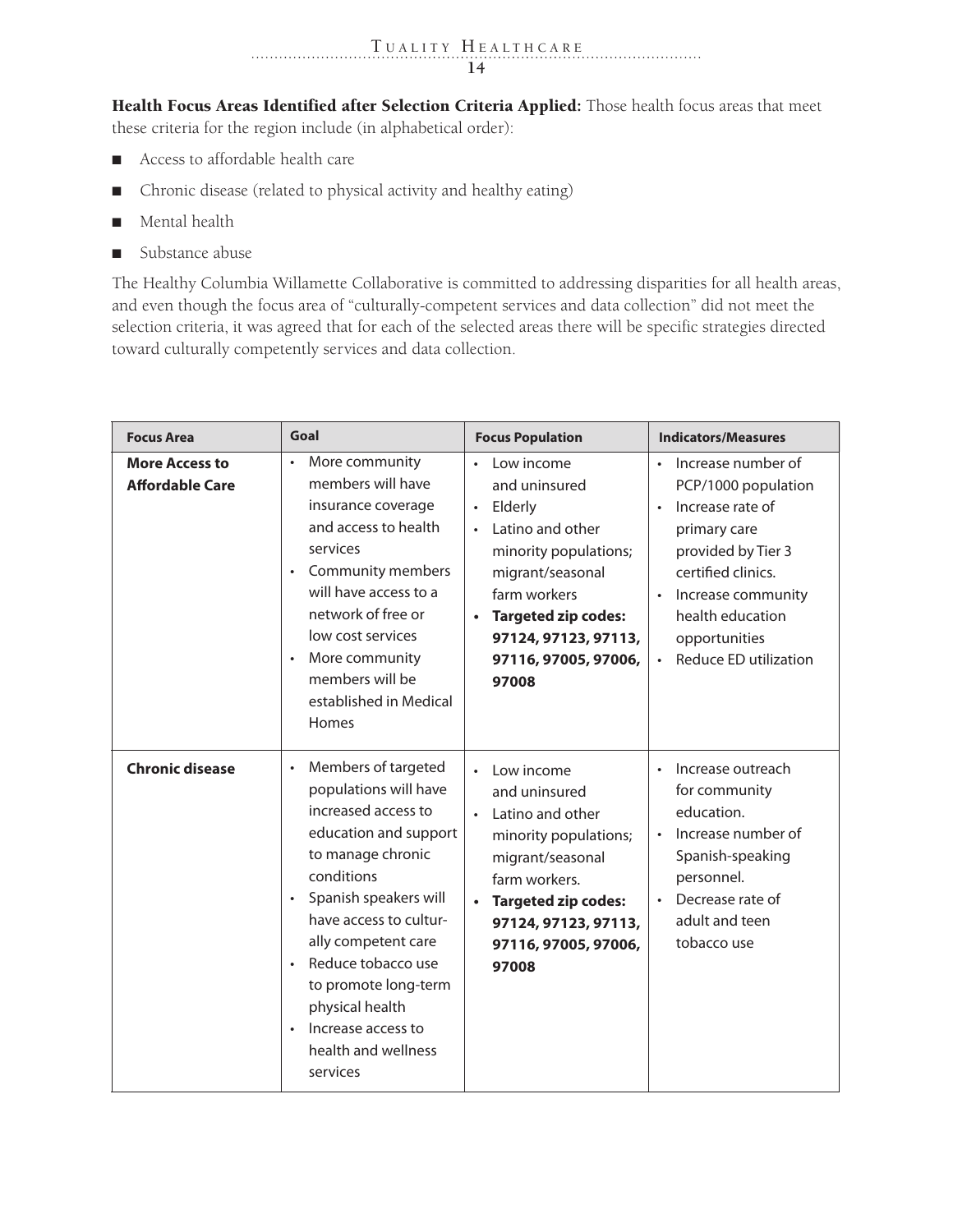| Substance abuse      | Medication<br>$\bullet$<br>management<br>Patient/family<br>education<br>Providers will refer<br>to Pain Management<br>physicians<br>Implement regional<br>$\bullet$<br>Opioid prescription<br>plan | Low-income<br>$\bullet$<br>and uninsured<br>Latino and<br>$\bullet$<br>other minority<br>populations<br>At-risk youth<br>$\bullet$<br>Targeted zip codes:<br>$\bullet$<br>97124, 97123,<br>97113, 97116,<br>97005, 97006,<br>97008                           | Reduce number of<br>$\bullet$<br>opioid prescriptions<br>Increased provider<br>implementation<br>of Screening, Brief<br>Intervention, and<br>Referral to Treatment<br>(SBIRT). |
|----------------------|----------------------------------------------------------------------------------------------------------------------------------------------------------------------------------------------------|--------------------------------------------------------------------------------------------------------------------------------------------------------------------------------------------------------------------------------------------------------------|--------------------------------------------------------------------------------------------------------------------------------------------------------------------------------|
| <b>Mental health</b> | Increase access<br>$\bullet$<br>to mental health<br>services when<br>needed<br>Integrate<br>$\bullet$<br>behavioral health<br>into patient-centered<br>primary care homes                          | Low-income and<br>$\bullet$<br>uninsured<br>Veterans<br>$\bullet$<br>At-risk youth<br>$\bullet$<br>Latino and<br>$\bullet$<br>other minority<br>populations.<br>Targeted zip codes:<br>$\bullet$<br>97124, 97123,<br>97113, 97116,<br>97005, 97006,<br>97008 | <b>Behavioral health</b><br>$\bullet$<br>providers embedded<br>in medical homes<br>Increase number<br>$\bullet$<br>of Spanish-speaking<br>employees                            |

### Focus Area #1: *Access to Affordable Care*

- More community members will have insurance coverage and access to health services.
- More community members who face barriers to health insurance will have access to reliable free or low-cost services
- More community members will be established in a primary care home.

### **Strategies**

- 1. Continue expanding outreach of Tuality Health Alliance to Oregon Health Plan members.
- 2. Continue expanding number of primary-care providers accepting Oregon Health Plan members through the Tuality Health Alliance.
- 3. Continue working with Health Share of Oregon, a Coordinated Care Organization (CCO) serving Washington, Multnomah and Clackamas counties, on providing integrated health care delivery for Oregon Health Plan members in the Tri-County area.
- 4. Continue working with and funding the Southwest Community Health Center Hillsboro, a safety-net clinic which provides basic health services for treatment of acute health problems, routine laboratory services for clients and prescription medication (including pharmacy assistance) for clients.
- 5. Continue working with and supporting Project Access Now, a non-profit which connects low-income, uninsured people to donated care in the Portland metropolitan area.
- 6. Continue working with and supporting Virginia Garcia Medical Center, a non-profit which provides comprehensive and culturally appropriate primary health care with a special emphasis on migrant and seasonal farmworkers and others with barriers to receiving healthcare.
- 7. Provide training for employees to become certified medical translators.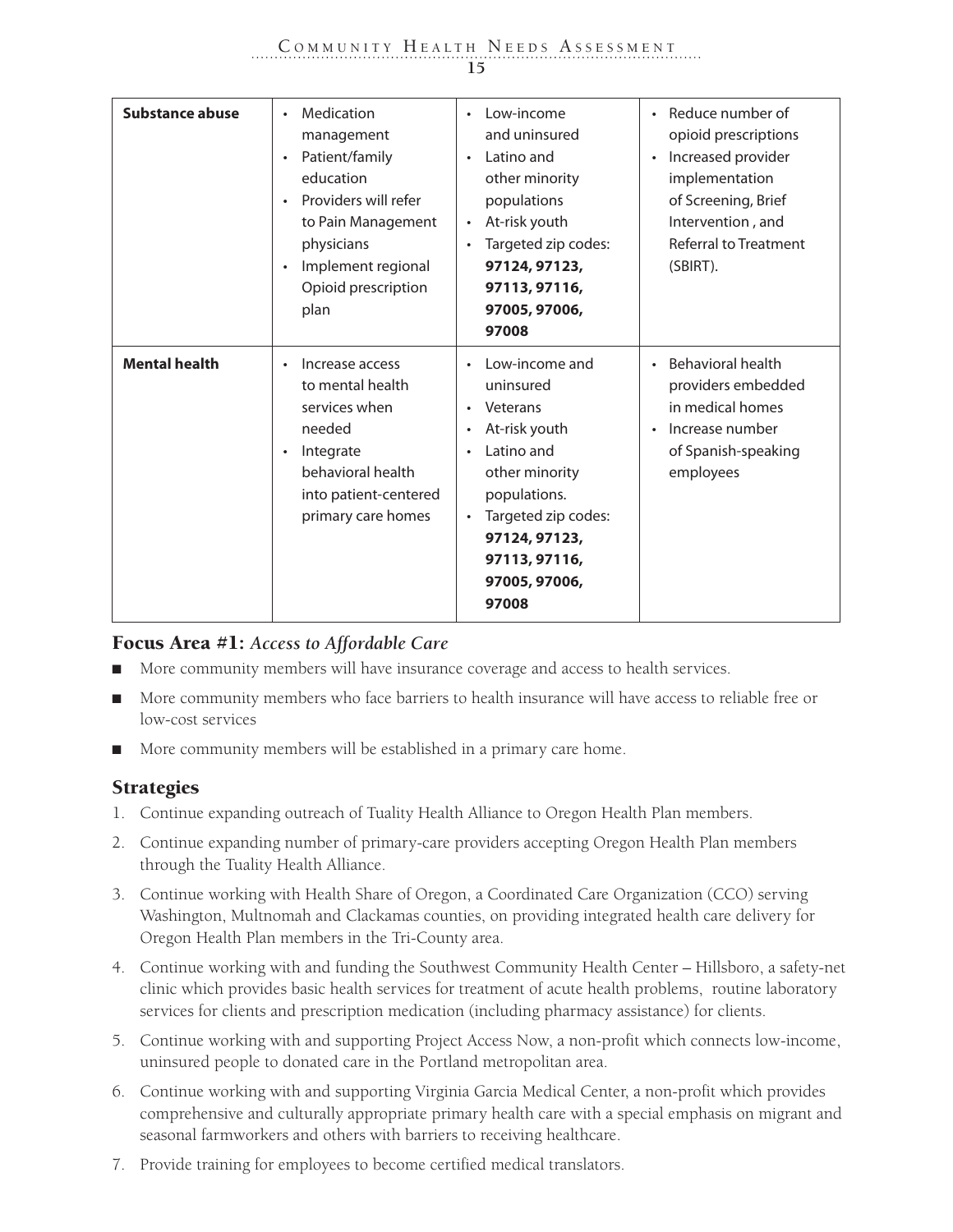### Focus Area #2: *Chronic disease*

- Provide increased access to education and support to community members who have chronic conditions.
- Provide best practice health care for those with chronic conditions.
- Provide Spanish speaker with culturally competent prevention and management programs.
- Increase access to health and wellness services.
- Reduce tobacco use to promote long-term physical health.

### **Strategies**

- 1. Continue participating in "Healthy Baby" project with Oregon Health Leadership Council regarding non-medically necessary early election deliveries.
- 2. Continue offering educational classes that deal with chronic conditions. An example: Living Well with Chronic Conditions Class, a chronic disease self-management workshop developed by Stanford University.
- 3. Continue supporting the Public Health Parish Nurse program where a registered nurse receives additional training in lifestyle, faith and wellness counseling and is able to deliver those services to community members with chronic conditions.
- 4. Work with Healthy Columbia Willamette partners to focus on breastfeeding to six months for the most vulnerable populations most at risk of barriers to breastfeeding.
- 5. Work with Healthy Columbia Willamette partners to develop a methodology to measure and report on rates of exclusive breastfeeding at discharge.
- 6. Work with Healthy Columbia Willamette partners to provide community-based lactation support at discharge to continue breastfeeding and breastfeeding education across the continuum of community/ clinic based support and promotion.
- 7. Work with Healthy Columbia Willamette partners to develop a workplace policy supporting breastfeeding/breast milk expression in the workplace to be in compliance with federal and state law.
- 8. Work with Healthy Columbia Willamette partners to develop a plan to identify and work with regional employers to institute breastfeeding laws which are in compliance with federal and state laws within their places of business.
- 9. Work with Healthy Columbia Willamette partners to support an optimal breastfeeding support benefit and an agreement on a standard benefit package, which may include breast pumps and lactation specialist consultation.
- 10. Implement the 10 specific steps to support breastfeeding that are needed to be certified as a "Baby Friendly" hospital.
- 11. Continue to support free health screenings (blood pressure, glucose, cholesterol) at community events and health fairs.
- 12. Help ensure patients comply with medical advice and best practices via automated alerts from from health maintenance software.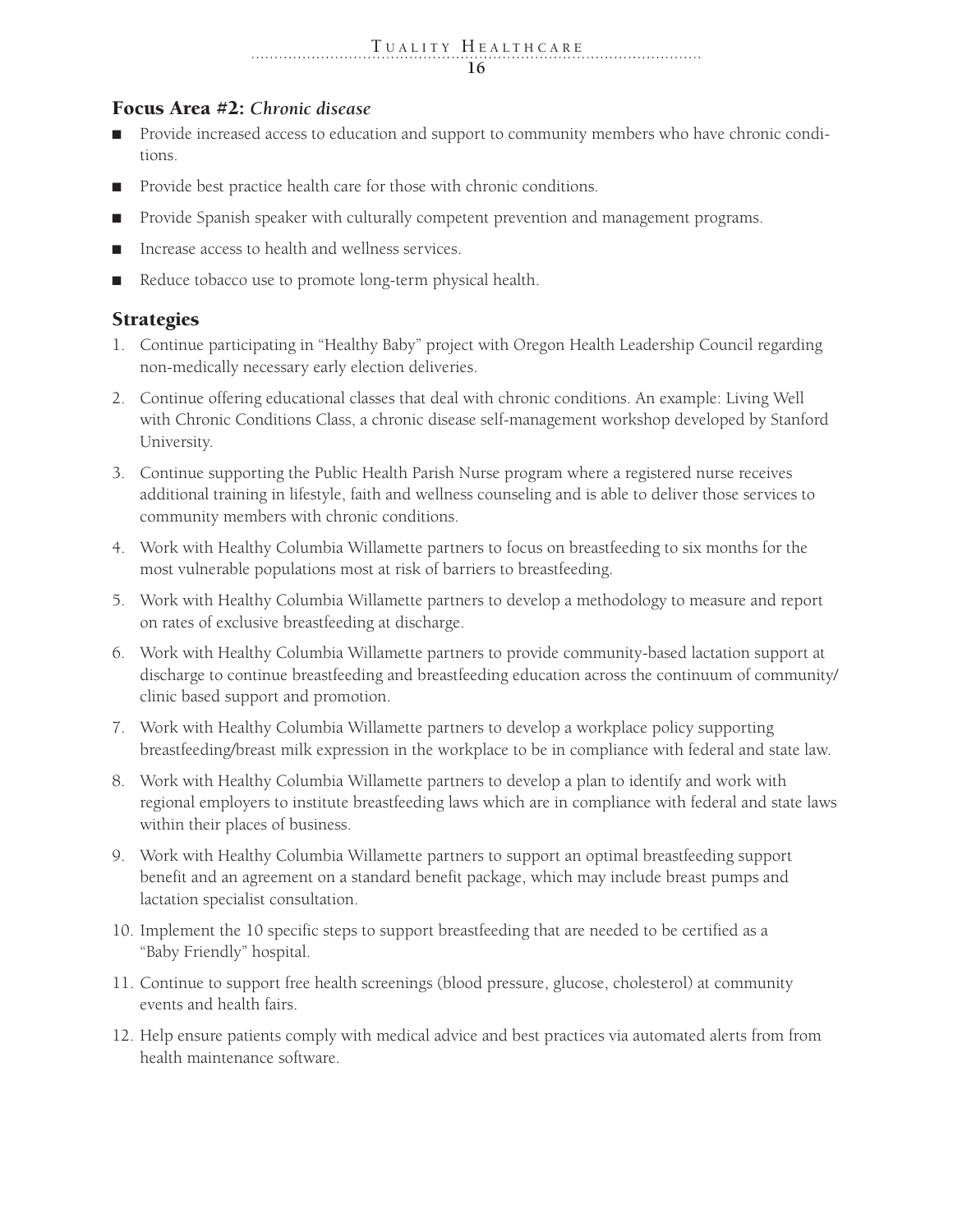### Focus Area #3: *Substance abuse*

- Medication management
- Patient/family education
- Providers will refer to Pain Management specialists
- Implement regional Opioid prescription plan

### **Strategies**

- 1. Promote implementation of safe opioid prescribing guidelines across all Healthy Columbia Willamette partner organizations. Engage medical and health care system stakeholders to develop and implement safe opioid prescribing policies. Policies should help providers to prescribe safely and include a process for situations in which guidelines are inadequate.
- 2. Improve monitoring of prescribing practices at institutions and the regional levels. Use prescribing monitoring systems to ensure that opioids are used safely at the practitioner, practice, organization, and regional levels.
- 3. Develop a plan for provider, patient, and public education covering the safe use of opioids. HCWC partners will provide education to providers and patients about safe opioid use. Additionally, HCWC members will collaborate to develop a proposal for public education about safe use of prescription opioids.
- 4. Explore Options to expand capacity for non-pharmaceutical treatment of pain. Develop plans to increase capacity and payment methods for complimentary therapies for chronic pain, (e.g., therapeutic pools, yoga, physical therapy, acupuncture, occupational therapy, etc.).
- 5. Expand medically assisted treatment for opioid addiction. Develop plans to increase capacity and payment methods for medically assisted treatment for opioid addiction.
- 6. Implement use of Emergency Department Information Exchange (EDIE) to monitor patients who are frequent visitors to Emergency Departments.
- 7. Continue to support Lung Cancer Screening program for chronic smokers that provides a low dose CT scan, consultation with a pulmonologist and smoking cessation training.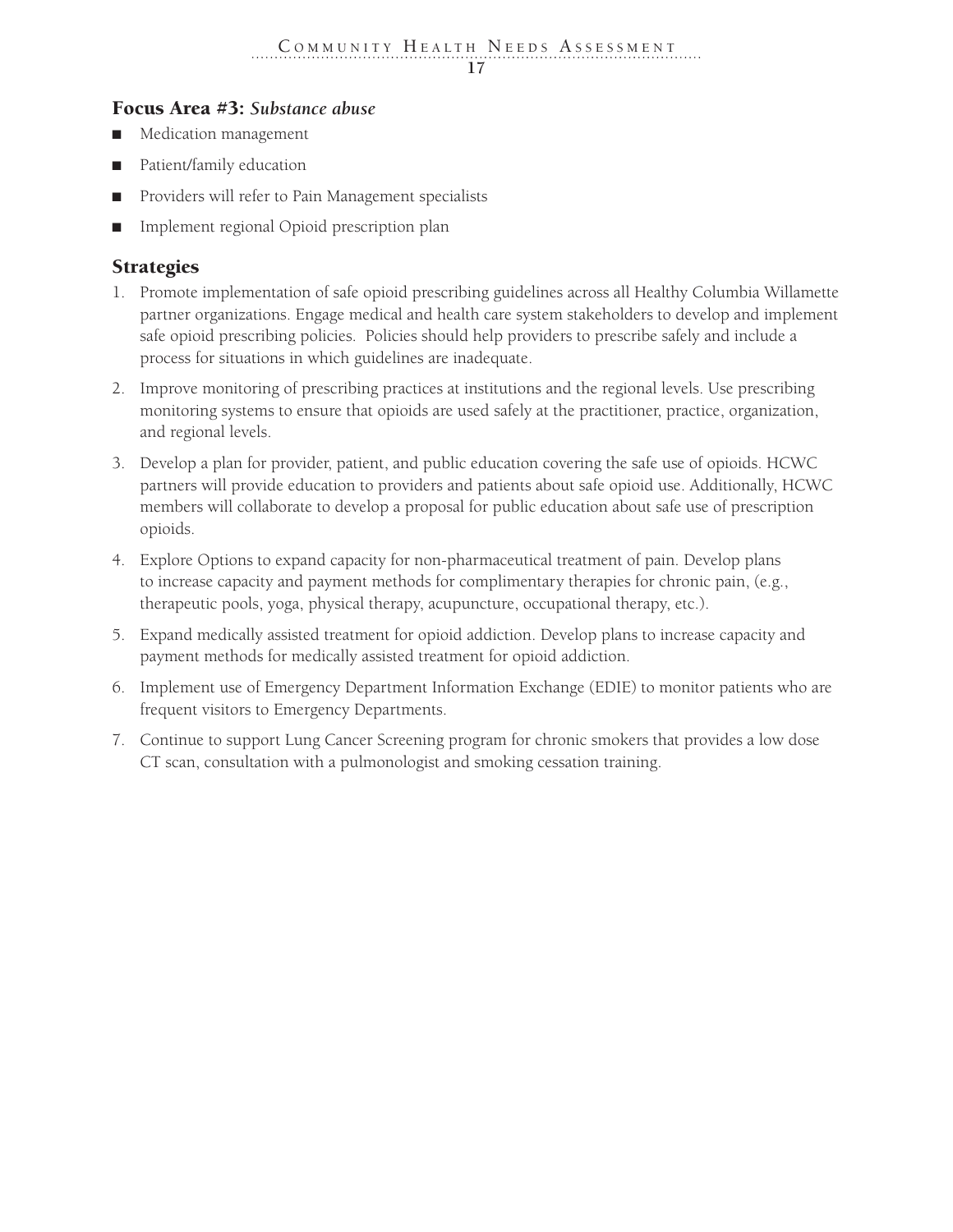### Focus Area #4: *Mental Health*

- Increase access to mental health services
- Integrate behavioral health into patient-centered primary care homes

### **Strategies**

- 1. Invite the Veterans Administration Hospital in Portland to join the Healthy Columbia Willamette Collaborative to address the issue of veteran's mental health and suicide.
- 2. Increase access to mental health services through integrating behavioral health in patient-centered primary care home.
- 3. Explore collaborating with LifeWorks NW and Washington County Department of Health and Human Services to increase access to mental health services.
- 4. Explore collaborating with Pacific University Psychology Clinic to increase access to mental health services.
- 5. Continue working with Pacific University and other stakeholders to site a Veterans Administration Clinic in Hillsboro.
- 6. Improve transition from Emergency Department/inpatient to better follow-up discharge planning.
- 7. Provide psychiatric consultation support to Emergency Department/Inpatient

| <b>Organization</b>                             | <b>Type of Organization</b>                       |
|-------------------------------------------------|---------------------------------------------------|
| <b>Adventist Medical Center</b>                 | Hospital in Portland                              |
| <b>Clark County Health Department</b>           | <b>County Health Department</b>                   |
| <b>Clackamas County Health Department</b>       | <b>County Health Department</b>                   |
| <b>Healthy Communities Institute</b>            | Health care information organization              |
| <b>Kaiser Permanente</b>                        | Hospitals in Sunnyside, Hillsboro; health insurer |
| <b>Legacy Emanuel Medical Center</b>            | Hospital in Portland                              |
| <b>Legacy Good Samaritan Medical Center</b>     | Hospital in Portland                              |
| <b>Legacy Meridian Park Medical Center</b>      | Hospital in Tualatin                              |
| <b>Legacy Mount Hood Medical Center</b>         | Hospital in Gresham                               |
| <b>Legacy Salmon Creek Medical Center</b>       | Hospital in Vancouver, Wash.                      |
| <b>Multnomah County Health Department</b>       | <b>County Health Department</b>                   |
| <b>Oregon Health &amp; Science University</b>   | Hospital, academic medical center in Portland     |
| <b>PeaceHealth SW Washington Medical Center</b> | Hospital in Vancouver, Wash.                      |
| <b>Providence Milwaukie</b>                     | Hospital in Milwaukie                             |
| <b>Providence Portland</b>                      | Hospital in Portland                              |
| <b>Providence St. Vincent</b>                   | Hospital in Portland                              |
| <b>Providence Willamette Falls</b>              | Hospital in Oregon City                           |
| <b>Tuality Healthcare</b>                       | Hospital in Hillsboro                             |
| <b>Washington County Health Department</b>      | <b>County Health Department</b>                   |

### **Healthy Columbia Willamette Partner Organizations**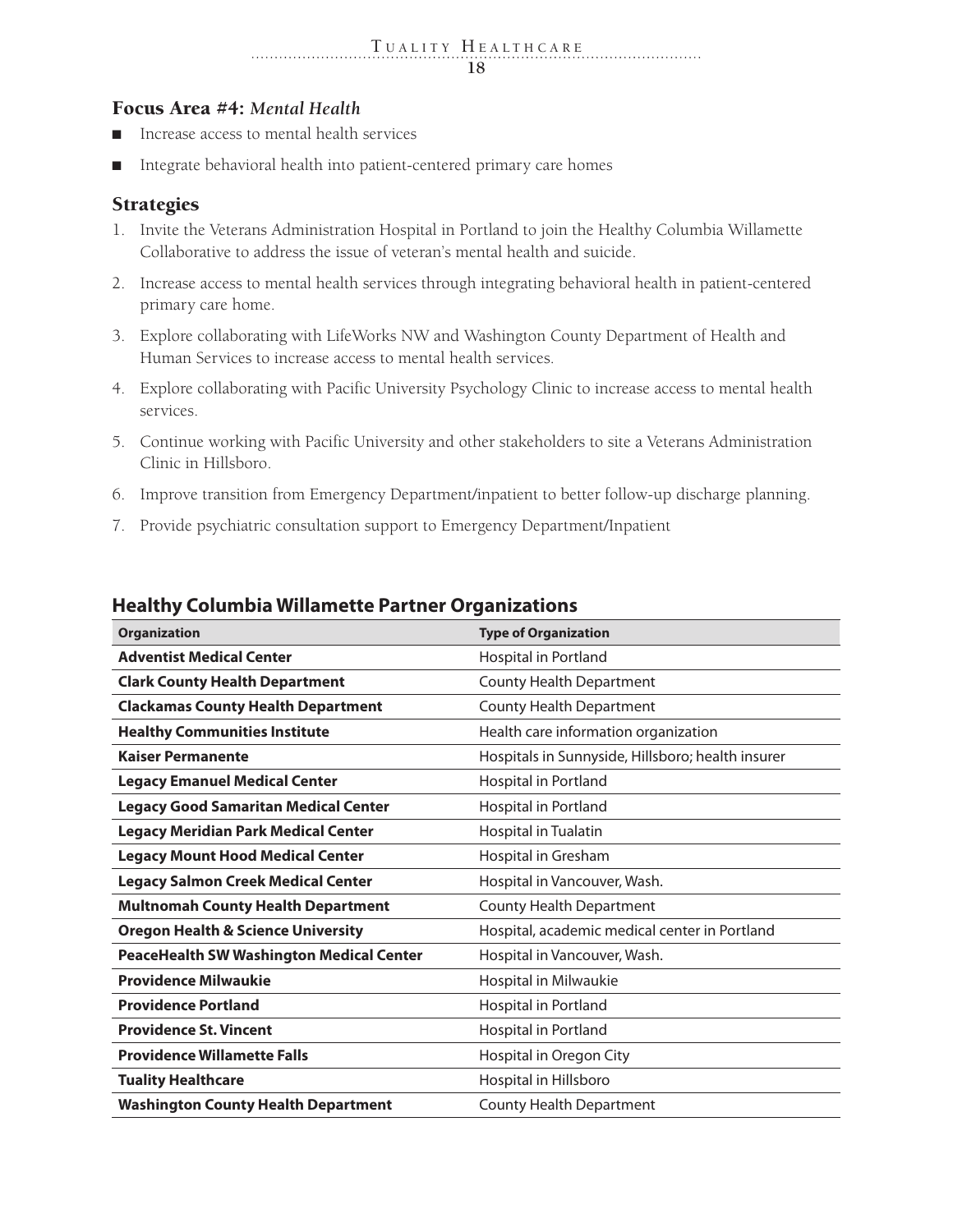## **V. APPENDIX**

- A. Frequently Asked Questions
- B. Washington County census data
- C. Healthy Columbia Willamette Dashboard Data
- D. Community Themes and Strengths Assessment
- E. Local Community Health System and Forces of Change Assessment
- F. Community Listening Sessions

### **A: Frequently Asked Questions: Healthy Columbia Willamette**

### 1. What is a Community Health Needs Assessment?

A community health needs assessment (CHNA) is an analysis of community health needs and assets. It is performed by examining population health data and seeking community input.

The federal Affordable Care Act, Section  $501(r)(3)$  requires tax-exempt hospital facilities to conduct a Community Health Needs Assessment (CHNA) at minimum once every three years, effective for tax years beginning after March 2012. Through the Public Health Accreditation Board, public health departments now may achieve accreditation by meeting a set of standards. As part of the standards, they must complete a Community Health Assessment (CHA) and a Community Health Improvement Plan (CHIP). Coordinated Care Organizations (CCO) serving the three counties in Oregon are required to meet Oregon Administrative Rules and Oregon Health Authority guidelines pertaining to the development of a CHA and a CHIP.

### 2. What is the Healthy Columbia Willamette Collaborative?

The Collaborative is a large public-private partnership among 15 hospitals, four health departments and two Coordinated Care Organizations in Clackamas, Multnomah and Washington Counties of Oregon and Clark County, Washington.

Members include: Adventist Medical Center, Clackamas County Health Department, Clark County Health Department, Family Care, Health Share of Oregon, Kaiser Permanente Sunnyside, Kaiser Permanente Westside Medical Center, Legacy Emanuel Medical Center, Legacy Good Samaritan Medical Center, Legacy Meridian Park Medical Center, Legacy Mount Hood Medical Center, Legacy Salmon Creek, Multnomah County Health Department, Oregon Health & Science University, PeaceHealth Southwest Medical Center, Providence Milwaukie, Providence Portland, Providence St. Vincent, Providence Willamette Falls, Tuality Healthcare and Washington County Public Health Division.

### 3. How did the project originate?

In 2010, local health care and public health leaders began to discuss the upcoming need for several community health assessments and health improvement plans within our region in response to the Affordable Care Act and Public Health Accreditation. They recognized that the most efficient and effective approach would be to create a work group responsible for conducting a region-wide community health assessment. With start-up assistance from the Oregon Association of Hospitals and Health Systems, the Healthy Columbia Willamette leadership group was developed.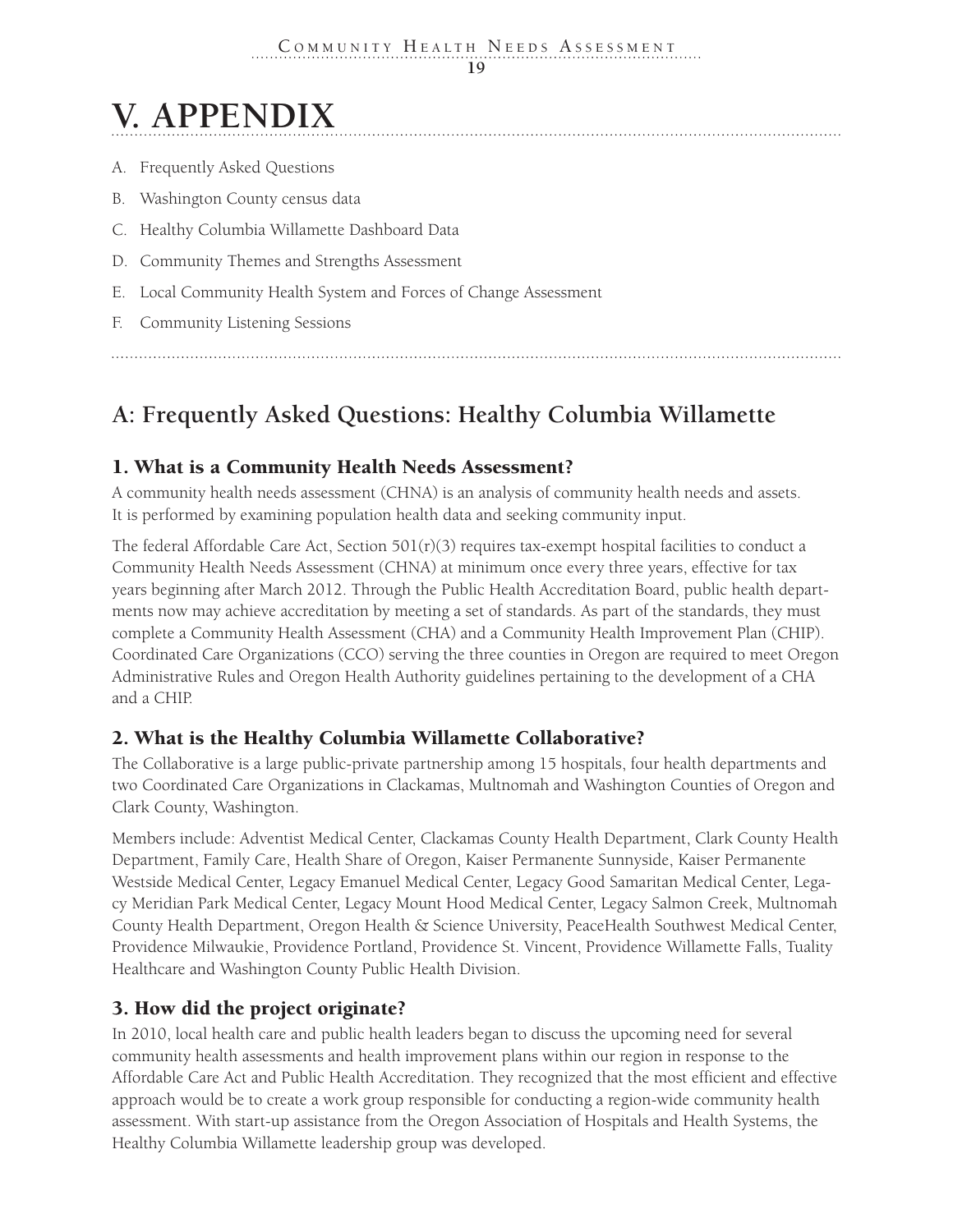In June 2013, FamilyCare and Health Share of Oregon, the Coordinated Care Organizations serving the three counties in Oregon, joined the Collaborative in response to Oregon Administrative Rules and Oregon Health Authority guidelines pertaining to community health assessment and health improvement plans.

### **4. What is the vision of the Healthy Columbia Willamette Collaborative?**

Align efforts of hospitals and public health and the residents of the communities they serve

- Develop an accessible, real-time assessment of community health across the four-county region
- Eliminate duplication
- Enable joint efforts for implementing and tracking improvement activities
- Improve the health of the community

### 5. What is the assessment model being used by the Collaborative?

The Collaborative is using a modified version of the Mobilizing for Action through Planning and Partnerships (MAPP) assessment model. The MAPP model uses health data and community input to identify the most important community health issues. This assessment will be an on-going, real-time assessment with formal community-wide findings every three years. The modified MAPP model used by the Collaborative includes four major assessments. These assessments were completed between August 2012 and April 2013:

### *The Community Themes and Strengths Assessment (Fall 2012)*

This first assessment involved reviewing 62 community engagement projects that had been conducted in the four-county region since 2009.

### *The Health Status Assessment (Fall 2012)*

The second assessment was conducted by epidemiologists from the four county health departments with representatives from two hospital systems acting in an advisory capacity.

*The Local Community Health System Assessment & Forces of Change Assessment* (Winter 2013)).The third and fourth assessments were combined, and involved interviewing and surveying 126 stakeholders.

### *Community Listening Sessions (Spring 2013)*

The next phase is not a formal MAPP component, but was added to ensure the findings from the four assessments resonated with the local community. Fourteen community listening sessions were held with uninsured and/or low-income community members living in Clackamas, Clark, Multnomah and Washington counties.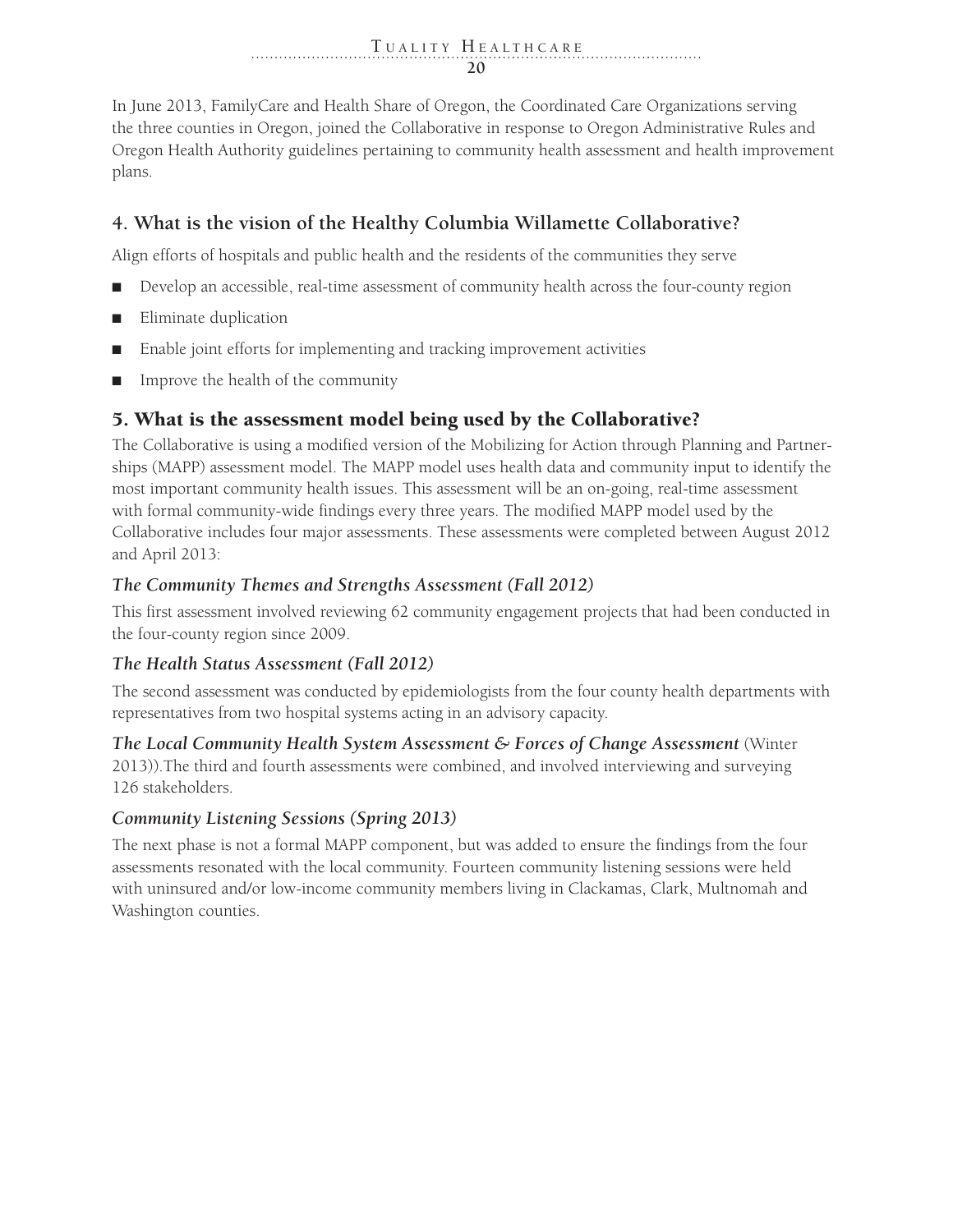### 6. How are the findings from the assessment being used by the Collaborative?

Based on the above described assessment results, nine health focus areas were identified. Below is a chart displaying these health focus areas.

### **Summary of Top Health Issues**

|                                                                   | <b>Assessments</b>                               |                                |                                           |                                     |
|-------------------------------------------------------------------|--------------------------------------------------|--------------------------------|-------------------------------------------|-------------------------------------|
|                                                                   | <b>Community</b><br>Themes &<br><b>Strengths</b> | <b>Health</b><br><b>Status</b> | <b>LCHS</b><br><b>Forces of</b><br>Change | <b>Listening</b><br><b>Sessions</b> |
| Was the issue identified by community members or population data? |                                                  |                                |                                           |                                     |
| <b>Access to Affordable Health Care</b>                           | <b>Yes</b>                                       | <b>Yes</b>                     | <b>Yes</b>                                | <b>Yes</b>                          |
| Cancer                                                            | <b>Yes</b>                                       | <b>Yes</b>                     | <b>No</b>                                 | <b>No</b>                           |
| <b>Chronic Disease: Nutrition, Physical Activity</b>              | <b>Yes</b>                                       | <b>Yes</b>                     | <b>Yes</b>                                | <b>Yes</b>                          |
| <b>Culturally Competent Data/Services</b>                         | <b>No</b>                                        | <b>No Data</b>                 | <b>Yes</b>                                | <b>No</b>                           |
| <b>Injury</b>                                                     | <b>No</b>                                        | <b>Yes</b>                     | <b>No</b>                                 | <b>No</b>                           |
| <b>Mental Health</b>                                              | <b>Yes</b>                                       | <b>Yes</b>                     | <b>Yes</b>                                | <b>Yes</b>                          |
| <b>Oral Health</b>                                                | <b>No</b>                                        | <b>No Data</b>                 | <b>No</b>                                 | <b>Yes</b>                          |
| <b>Sexual Health</b>                                              | <b>No</b>                                        | <b>Yes</b>                     | <b>No</b>                                 | <b>No</b>                           |
| <b>Substance Abuse</b>                                            | <b>Yes</b>                                       | <b>Yes</b>                     | <b>Yes</b>                                | <b>Yes</b>                          |

Recognizing that nine health focus areas would be too many to address in a way that could show improvement in health indicators over a relatively short period the Collaborative developed selection criteria to further prioritize health issues from the list above. The selection criteria are described in the summary assessment report. The top health needs identified in the region that the Collaborative will work on are:

- Access to Affordable Health Care
- Behavioral Health
- Chronic Disease

After meeting with content experts from these areas to provide information regarding best practices and recommendations for strategies that the Collaborative could consider moving forward with, the Collaborative created five Health Improvement Teams to develop and implement collective strategies for. These Health Improvement Teams are:

- Access to Affordable Health
- Mental Health
- Opioid Prescription Misuse
- Breast Milk/Feeding Promotion

### 7. Who can I contact if I would like more information about the Collaborative?

Please contact christine.e.sorvari@multco.us or meghan.crane@multco.us for more information.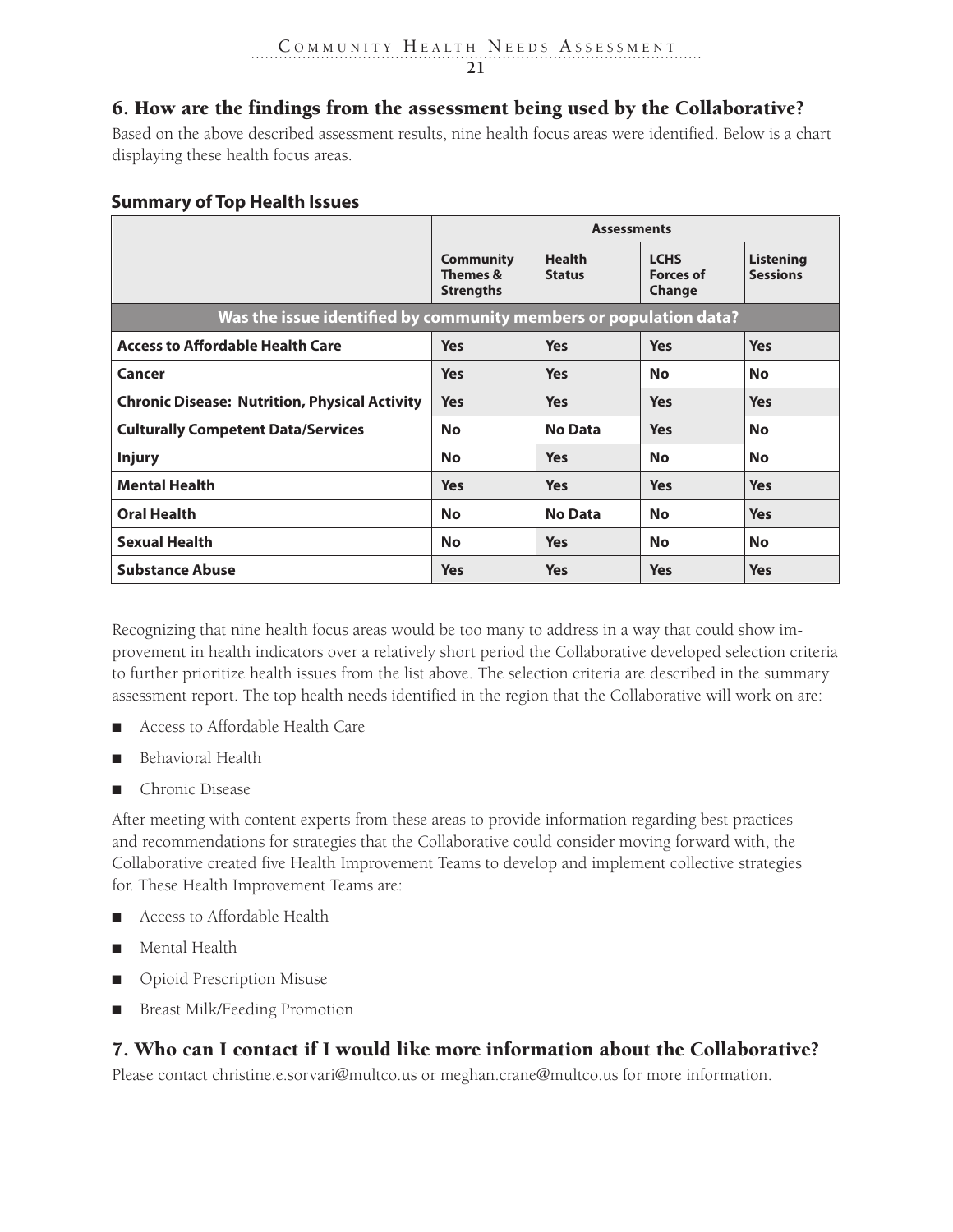### **B: Washington County Census data**

|                                                                     | <b>Washington County</b> | <b>Oregon</b> |
|---------------------------------------------------------------------|--------------------------|---------------|
| Population, 2013 estimate                                           | 554,996                  | 3,930,065     |
| Population, 2012 estimate                                           | 547,543                  | 3,899,801     |
| Population, 2010 (April 1) estimates base                           | 529,712                  | 3,831,073     |
| Population, percent change - April 1, 2010 to July 1, 2013          | 4.8%                     | 2.6%          |
| Population, percent change - April 1, 2010 to July 1, 2012          | 3.4%                     | 1.8%          |
| Population, 2010                                                    | 529,710                  | 3,831,074     |
| Persons under 5 years, percent, 2012                                | 6.9%                     | 6.0%          |
| Persons under 18 years, percent, 2012                               | 25.0%                    | 22.1%         |
| Persons 65 years and over, percent, 2012                            | 10.9%                    | 14.9%         |
| Female persons, percent, 2012                                       | 50.7%                    | 50.5%         |
| White alone, percent, 2012 (a)                                      | 83.0%                    | 88.3%         |
| Black or African American alone, percent, 2012 (a)                  | 2.1%                     | 2.0%          |
| American Indian and Alaska Native alone, percent, 2012 (a)          | 1.2%                     | 1.8%          |
| Asian alone, percent, 2012 (a)                                      | 9.3%                     | 4.0%          |
| Native Hawaiian and Other Pacific Islander alone, percent, 2012 (a) | 0.5%                     | 0.4%          |
| Two or More Races, percent, 2012                                    | 3.9%                     | 3.5%          |
| Hispanic or Latino, percent, 2012 (b)                               | 16.0%                    | 12.2%         |
| White alone, not Hispanic or Latino, percent, 2012                  | 68.9%                    | 77.8%         |
| Living in same house 1 year & over, percent, 2008-2012              | 82.9%                    | 82.1%         |
| Foreign born persons, percent, 2008-2012                            | 16.9%                    | 9.8%          |
| Language other than English spoken at home, pct age 5+              | 23.3%                    | 14.7%         |
| High school graduate or higher, percent of persons age 25+          | 90.7%                    | 89.2%         |
| Bachelor's degree or higher, percent of persons age 25+             | 39.5%                    | 29.2%         |
| Veterans, 2008-2012                                                 | 34,054                   | 333,395       |
| Mean travel time to work (minutes), workers age 16+                 | 24.2                     | 22.4          |
| Housing units, 2013                                                 | 215,773                  | 1,684,035     |
| Homeownership rate, 2008-2012                                       | 61.7%                    | 62.5%         |
| Housing units in multi-unit structures, percent, 2008-2012          | 30.4%                    | 23.2%         |
| Median value of owner-occupied housing units, 2008-2012             | \$290,900                | \$246,100     |
| Households, 2008-2012                                               | 200,160                  | 1,512,718     |
| Persons per household, 2008-2012                                    | 2.63                     | 2.48          |
| Per capita money income in past 12 months (2012 dollars)            | \$31,476                 | \$26,702      |
| Median household income, 2008-2012                                  | \$64,375                 | \$50,036      |
| Persons below poverty level, percent, 2008-2012                     | 10.9%                    | 15.5%         |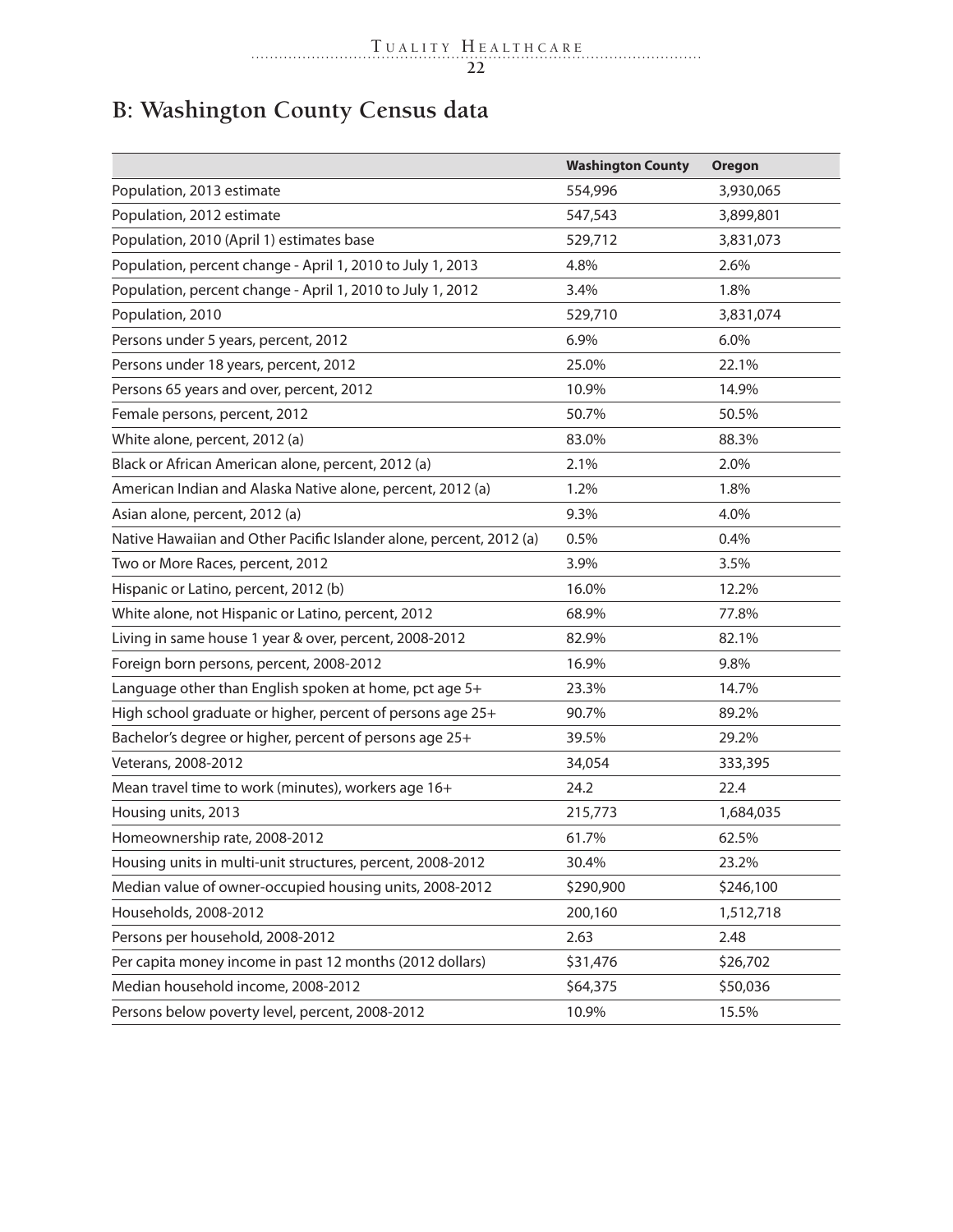### **C: Health Columbia Willamette Dashboard Data**

This is an example of data available on the Health Columbia Willamette and Tuality Healthcare webpages.

|                                                                                                                                                                                                                                                                                                                                                                                                                                                                                                                 | <b>Adults with a usual Source of Health Care</b> |                                                |  |  |  |  |
|-----------------------------------------------------------------------------------------------------------------------------------------------------------------------------------------------------------------------------------------------------------------------------------------------------------------------------------------------------------------------------------------------------------------------------------------------------------------------------------------------------------------|--------------------------------------------------|------------------------------------------------|--|--|--|--|
|                                                                                                                                                                                                                                                                                                                                                                                                                                                                                                                 | Value:                                           | 89.6 percent                                   |  |  |  |  |
| Red < 74.0                                                                                                                                                                                                                                                                                                                                                                                                                                                                                                      | <b>Measurement</b><br>Period:                    | 2006 2009                                      |  |  |  |  |
| Green $> = 77.9$<br>In-between $=$ Yellow<br>Unit: percent                                                                                                                                                                                                                                                                                                                                                                                                                                                      | <b>Location:</b>                                 | County: Washington<br>Located in State: Oregon |  |  |  |  |
|                                                                                                                                                                                                                                                                                                                                                                                                                                                                                                                 | <b>Comparison:</b>                               | <b>Oregon Counties</b>                         |  |  |  |  |
|                                                                                                                                                                                                                                                                                                                                                                                                                                                                                                                 | <b>Categories:</b>                               | <b>Health Access to Allied Services</b>        |  |  |  |  |
|                                                                                                                                                                                                                                                                                                                                                                                                                                                                                                                 |                                                  |                                                |  |  |  |  |
| What is this Indicator?                                                                                                                                                                                                                                                                                                                                                                                                                                                                                         |                                                  |                                                |  |  |  |  |
| This indicator shows the percentage of adults that report having one or more persons they think of<br>as their personal doctor or health care provider.                                                                                                                                                                                                                                                                                                                                                         |                                                  |                                                |  |  |  |  |
| Why this is important:                                                                                                                                                                                                                                                                                                                                                                                                                                                                                          |                                                  |                                                |  |  |  |  |
| People who lack a regular source of health care may not receive the proper medical services when<br>they need them. This can lead to missed diagnoses, untreated conditions, and adverse health<br>outcomes. People without a regular source of health care are less likely to get routine checkups<br>and screenings. When they become ill, they generally delay seeking treatment until the condition<br>is more advanced and therefore more difficult and costly to treat. Young children and elderly adults |                                                  |                                                |  |  |  |  |
| are most likely to have a usual source of care, whereas adults aged 18 to 64 years are the least likely.                                                                                                                                                                                                                                                                                                                                                                                                        |                                                  |                                                |  |  |  |  |

Maintaining regular contact with a health care provider is especially difficult for low-income people, who are less likely to have health insurance. This often results in emergency room visits, which raises overall costs and lessens the continuity of care.

### **The Healthy People 2020 national health target is to increase the proportion of people with a usual primary care provider to 83.9%.**

**Technical Note:** The distribution is based on data from 34 Oregon counties and county groups.

The value is age-adjusted to the 2000 U.S. Standard Population.

**Source:** Oregon Behavioral Risk Factor Surveillance System

**URL of Source:** http://public.health.oregon.gov/BirthDeathCertificates/Su...

**URL of Data:** http://public.health.oregon.gov/BirthDeathCertificates/Su...

**Maintained By:** Healthy Communities Institute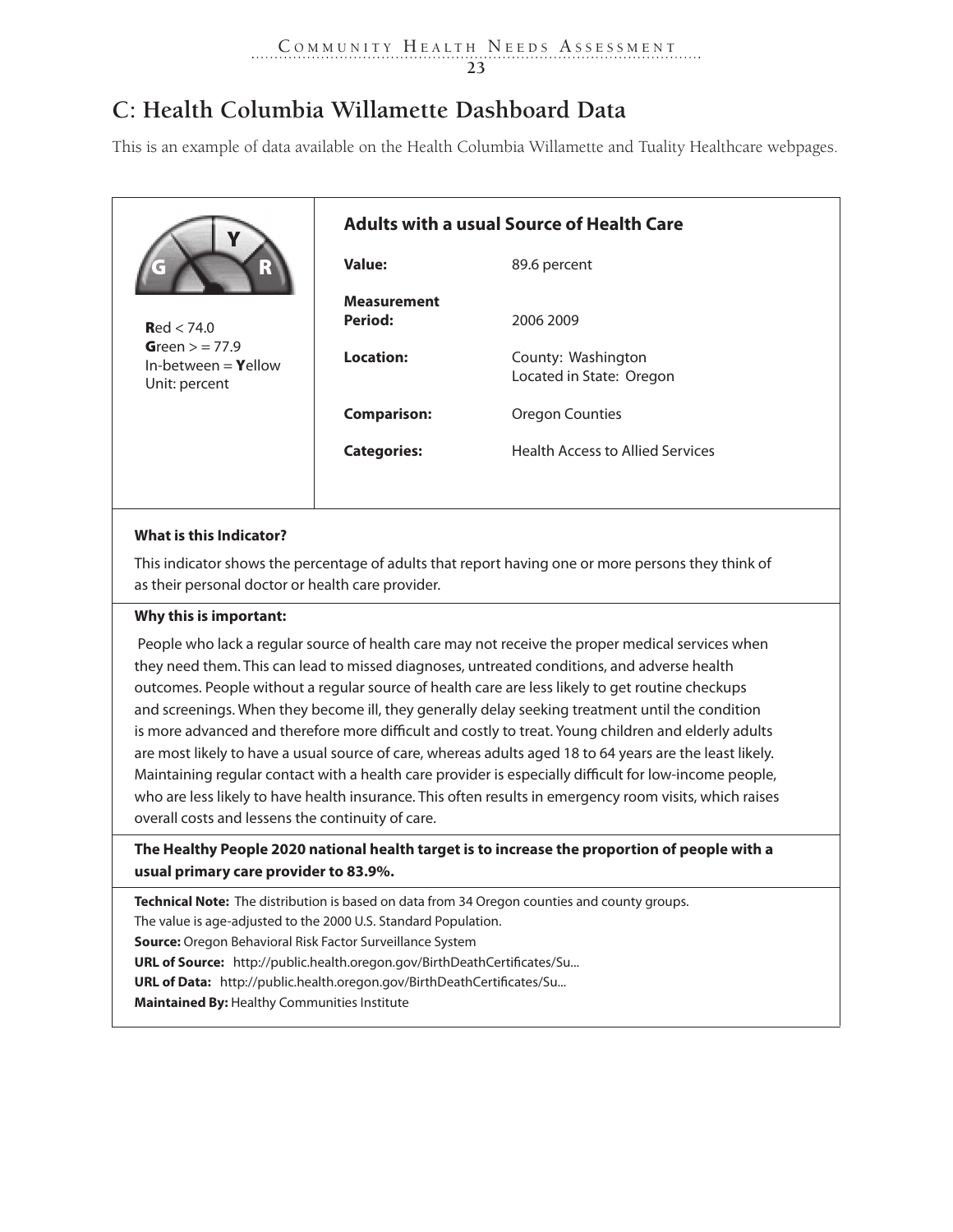### **D: Community Themes and Strengths Assessment**

### Purpose

The broad goal of the Community Themes and Strengths Assessment was to identify health-related themes from recent projects engaging community members of Clackamas, Multnomah and Washington counties in Oregon and Clark County in Washington.

Conducting the Community Themes and Strengths Assessment served three purposes: 1) to increase the number of community members whose voices could be included; 2) to prevent duplication of efforts and respect the contributions of community members who have already shared their opinions in recent projects; and 3) to utilize the extensive and diverse community engagement work that local communitybased organizations, advocacy organizations, and government programs have already done.

Community Themes and Strengths Assessment findings combined with the findings of the other three MAPP assessment components and the community listening sessions provided the Collaborative Leadership Group with information necessary to select the community health needs and improvement strategies within the four-county region.

### Methodology

The Community Themes and Strengths Assessment, the first of four major components of MAPP, was an analysis of findings from recently conducted health-related community assessment projects conducted in Clackamas, Multnomah, and Washington counties in Oregon and Clark County in Washington State.

Between September and December 2012, the Collaborative identified community assessment projects conducted within the four-county region. Four criteria were used for inclusion in the "inventory" of assessment projects that would be used to identify community-identified themes. The assessment project needed to: 1) be designed to explore health-related needs, 2) have been completed within the last three years (since 2009), 3) have a geographic scope within the four-county region, and 4) engage individual community members in some capacity, as opposed to only agency-level stakeholders.

Community assessment projects were identified by: 1) contacting individual community leaders, community-based organizations, public agencies and Healthy Columbia Willamette Collaborative leadership members to solicit their recommendations for projects to include in the inventory; 2) conducting numerous Internet searches, which consisted of using a Google search engine and by examining hundreds of organizational websites across the four-county region and; 3) including recent community assessment projects that had already been identified through the Multnomah County Health Department's 2011 Community Health Assessment. In all, 62 community assessment projects' findings were included in the "inventory" of assessments.

### Findings

The most frequently-arising themes in the four-county region were identified through a content analysis of the findings from the assessment projects. Below, each theme is defined using descriptors directly from the individual projects. Issues are categorized either as "important" or as a "problem." In Table 1, these themes are listed in the order of how frequently they arose in the four-county region, as well as the order they occurred in each county.

### *Social environment*

- Issues identified as important: sense of community, social support for the community, families, and parents, equity, social inclusion, opportunities/venues to socialize, spirituality
- Issue identified as problems: racism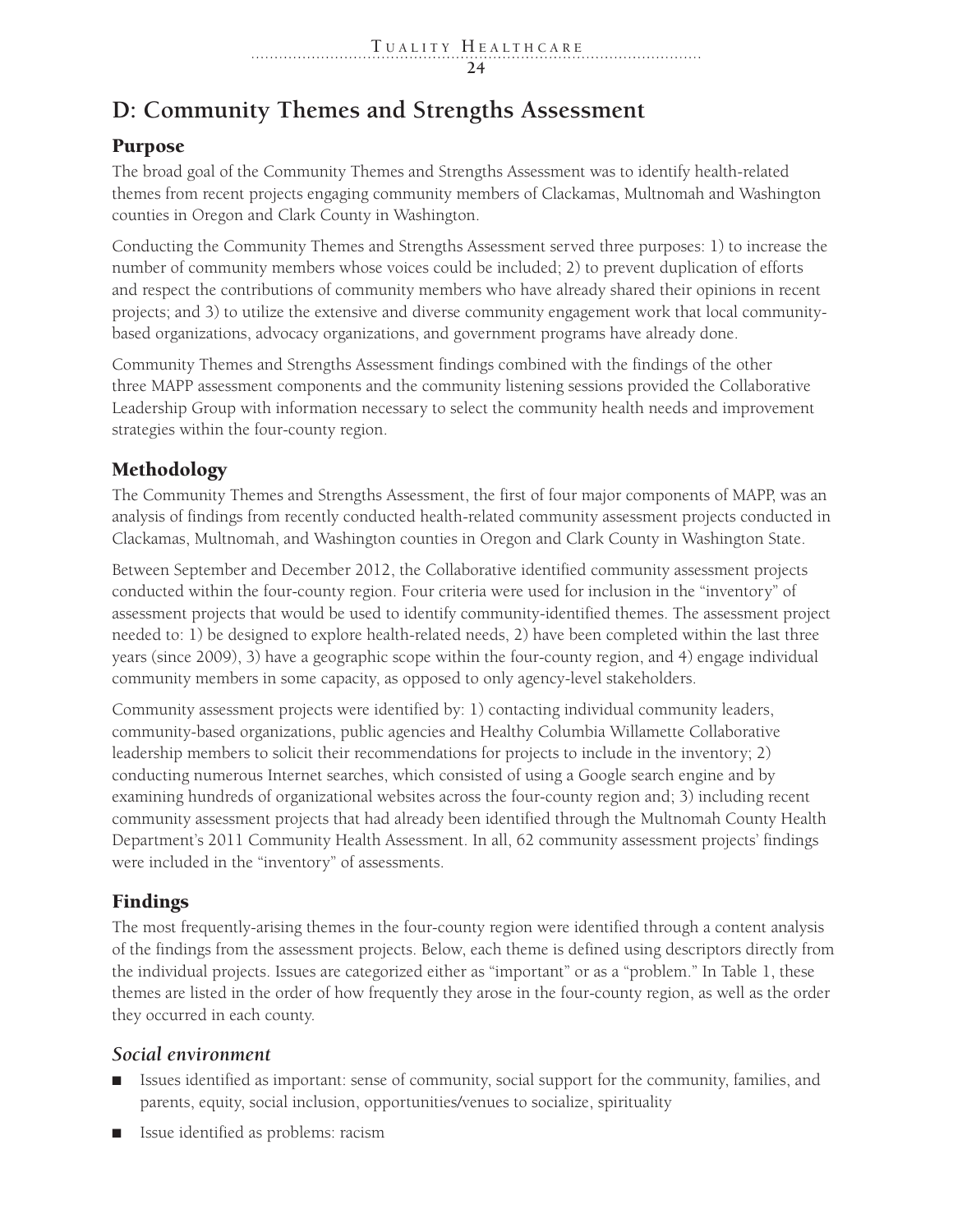### *Equal economic opportunities*

- Issues identified as important: jobs, prosperous households, economic self-sufficiency, equal access to living-wage jobs, workforce development, economic recovery
- Issue identified as problems: unemployment

### *Access to affordable health care*

■ Issues identified as important: access for low income, uninsured, underinsured, access to primary care, medications, health care coordination

Issue identified as problems: emergency room utilization

### *Education*

- Issues identified as important: culturally relevant curriculum, student empowerment, education quality, opportunity to go to college, long term funding/investment in education
- Issues identified as problems: low graduation rates, college too expensive

### *Access to healthy food*

- Issues identified as important: Electronic Benefit Transfer-Supplemental Nutrition Assistance Program (EBTSNAP) benefits, nutrition, fruit and vegetable consumption, community gardens, farmers' markets, healthy food retail, farm-to-school
- Issue identified as problems: hunger

### *Housing*

- Issues identified as important: affordability, availability, stability, tenant education, healthy housing, housing integrated with social services/transportation
- Issues identified as problems: evictions, homelessness
- Mental health & substance abuse treatment
- Issues identified as important: access for culturally-specific groups and LGBTQI community, counseling, quality and availability of inpatient treatment, prevention
- Issues identified as problems: depression, suicide, drug/alcohol abuse

### *Poverty*

- Issues identified as important: basic needs, family financial status
- Issues identified as problems: cost of living, daily struggles to make ends meet
- Early childhood/youth
- Issues identified as important: child welfare, youth development and empowerment, opportunities for youth, parental support of student education experience
- Issues identified as problems: lack of support for youth of all ages, child protection services

### *Chronic disease*

- Issues identified as important: chronic disease support, management and prevention
- Issues identified as problems: obesity, smoking
- Safe neighborhood
- Issues identified as important: public safety, traffic/pedestrian safety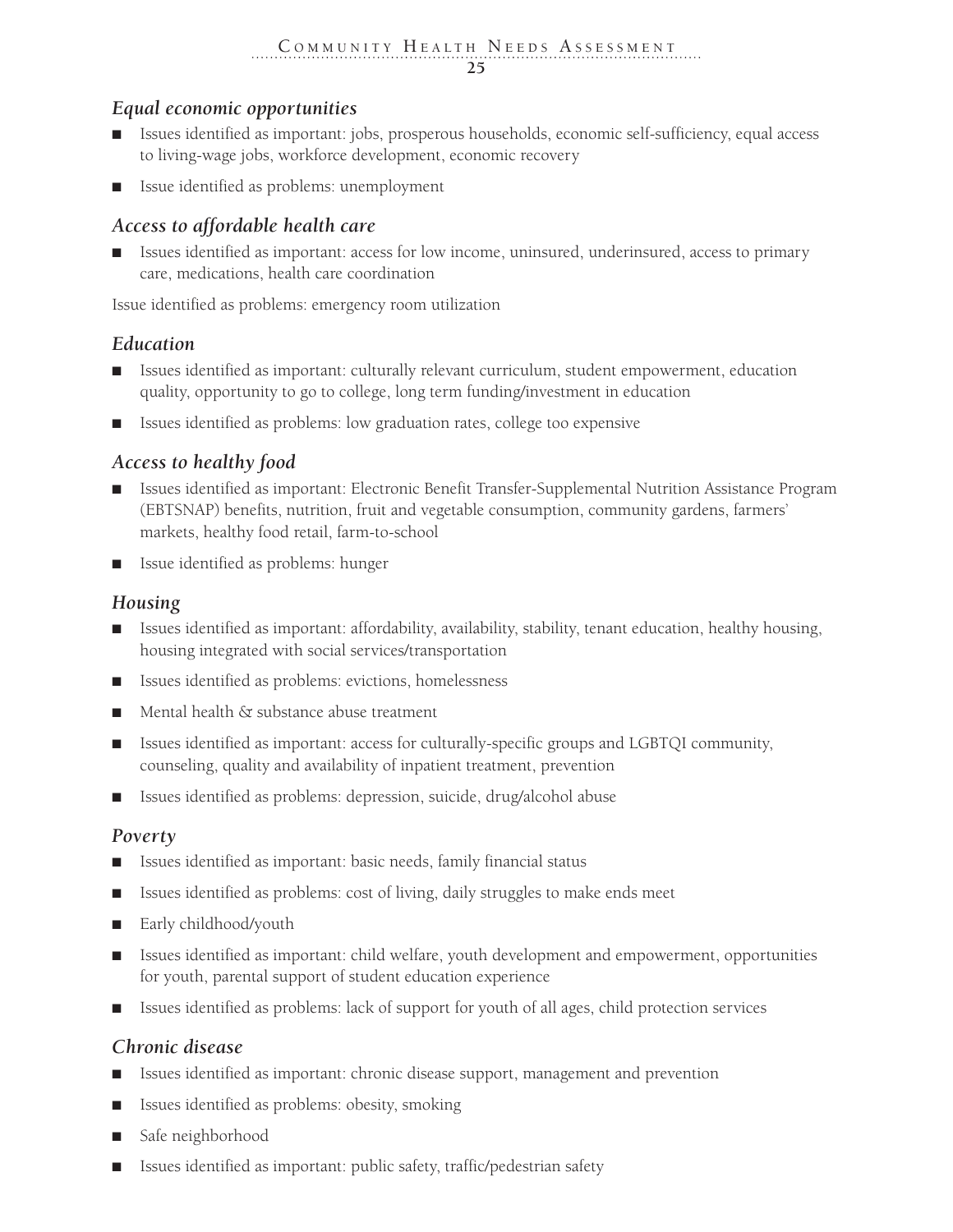Issues identified as problems: crime, violence, police relations

### *Transportation options*

- Issues identified as important: equitable access to public transportation, transportation infrastructure investments
- Issues identified as problems: bus is too expensive, limited routes for shift workers

### **E: Local Community Health System and Forces of Change Assessment**

### Purpose

The purpose of the Local Community Health System and Forces of Change Assessment was to learn the most important health issues facing the clients of stakeholder organizations across Clackamas, Multnomah, and Washington counties in Oregon and Clark County in Washington, as well as the organizations' capacity to address those needs. The assessment was designed to also collect input about the current opportunities and threats to the "local community health system" (LCHS).

The LCHS is the network of organizations that contributes to the health of a community. LCHS stakeholders include public health authorities, community based organizations, hospitals, health care providers, and advocacy groups. A LCHS can also include stakeholders working to address social determinants of health—housing, education, employment, and other factors—and could expand to include less obvious contributors to the community's health. Examples include media companies that can participate in health promotion efforts and grocery stores that influence what types of food are available.

Findings from the Local Community Health System and Forces of Change Assessment were used in conjunction with the results from the Community Themes & Strengths Assessment, Health Status Assessment, and Community Listening Sessions to guide the Healthy Columbia Willamette Collaborative's selection process of community health issues it will work to address.

### Methodology

Between January and March 2013, 126 stakeholder organizations were interviewed (n=69) and surveyed

(n=57). The stakeholders play primary roles of the LCHS in Clackamas, Multnomah, and Washington Counties in Oregon and Clark County, Washington.

For the scope of this first cycle of the Healthy Columbia Willamette community needs assessment, the list of stakeholders engaged was driven by the Community Health Needs Assessment (CHNA) requirements for nonprofit hospitals and Coordinated Care Organizations set forth by the Internal Revenue Service and the Oregon Health Authority respectively.

The Internal Revenue Service and the Oregon Health Authority identify the following stakeholder groups that should be engaged during the CHNA process: 1) people with special knowledge of, or expertise in public health; 2) federal, tribal, regional, state, local, or other departments/agencies; and 3) community members and/or agencies that represent or serve medically underserved/underinsured/uninsured populations, low income populations, communities of color, populations with chronic disease issues, aging populations, the disability community, the LGBTQ community, and populations with mental health and/ or substance abuse issues.

Interview questions were informed by Healthy Columbia Willamette members' experiences—hospitals conducting CHNAs and local health departments completing community health assessments. Members also reviewed resources available from the National Association of County and City Health Officials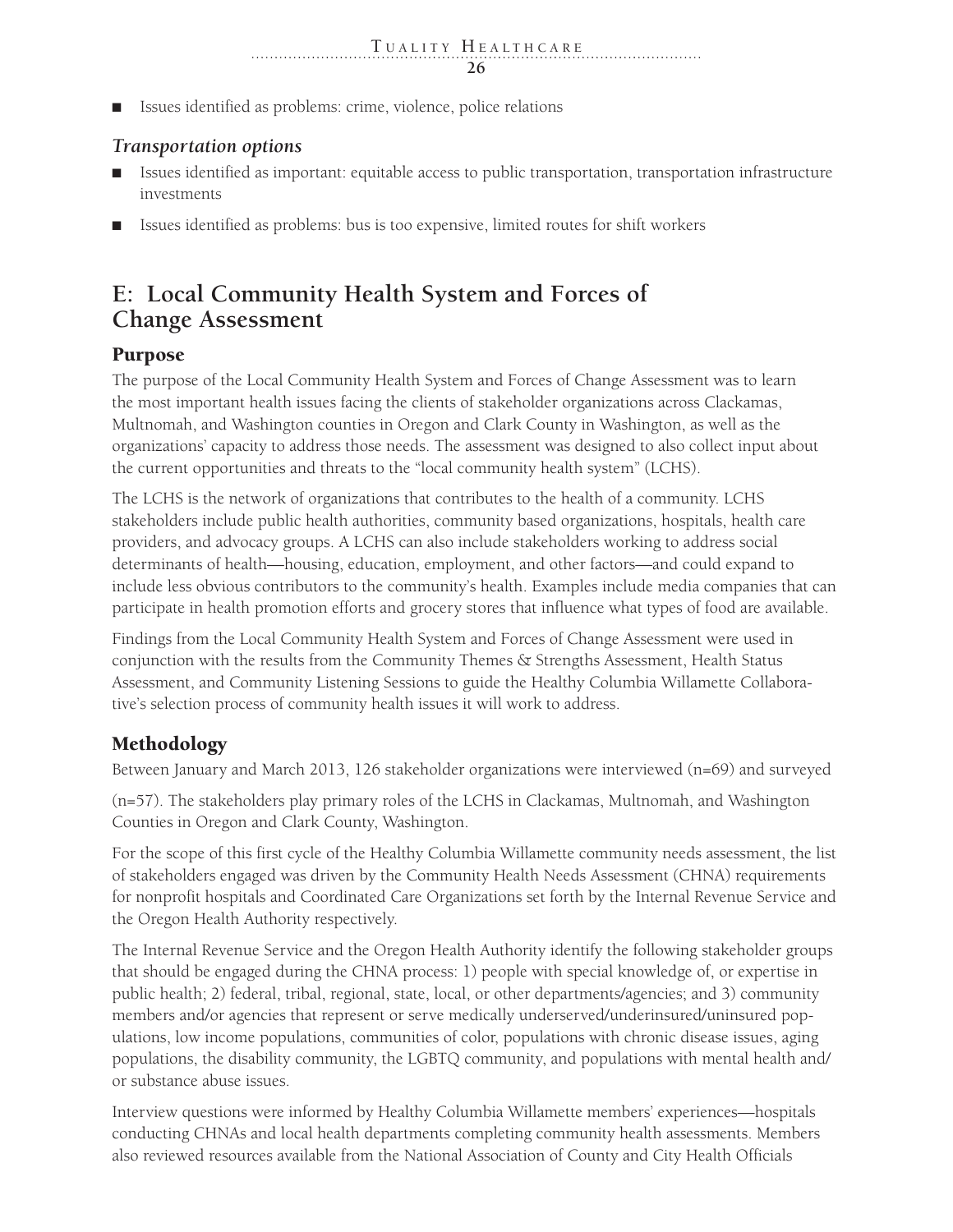### (NACCHO) MAPP Clearinghouse.

### **Stakeholders were asked about:**

- The health of the populations they serve;
- The list of important health issues identified through the Community Themes and Strengths and Health Status Assessments (i.e., access to health care, sexual health, mental health & substance abuse, injury, cancer, and chronic disease);
- Health issues that should be added to the list;
- Their opinions on the three most important health issues;
- Their current work to address important health issues;
- The work they would like to be doing in the future to address important health issues;
- Opportunities and threats to their current capacity to do this work; and
- Resources that would help their organization continue or expand their capacity.

Information learned from the interviews was used to develop an online survey, and in turn, information learned from the survey informed a second analysis of interview notes to find themes that may not have been recognized the first time. This iterative process was used to ensure that the ideas generated by participants were not overlooked due to a methodological process.

### Findings

Stakeholder organizations that participated in interviews and surveys described the important health issues facing community members and what is currently being done to improve the health of the community. Stakeholders participating in interviews and surveys indicated that they served primarily:

- Medically underserved, uninsured, and underinsured populations;
- Communities of color:
- Children and youth;
- The disability community; and/or
- Populations with mental health and/or substance abuse issues.

Of those organizations reporting that they work with communities of color, American Indians/Alaska Natives and Hispanics/Latinos were the most common populations they mentioned. Of those who work with populations that speak limited English, Spanish and Russian were the most commonly spoken languages.

### The Community's Health

During the interviews participants were asked, "How healthy is the population/community you serve compared to the larger population?" More than half of the interviewees did not think the community they served was as healthy as the larger population.

- There are still too many health disparities, not enough breastfeeding, too many people who are overweight, too many people who smoke, and not enough focus on prevention.
- It's clear that our population of folks is struggling much more than the general population. They have a higher level of health challenges that come with poverty, struggling with basic health care. Often homeless populations are in those situations because they have health issues. It creates a vicious cycle that spirals downwards.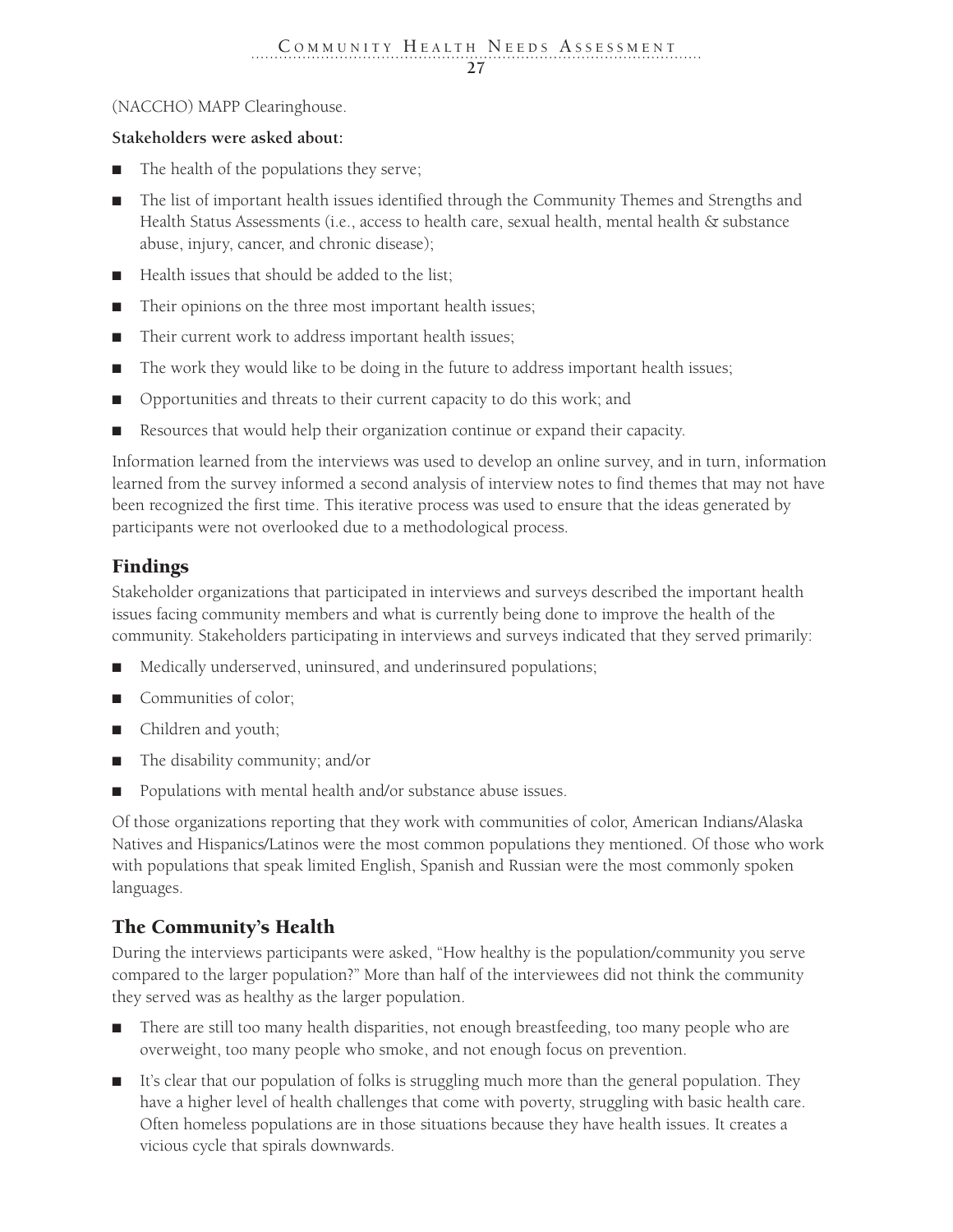- There are a lot of barriers to good health because of a lack of cultural competency in provider settings. Many [people] experience discrimination and consequently put off care, making them less healthy in the long run.
- There is an "immigrant paradox" where new immigrants are healthier and the longer they are in the US, the less healthy they become.
- [It] depends. Children? Yes. Adults? No—[due to] lack of specialists, lack of mental health care, lack of programs to educate about wellness, and often adults have chronic conditions.
- We know that Native American, African American, Latino, Asian Pacific Islander, and low-income communities fare worse than Non-Hispanic Whites with chronic conditions and have increased illnesses across the board. We've spent time enumerating the health inequities; a lot of it is understood.

### An Iterative Process to Identify Health Issues

During interviews, stakeholders were asked to review the list of health issues that were identified through the first two assessments of the Healthy Columbia Willamette Collaborative's CHNA. The first assessment, The Community Strengths and Themes Assessment, looked at recently conducted local community engagement projects; the second assessment, The Health Status Assessment looked at the epidemiological data to describe the current health status of the community. *(Community Themes and Strengths Assessment: Important Health Issues Identified by Community Members. July 2013 and Health Status Assessment: Quantitative Data Analysis Methods and Findings. July 2013)*

These two assessments had complementary findings with both the qualitative data and the quantitative data describing similar health issues in the community. The only community health issue that was not identified during both assessments was "injury." Injury was identified through the Health Status Assessment and included deaths due to falls and accidental poisoning deaths—including drug overdoses. The list of health issues discussed during the stakeholder interviews (in alphabetical order) included:

- Access to health care
- Cancer
- Chronic disease
- Injury
- Mental health & substance abuse
- Sexual health

**Stakeholders were asked,** *"After looking over this list, is there any health issue, specifically a health outcome or behavior--that you are surprised to not see? If so, what is it and why do you think it's important?"*

As a result, the most common health issues stakeholders added to the list included domestic violence and oral health. Although not mentioned as frequently as domestic violence or oral health, the need to develop culturally competent services and collect culturally competent data was discussed by several stakeholders. These issues were added to the survey for two reasons: 1) addressing racial/ethnic health disparities is a top priority for all Healthy Columbia Willamette Collaborative members, and 2) the lack of data available for the Health Status Assessment made it challenging to assess indicators stratified by race/ethnicity.

During the interviews, mental health and substance abuse were grouped together as one health issue. Many stakeholders suggested that mental health and substance abuse be separated into two issues for the "voting" process because both are important problems that are distinct from one another and have unique interventions. Because "mental health & substance abuse" was one issue during the interviews, it was not possible to determine, in all cases, whether there was more importance placed on mental health or substance abuse. For the analysis, if an interviewee selected "mental health & substance abuse" as one of their top three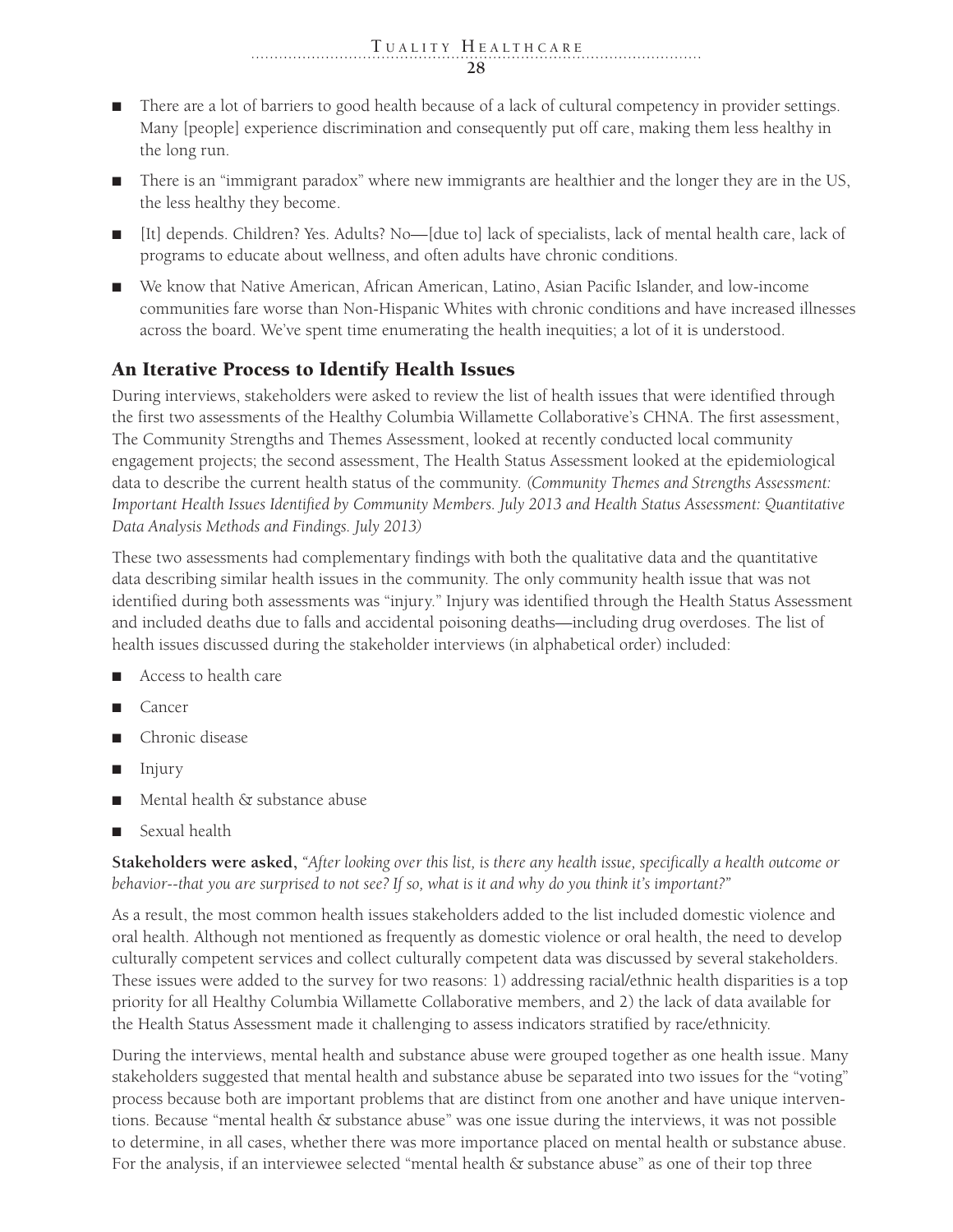health issues, their response was separated into two votes; one each for mental health and substance abuse. Their other four votes were kept resulting in their having four votes in total.

The majority of stakeholders participating in interviews said that the two health issues, "injury" and "sexual health" were not clear. They suggested that these categories needed to be described better by listing the data or indicators that were included. In response to this feedback, both health issues were described. "Injury" was separated into two categories: falls and poisoning/overdose. "Sexual health" was further clarified to include HIV, Syphilis, and Chlamydia, stemming from the epidemiological data. This feedback from the interviews was used to compile the answer choices on the survey:

- Access to Health care
- Cancer
- Chronic Disease
- Culturally Competent Services/Data
- Domestic Violence
- Falls
- Mental Health
- Oral Health
- Poisoning/Overdose
- Sexual Health (HIV, Syphilis, Chlamydia)
- Substance Abuse
- Other\_\_\_\_\_\_\_\_\_\_\_\_\_\_\_

An additional health issue, "perinatal health," emerged from the following write-in survey responses: "women's health," "family health," "reproductive health," "prenatal health," "maternal health," "maternal and child health," "pre-conception health," "healthy pregnancy," "birth outcomes," and "Fetal Alcohol Spectrum Disorders." After a second study of interview notes, answers that corresponded to this "perinatal health" category were classified and were taken into consideration when identifying health issues prioritized by the interview and survey participants.

### **Prioritized Health Issues**

Issues that were selected by at least 30 percent of survey and/or interview responses combined were regarded as prioritized health issues. In the four-county region, these were (in alphabetical order):

- Access to health care
- Chronic disease
- Culturally competent services/data
- Mental health
- Substance abuse

These five health issues were the priorities all four counties. Stakeholders working in Clark County, Washington also prioritized cancer and oral health. Stakeholders were asked to identify age groups that were at high risk for each of their top health issues. However, stakeholders only differentiated high risk populations among persons aged 45-64 years and 65+ years for chronic disease and cancer. This finding is consistent with national trends as the Centers for Disease Control and Prevention cites that "about 80% of older adults have one chronic condition, and 50% have at least two."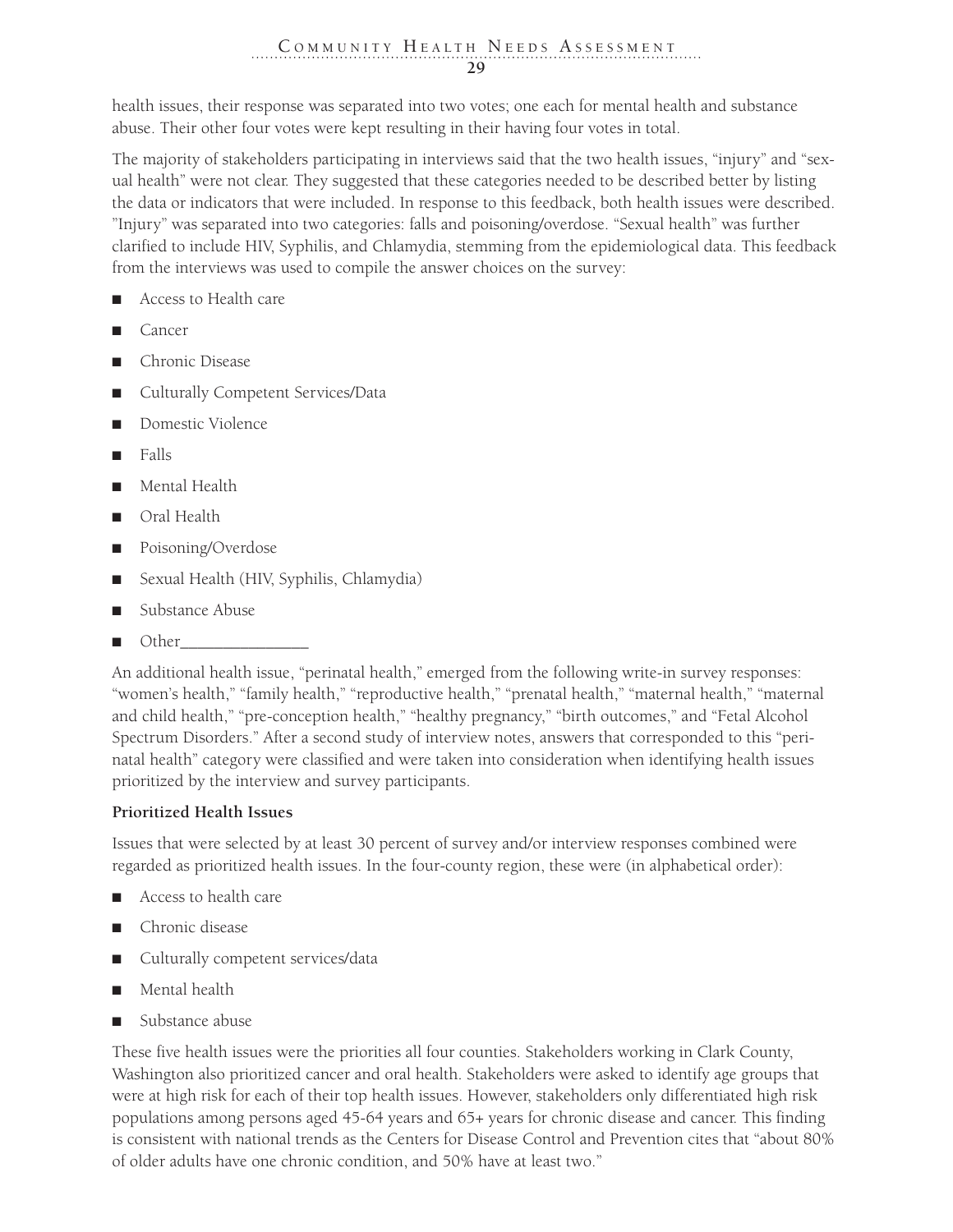### **F: Community Listening Session**

### Purpose

The purpose of these discussions was to learn what low-income and uninsured residents of the four-county region feel are the most important issues affecting their health, their families' health, and the community's health. In addition, the groups were held to solicit ideas about how to address these health needs.

### Methodology

During March and April of 2013, 14 community listening sessions were conducted in Clackamas, Multnomah, and Washington Counties in Oregon and Clark County, Washington. In total, 202 individuals participated, sharing their opinions with one another about important community health issues and how the community's health can be improved.

### Recruitment

In advance of the listening sessions, recruitment flyers were developed by hospital members of the Collaborative and translated into Spanish, Russian, and Somali by health department members. They were distributed to organizations, community networks, and community-accessible locations to be posted or handed out. Flyers specified that low-income/no income and/or uninsured adults were the intended participants, and advertised locations and times for sessions, as well as the provided food, childcare, and \$25 gift card incentives.

Recruitment materials were posted and distributed primarily through agencies and community organizations that serve low-income populations. Over 100 organizations were able to help with recruitment, ranging from individual housing projects to community groups with constituents across the four-county area. Healthy Columbia Willamette Collaborative members also recruited among their own organizations' constituents where appropriate, and asked their colleagues in the community to help recruit participants. In addition, local Spanish-language and Russian-language radio stations promoted the meetings. The listening sessions lasted approximately an hour and a half, and free childcare services were offered on site. Hospital partners provided meals and childcare for each group. Hospitals also provided \$25 Fred Meyer gift-cards for the first 25 participants in each group to acknowledge participants' time and contribution to the project.

### Group Structure

The Healthy Columbia Willamette Collaborative was interested in hearing specifically from low-income and uninsured residents from across the four-county area, and as mentioned above, efforts were made to reach this population during recruitment.

Listening sessions were opened with a large group introduction before splitting into small discussion groups of 10 or fewer participants. Each small discussion group was facilitated by a different Healthy Columbia Willamette Collaborative member or interpreter. Small groups were facilitated in English, Spanish, Russian, and Somali with the support of interpreters from participating health departments and the Immigrant and Refugee Community Organization (IRCO). In order to encourage attendance, meals were provided, and sessions were scheduled on both weekdays and weekends and at communityaccessible locations across the four-county area.

Group discussions revolved around four questions:

- What does a healthy community look like to you?
- Are there other health issues that you think should be on this list? (The list of important health issues identified by the findings of the Community Themes and Strengths, Health Status, and Local Community Health System and Forces of Change Assessments.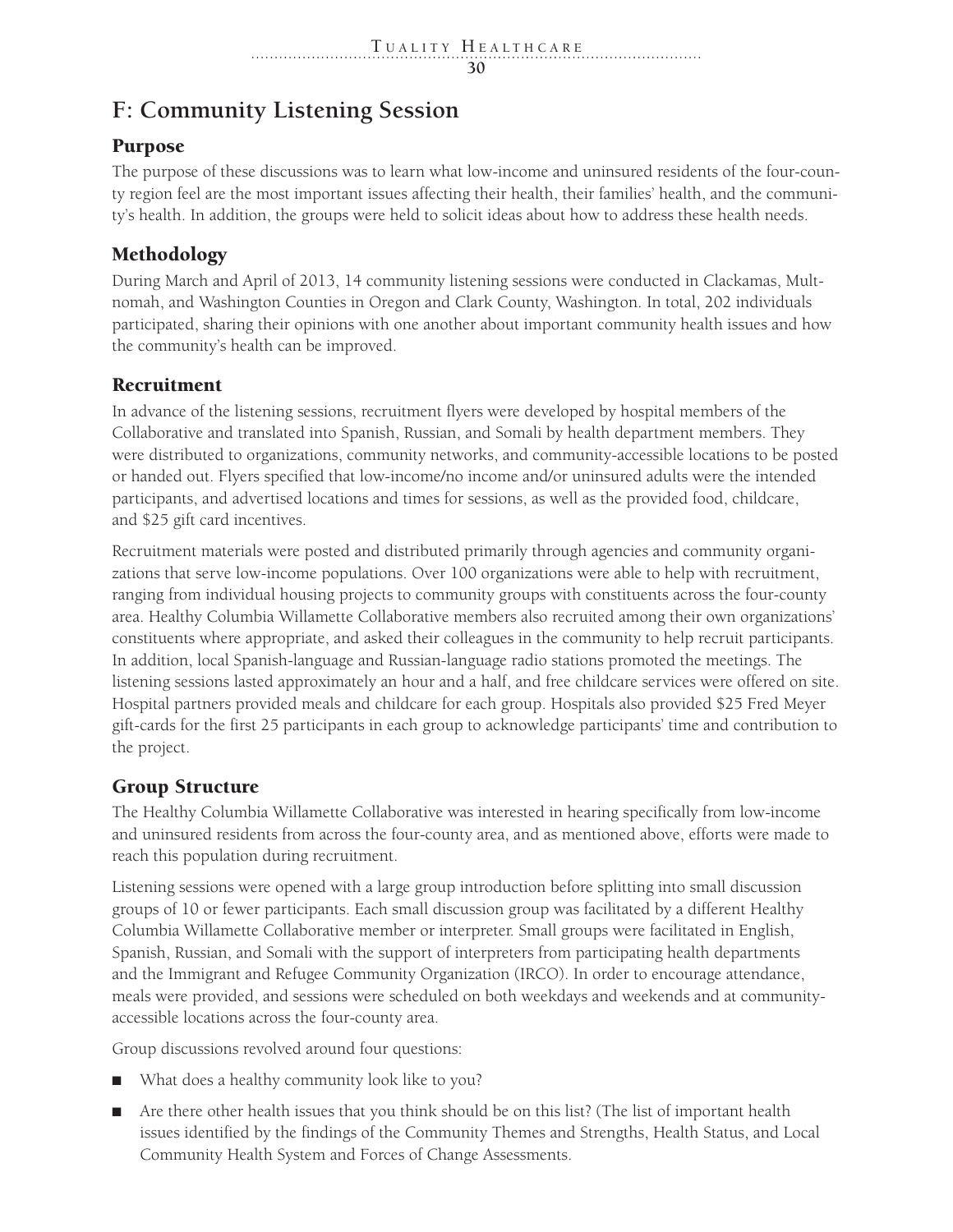- What are the five health issues that you would like to see addressed first?
- What should be done to fix or address these health issues?

Important health issues identified by the findings of the Community Themes and Strengths, Health Status, and Local Community Health System and Forces of Change Assessments (in alphabetical order)

- Access to affordable dental care
- Data collection on the health of people from various cultures
- Access to affordable health care
- Injuries from falling
- Access to affordable mental health services
- Mental health
- Access to services that are relevant/specific to different cultures
- Oral Health
- Accidental poisoning from chemicals, pesticides, gases, fertilizers, cleaning supplies, etc.
- Perinatal health
- **Cancer**
- Sexually transmitted infections/diseases
- Chronic disease and related health behaviors
- Substance abuse

### Participants

There were, on average, 14 participants attending each session, though the range in attendance between sessions was between one and 34 participants. Before small group discussions, participants were asked to complete an anonymous survey collecting demographic information. This was done on a voluntary basis and did not affect whether a person could participate or receive a gift card. Almost 96% of participants completed surveys.

The survey was available in English, Spanish, Russian, and Somali as well as in large font (in English). Of participants specifying an income range on their survey, 62 percent came from households earning less than \$20,000 per year. Of those indicating a health insurance status, 63 percent indicated they were uninsured with an additional 21 percent indicating they were on the Oregon Health Plan (OHP). Participants' ages ranged from 17 to 90 years, with an average age of 40 years. Almost three quarters of participants returning the surveys identified as female.

Participants were also asked to identify their race and ethnicity. Regionally, over half (53 percent) of those providing this information indicated that they were Hispanic, 25 percent were White, 7 percent were African, 6 percent were African American, 2 percent were Native American, 1 percent were Asian and 1 percent were Native Hawaiian/Pacific Islander. Individuals could select selected more than one race/ethnicity; only one participant did so.

The composition of participants involved in the listening sessions is not representative of regional race, ethnicity, or gender demographics. The sample may not be representative of other communities, (e.g., the LGBTQI, disability, and recovery communities). Given that hospitals have impending tax filing deadlines and requirements to focus on low-income and uninsured populations, the Healthy Columbia Willamette Collaborative members agreed for this first cycle, that recruitment for the community listening sessions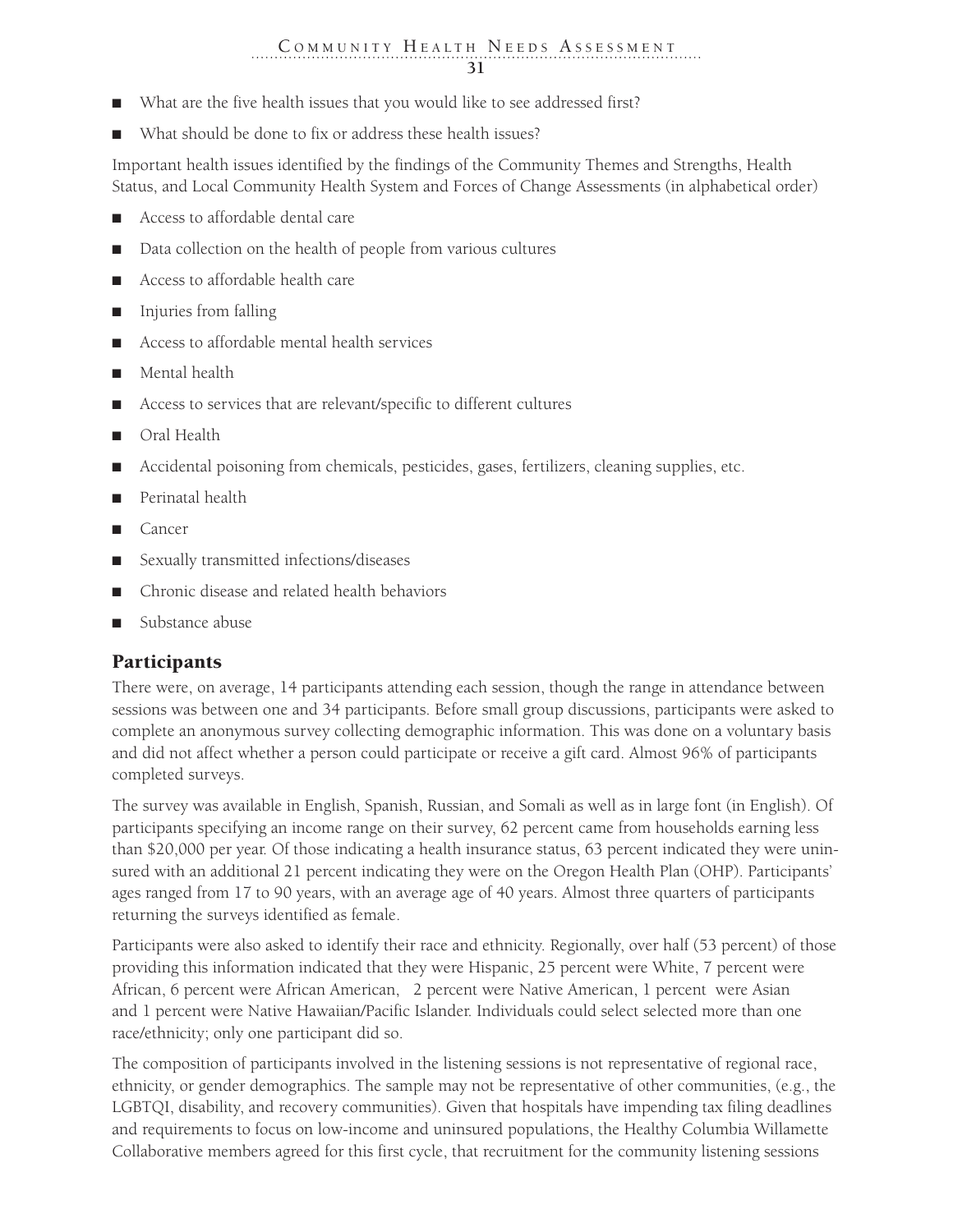would focus on people with low income levels and/or no health insurance. The Collaborative members recognized that by using only these criteria, people from other vulnerable communities might not be reached. In order to improve participation by other communities, the Collaborative worked with more than 100 community organizations to help with the recruitment. Examples of the communities these organizations helped recruit, include Native American, LGBTQI, disability, African American, recovery, immigrant/refugee, etc.

When looking at the participation in these community listening sessions and all previous assessment phases, (i.e., Community Strengths and Themes, Health Status, Local Community Health System and Forces of Change Assessments), it becomes clear that the Collaborative included the opinions from a wide array of stakeholders, including many people from culturally-identified communities. Moving forward, community members will be actively engaged to implement and monitor the health of the community.

Participants lived throughout the four counties; however, not all areas of the four-county region were represented equally due to recruitment challenges such as difficulty connecting with people living in rural areas, or with people speaking languages other than English, Spanish, Somali, or Russian.

Following each session, many participants expressed their appreciation for the opportunity to speak about their priorities and needs, and 26 percent of participants signed up on a contact list so they can be invited to other events, kept informed about how the information collected through the community listening sessions was used, and be informed about upcoming changes in health services and policies. Many participants also expressed that holding these types of groups is an effective way to help reduce social isolation and empower people to become involved in their neighborhoods.

### Findings

The findings represent the opinions and experiences of 202 individuals living in the four counties. As a result of this small number and the use of a convenience sample, findings are presented for the region, not individual counties. There was a lot of agreement across individuals and between small discussion groups on what the important health needs are and what can be done to address them, which supports the possibility that these opinions are likely to be shared by a larger percentage of the population. The findings are presented in two sections: 1) a description of what a healthy community looks like and 2) the important community health needs, as well as what can be done about them.

### Discussing a Healthy Community

When initially asked how they would describe the elements of a healthy community, listening session participants tended to draw from current problems observed in their own communities. They generated a number of ideas about what might constitute a healthy community. The most common themes included people having 1) basic needs met (food, shelter and employment); 2) access to quality health services; 3) a connected and compassionate social system; 4) peer support, resources, and self-determination to practice healthy habits; and 5) access to education and other shared community resources.

In addition, there was strong agreement that a healthy community would have better access to public transportation, more recreation facilities to promote healthy behaviors, and expanded community programming catering to both individuals and families. They wanted to be able to feel safe from gang and street violence, to feel comfortable with the role and effectiveness of law enforcement, and to feel involved in and informed about their community's issues. Things have changed since growing up in the 60s. Today, moms have to be watching their kids and have them in view at every moment. Perhaps most important to their definition of a healthy community, participants frequently stressed the importance of being socially connected to one's community in order to receive support in times of need and stress. We need to be moving from an "I" community to an "Us" community.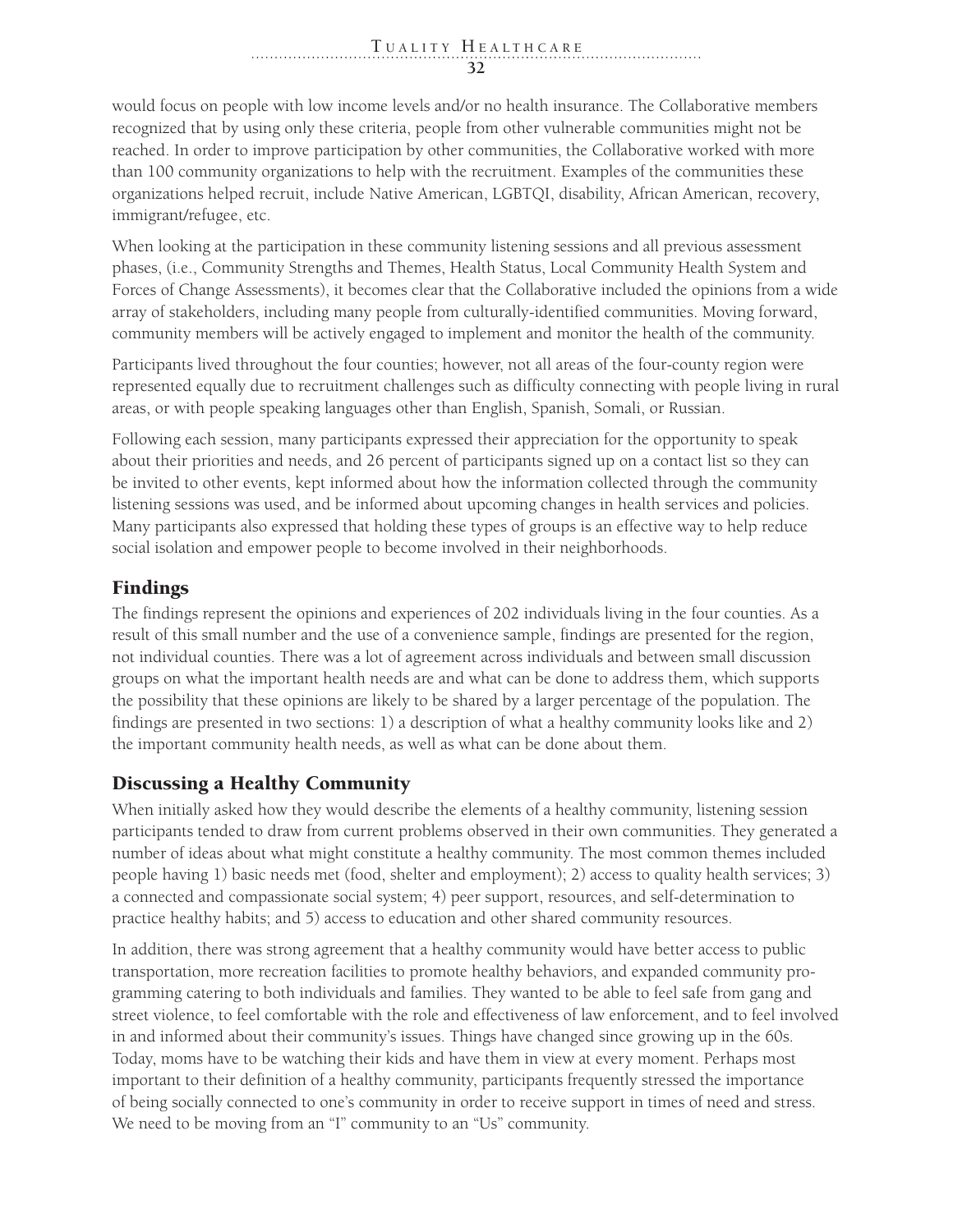Important Community Health Issues and Strategies for addressing them

Several specific issues drawn from the Health Issues list (and from additional issues added by participants) recurred in discussions of communities' top health issues. When looking at voting results of all discussion groups, it is clear that there is strong agreement on what health issues are the most important. There are also frequently reoccurring ideas on strategies suggested for addressing these issues. These findings are presented in five sections, beginning with the most-prioritized health issue:

- (1) Mental Health and Mental Health Services
- (2) Chronic Disease and Related Health Behaviors
- (3) Substance Abuse
- (4) Access to Affordable Health Care
- (5) Oral Health and Access to Oral Health Services

### Mental Health and Access to Mental Health Services

Although mental health and access to mental health services were presented as two different health issues on the list, listening session participants most often voted to combine the two into a single issue. Even when this sentiment was not explicitly stated, discussion frequently treated the two together. Mental health stood out as the most voted-for health problem in the community.

### *Addressing Isolation and Anxiety as Contributing Factors to Mental Health Issues*

In almost all groups, social isolation was a theme related to community mental health issues. Participants expressed significant concern over the detrimental impact of social isolation on mental and emotional health, and especially emphasized it as a cause and contributor to depression in their communities. They noted that isolation derived from many factors, including reliance on technology for communications, lack of employment, lack of cultural integration between different communities, being homeless, and family roles which tended to keep some women in the home or busy with childcare. Many also saw social isolation as a significant barrier to care, in that isolated individuals would feel less comfortable seeking out care themselves and would be less likely to be screened for mental health issues.

Most participants voiced that it was important, in confronting mental health issues, to promote social practices that would work against social isolation. In almost all groups, participants spoke about building a compassionate community that embraces diversity. This included working to eliminate racism, ageism and other forms of discrimination against individuals; as well as raising awareness of the different and special needs of individuals in their community.

*…Develop a sense of community where residents are motivated to care about each other, respect one another, connect with one another, and help out strangers and neighbors.*

Many groups felt it was important to remove the stigma associated with mental health issues and treatment in order to help people feel supported by their communities and peers in seeking treatment:

*[Provide] support for people experiencing mental health issues so they can address what's happening and feel supported and secure with themselves.*

Additionally, there was strong agreement that increasing opportunities for community involvement would also play a significant role in reducing the incidence of mental health issues. Examples suggested included volunteer programs, community classes and organized activities for individuals and families, more community recreation and arts centers, and sports programs for all ages. Several groups also mentioned the importance of services that could remove the barriers to participate for some people, including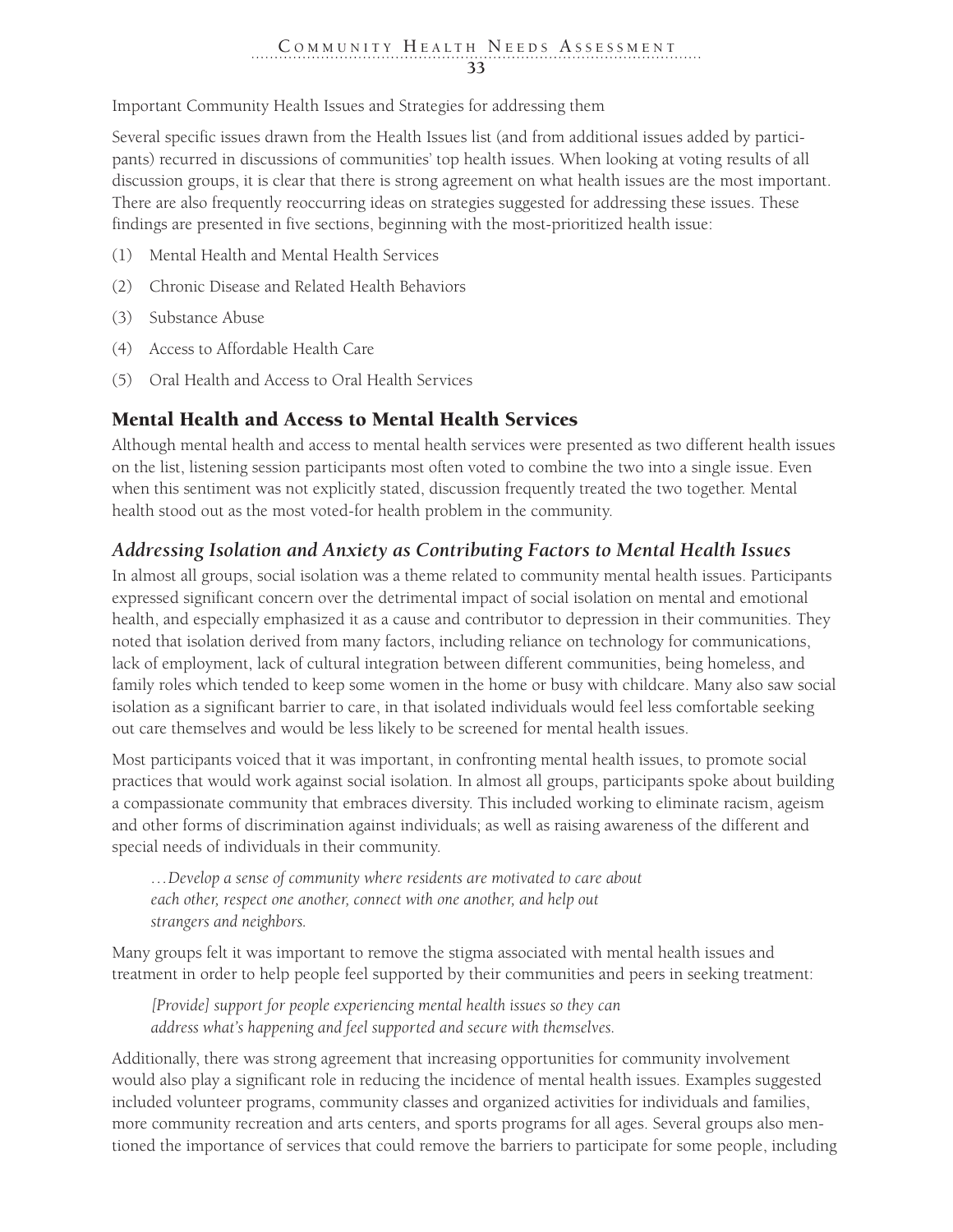childcare, transportation, or providing visits to those who are home-bound. In addition to isolation, most participants felt that depression in their community was caused by financial stress, the real-life stressors of poverty, homelessness, or adjusting to US systems and society as a member of an immigrant community. Participants generally agreed that, besides the social support discussed above, the way to ease such stress was to continue to work on improving the larger factors that influence a community's health—the economy, housing, and culturally competent services.

### *Improving Access to Mental Health Services*

Many participants felt that there were too few mental health providers to meet community needs. Residents of more rural areas felt this was especially true, and many participants from non-English-speaking communities felt there was sometimes a complete lack of services that would be appropriate for them. Participants from these groups proposed increased training and community placement of mental health service providers, especially those offering therapy and counseling services. Non-English speaking communities hoped to see providers sourced and trained from their own communities.

For example, participants from Somali-speaking communities expressed feeling that Post Traumatic Stress Disorder (PTSD) and other trauma-related mental health issues were some of the most significant of all health issues in their communities. Such issues impacted entire families and communities—not just isolated individuals; and there was a general feeling among Somali participants that this problem was not sufficiently recognized by "western" providers. They expressed that in order to be effective, providers of therapy, counseling and other treatments would need to be much more culturally sensitive and better informed about the patients' backgrounds than they currently are. Many participants indicated that affordability was an issue. It was frequently expressed that the inconsistency of insurance coverage offered for mental health services was a definite problem. Many participants suggested that in addition to pursuing universal health coverage, it would be important to put regulations in place to extend health coverage to include a full range of mental health treatment services.

Although they agreed that professional mental health services were very important, participants also felt it would be worth investing resources in community groups and support that contribute to good mental health and community-supported recovery. They named churches, peer support groups, and community health educators as examples things they would like to see developed or expanded activities in their communities

### *Chronic Disease and Related Health Behaviors*

Chronic disease and Related Health Behaviors ran a close second to mental health issues in the voting portion of the discussion. Many participants had stories to share about specific chronic disease issues they had experienced or witnessed in their families and communities. Most often their concerns focused on nutrition and exercise habits, diabetes, and heart disease.

Participants were particularly concerned about the lack of physical activity affecting all generations in their communities, not just adults as the epidemiology data identified. Many participants pointed out that motivation and opportunities for exercise in senior communities was extremely lacking. Participants largely attributed the lack of physical activity to an increasingly sedentary, technology-based society.

Across almost all groups, participants mentioned wanting to increase community programming that promoted physical activity for all ages—and to ensure that the opportunities be affordable. Some suggested that letting people rent or borrow equipment such as bicycles and helmets would help. Examples of programming included senior walking clubs, community gardening initiatives, and increased sports programs for youth. A few participants emphasized that some programming should be tailored to the needs of individuals already facing limiting chronic disease issues such as obesity and heart disease.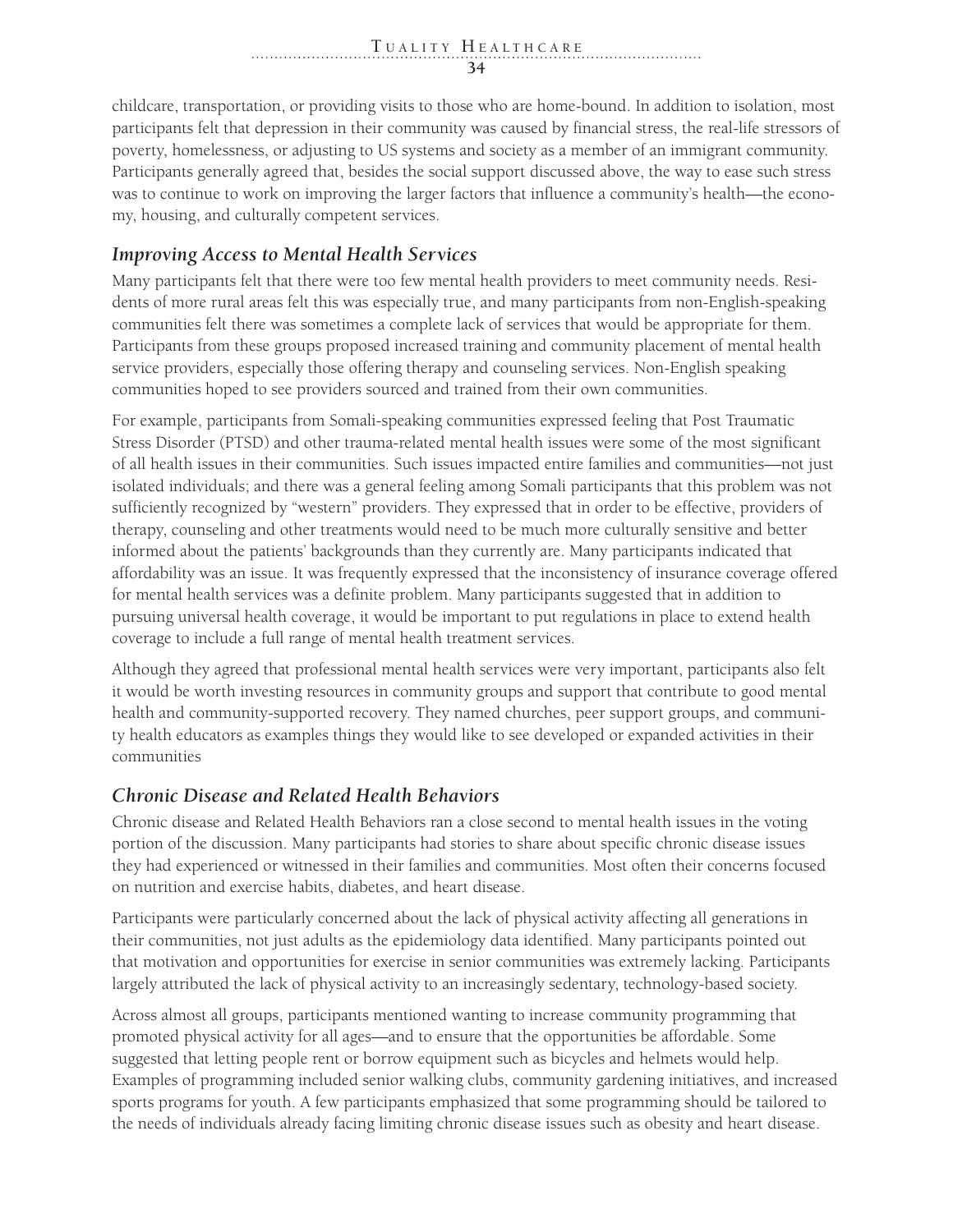Several participants thought that their workplaces could benefit from programs encouraging wellness and physical activity on the job. Participants, whose jobs require sitting or standing in one place for long periods of time, recognized that this was especially detrimental to their health and even to their motivation to exercise outside of work.

Another concern was nutrition. Many participants felt that they could not afford or access the most nutritious food options, and were limited by the prices of produce and the lack of stores offering nutritious options in convenient locations. Participants wanted to see more nutritious options in the locations most convenient to them, such as convenience stores and chain grocery stores—and suggested the support of more farmers markets in their communities. Once again, participants suggested community gardening as an activity that promotes physical activity and provides healthy food to the community inexpensively.

Several participants suggested tactics to encourage low-income community members to choose healthy options where they are already available, such as subsidizing produce and limiting the kinds of food that could be purchased through the Supplemental Nutrition Assistance Program (SNAP).

Many participants expressed feeling constantly tempted by "easy" inexpensive, unhealthy food offerings in vending machines and cafeterias and available through the numerous fast food restaurants near their homes. They wanted to see workplaces and schools make efforts to replace unhealthy food options with healthy ones, and wondered if there was a way to develop a "healthy fast food" that could make nutritious meals fairly cheap and easily accessible.

In some cases, working families felt overwhelmed about the cost and time that is required to provide healthy meals consistently to family members, and were unsure how to stop relying on quick and unhealthy food options. Participants from these families felt that they could benefit from community education focused on nutrition and cooking, and from a forum for sharing recipes that balance quick preparation and inexpensive ingredients with good nutrition.

Participants suggested other strategies addressing chronic disease issues that focused on creating educational and motivational opportunities for the community. They felt it was important to make sure the community was informed about the relationship between healthy habits and chronic disease, had skills and strategies for preparing nutritious food, and knew how to access information about chronic disease prevention and early symptoms. Ideas for implementing this education included a strong motivational media campaign, mailers, cooking classes, health fairs, and a stronger health curriculum in schools.

*Go back to the basics and get it into our curriculum.*

Participants generally appreciated existing social services like WIC, but wanted to see this type of program expanded to reach more people not just women and children.

*[We need] NEW programs that educate and motivate people to make healthy choices, like a WIC program for adults.* 

Many participants felt that diabetes was a noticeable problem in their communities due in part to people's inability to recognize and manage symptoms of the disease. Similarly, they felt heart disease went largely unacknowledged and untreated even as it progressed due to unhealthy habits. There was general agreement that, in part, these diseases were going unmanaged as a result of a lack of community education about the diseases and symptoms. It was also stated that in some cases the lack of management was due to a lack of motivation to pursue treatment or lifestyle changes. Participants generally agreed that educating the public about the symptoms, behavioral links, and long-term consequences of these diseases would be the first step toward reducing their burden.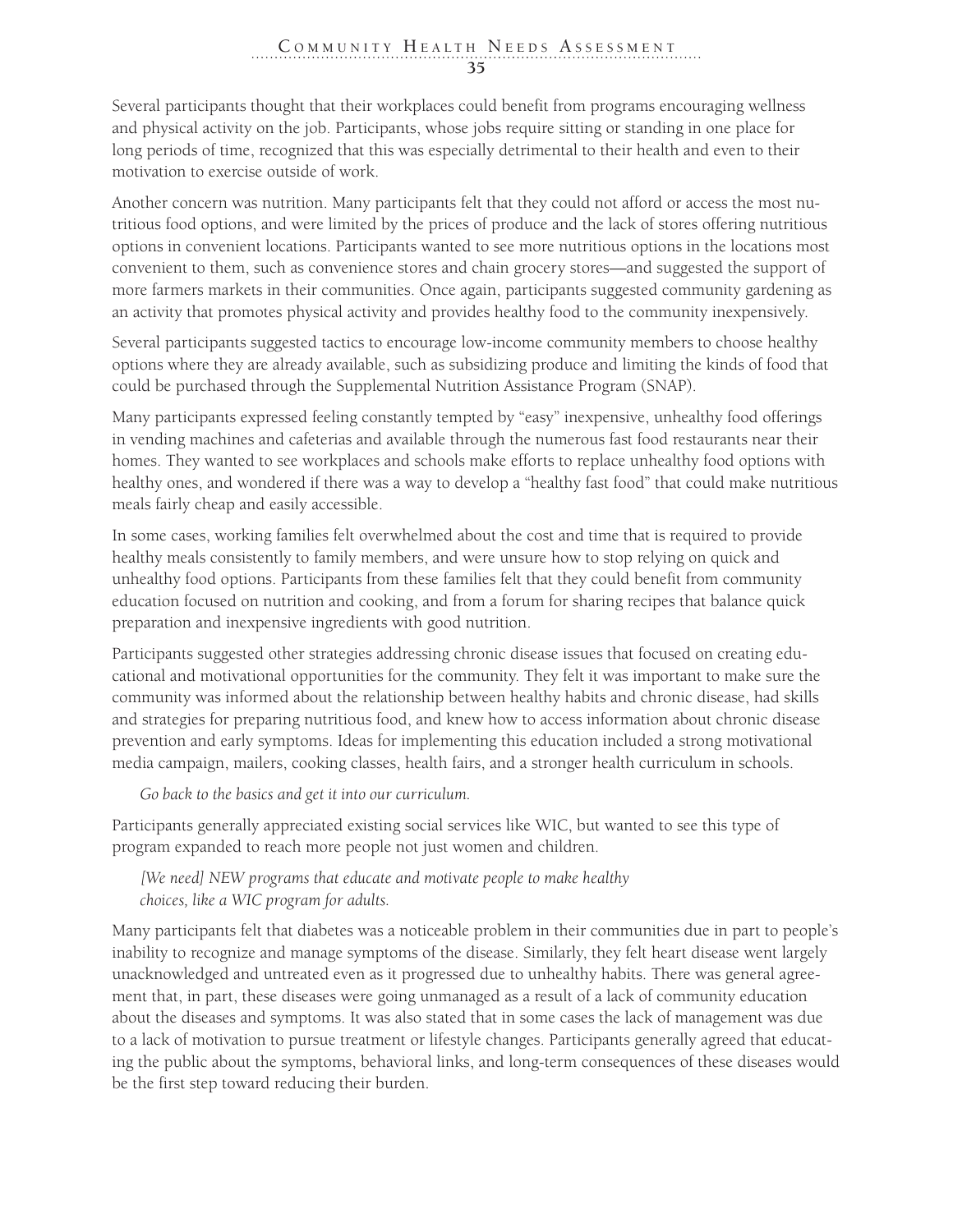### Substance Abuse

Substance abuse issues ranked third in importance to listening session participants. Discussions touched on several issues: smoking, alcohol abuse, misuse of over-the-counter medications, and methamphetamines. Participants were especially concerned about the lack of treatment programs they considered effective, the susceptibility of youth to addictive substances, the lack of clear information and facts about substance abuse issues, and a trend of substance abuse being socially acceptable.

Participants felt that the services currently available for treating substance abuse problems neglect "whole person" care and recovery; that is, they tend to focus too much on the clinical treatment of extreme incidents rather than using therapy, or the treatment of other health issues to support recovery. Prison, they felt, was too often a substitute for effective treatment in this country. They recognized that residential treatment facilities do exist, but that they are largely targeted to higher-income individuals or are inadequate in capacity to meet the full need in the community. Many participants originally from other countries explained that treatment options in the U.S. seemed significantly less effective than the highly-utilized residential treatment programs for substance abuse in their home countries.

Several groups' ideas involved strategies to create centralized substance abuse treatment services and make them available as part of a comprehensive treatment plan. Some groups wanted to create "case-worker" positions that could help individuals keep track of and coordinate different provider and community support services. Most groups discussing substance abuse mentioned feeling like they had a hard time getting access to unbiased information about the dangers of certain substances, and wanted to see clearly-presented materials developed that they could use as educational tools to protect themselves and their families. Also, as in their approach to mental health issues, participants generally felt that it was important to raise community awareness of existing substance abuse issues and available treatment. Some groups suggested media campaigns that warn, educate, and promote treatment options.

Many participants with children were extremely concerned by the susceptibility of their children to social pressure from peers and drug dealers to try drugs in schools and other settings outside the home. Several talked about how it seemed to be more and more difficult to talk to kids about these issues before they are approached about drugs. Many of these participants wanted to work with schools to develop a strong anti-drug curriculum targeted towards very young children.

Some participants were worried about themselves or their children becoming the targets of violence related to drug culture. As with their discussion of chronic disease prevention, participants wanted to see an increase in accessible recreation facilities and affordable sports and arts programming available to provide safe and enjoyable spaces. They felt that such spaces and activities—for both youth and adults are important alternatives to opportunities for substance abuse.

In addition to street drugs, several participants also commented on the widespread abuse of tobacco and alcohol despite ongoing media campaigns they've seen to warn against the use of these products. Many participants repeatedly indicated that smoking and drinking excessively around children in the home is a problem that they witness in their communities on a regular basis. In a few groups, the abuse of over-the-counter drugs was of particular concern. Participants tended to be concerned with an apparent social acceptance of these practices.

Several individuals were frustrated by the role that media plays in marketing certain substances to the general public. A few participants stated that alcohol commercials send mixed messages. Others, especially those originally from other countries where media is differently regulated, found it troubling to constantly see advertisements for over-the-counter and prescription drugs – products, they felt, that didn't need to be advertised and were frequently abused. These participants suggested banning television advertisement for these products.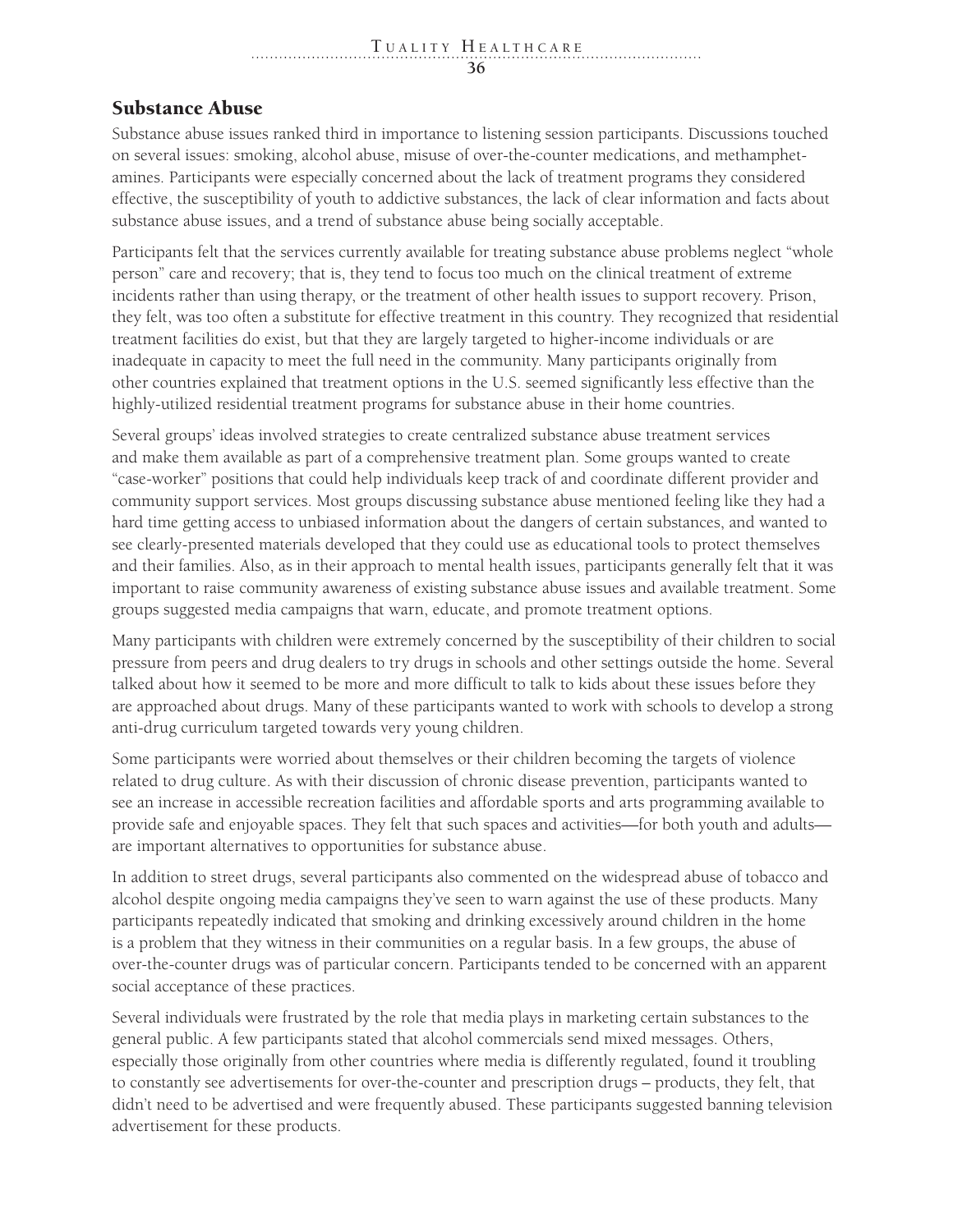There were varying suggestions about regulation and policy changes that participants wanted to see established to confront substance abuse issues. On the whole, suggestions were aimed at restricting access to substances and to promotional media. Examples included drug laws with harsher penalties for selling illicit drugs, school policies that punish drug abuse and distribution more severely, more restrictions on medical marijuana, strict rules for medication and alcohol advertisements, and regulations to monitor provider prescriptions and patient need for medications.

### Access to Affordable Health Care

As an issue unto itself, access to affordable health care was ranked below mental health, chronic disease and substance abuse issues. However, it is important to remember that many participants tended to incorporate specific access to care issues into their discussion of the health issues listed above, as well as their discussion of other less-prioritized issues.

Most participants felt that their most significant barriers to health care services were financial. Many participants expressed simultaneous concern over both their inability to get sufficient insurance coverage for the services they needed, as well as the often prohibitively expensive cost of insurance premiums. Participants frequently called for the cooperation of health care providers to lower rates for the health services not covered by their insurance, and of insurance companies to offer affordable health coverage. A common suggestion was the widespread adoption of sliding fee scales based on a family's income so that services and coverage could be obtained at a rate that is affordable.

When they could find more affordable services, participants from rural areas often had to travel significant distances and rely on infrequent public transportation to see providers. Many participants, who were struggling to maintain employment—and did not have time off, worried because they could not find affordable care at all outside of regular working hours. Many participants who had to pay for childcare, described the expense of this due to the travel and wait time necessary to access affordable health care, (e.g., waiting in line at a free clinic).

Several participants suggested extending the operating hours of existing providers and creating childcare options on-site. In addition, there was strong agreement between most groups that more free and low-cost clinics, providers, and urgent-care options be created in their communities. Most participants felt that expanding a workforce to provide these services locally, at low cost, would ultimately be a better longterm goal than improving transportation options to bring patients already-busy urban clinics.

In almost every group someone had a story to share about being unable to receive the care they needed – especially for non-emergency issues. Participants routinely noted that preventative care and screenings were especially out of their reach. Making the trip, missing work or even going into debt were not reasonable options, resulting in delays in care until an emergency medical situation developed. In response to this problem, participants suggested lowering the cost of, and even incentivizing preventative screenings, routine checkups and other care that could help low-income community members avoid waiting until they required costly emergency procedures.

Several participants wanted to loosen eligibility requirements for services like the Medicaid (Oregon Health Plan), SNAP and other programs that help low-income community members to maintain good health and regular access to medical care.

They felt that the current system of public assistance sometimes discouraged recipients to pursue employment out of fear of losing benefits even if it were only a seasonal or temporary increase in income. There was some concern expressed by participants that people living in the US without documentation are not getting the care they should be and having to wait until their situation is an emergency. These participants wanted to see policy changes aimed at granting access to government aid programs and essential health care services for those without basic legal paperwork.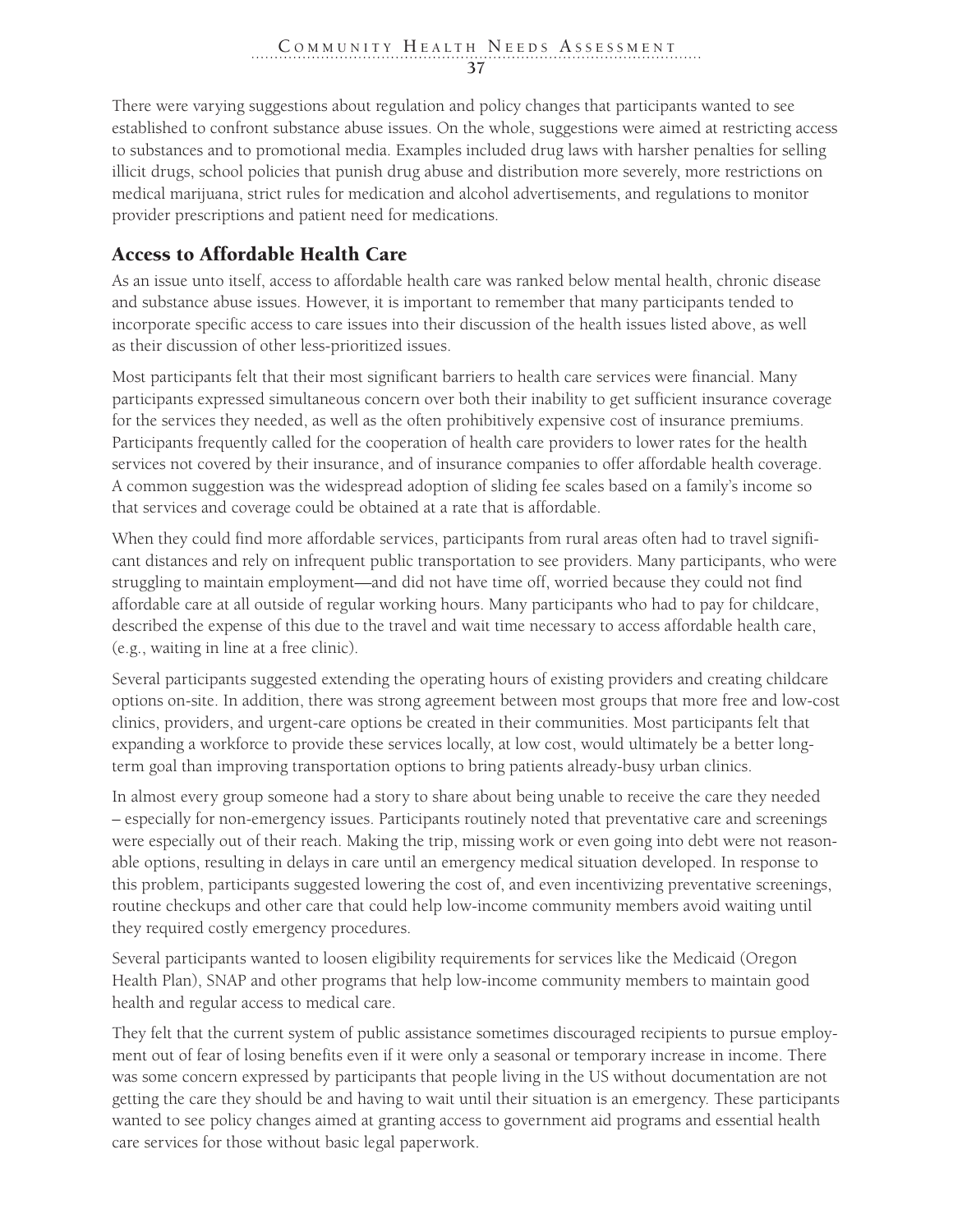### Oral Health and Access to Oral Health Services

Several participants came to listening sessions with worries about oral health issues that were affecting them and their families. In many cases, the pain and distraction resulting from untreated oral health issues had greatly impacted their health, lives, and work.

Almost three quarters of participants responding in the participant survey said they did not have a dentist they could go to, and many participants indicated in discussion that they did not have any kind of coverage for dental services even if they did have health coverage. As with other health issues, participants largely agreed that the cost of dental services was prohibitively high, and that this often resulted in community-members waiting until their oral health problems had become serious issues before seeking treatment. Similar to discussions of strategies for improving access to health care, participants frequently suggested a cooperative agreement between their community's oral health service providers to lower the cost of services. Having providers drop prices specifically for preventative services and/or offer payment plans for costly ones were ideas that came up more than once.

Many participants also wanted to approach the problem of affordability by expanding dental insurance coverage for their communities. This included both expanding the number of people eligible for dental coverage, and expanding the number of important dental health services covered under such policies. In several groups participants wanted to make dental insurance standard as part of any health insurance package, including those offered through the government, those offered by employers, and those purchased independently.

It was also suggested that routine checkups for children and all significant services for adults, including dentures should all be covered under any dental insurance plan. The idea behind this was to create a standard of dental coverage that all parties could understand and expect

Several participants also expressed a specific need in rural communities for more affordable oral health service providers in order to eliminate the need for repeated travel to urban centers to access these services. In one group participants expressed interest in the idea of funding mobile clinics to meet the on-going dental health needs of agricultural workers and other more-remote community members.

### Over-Arching Strategies for Approaching Health Issues in the Community

In almost all of the groups, discussion included similar, over-arching strategies for improving community health.

### *Increase Health Education*

Notably, in almost every discussion group participants mentioned a general desire to increase health education that focused on each community's major health issues. Examples of what could be done included, increasing the number of community health educators, working with schools to develop strong health curriculums supported by activity and nutrition programs, launching media campaigns targeting specific health issues, and engaging the community regularly through events such as nutrition classes, talks, and health fairs in accessible locations.

### *Improve Community Access to Health Data and Information about Health Services*

Similarly, many participants called for easily accessible health information. They especially mentioned creating community information centers where all residents could go to access health data and research, as well as information about available health services—including eligibility requirements and instructions on how to apply. In some groups it was suggested that having staff who could provide reference services would be very helpful in such a setting in order to help people navigate the vast amount of information.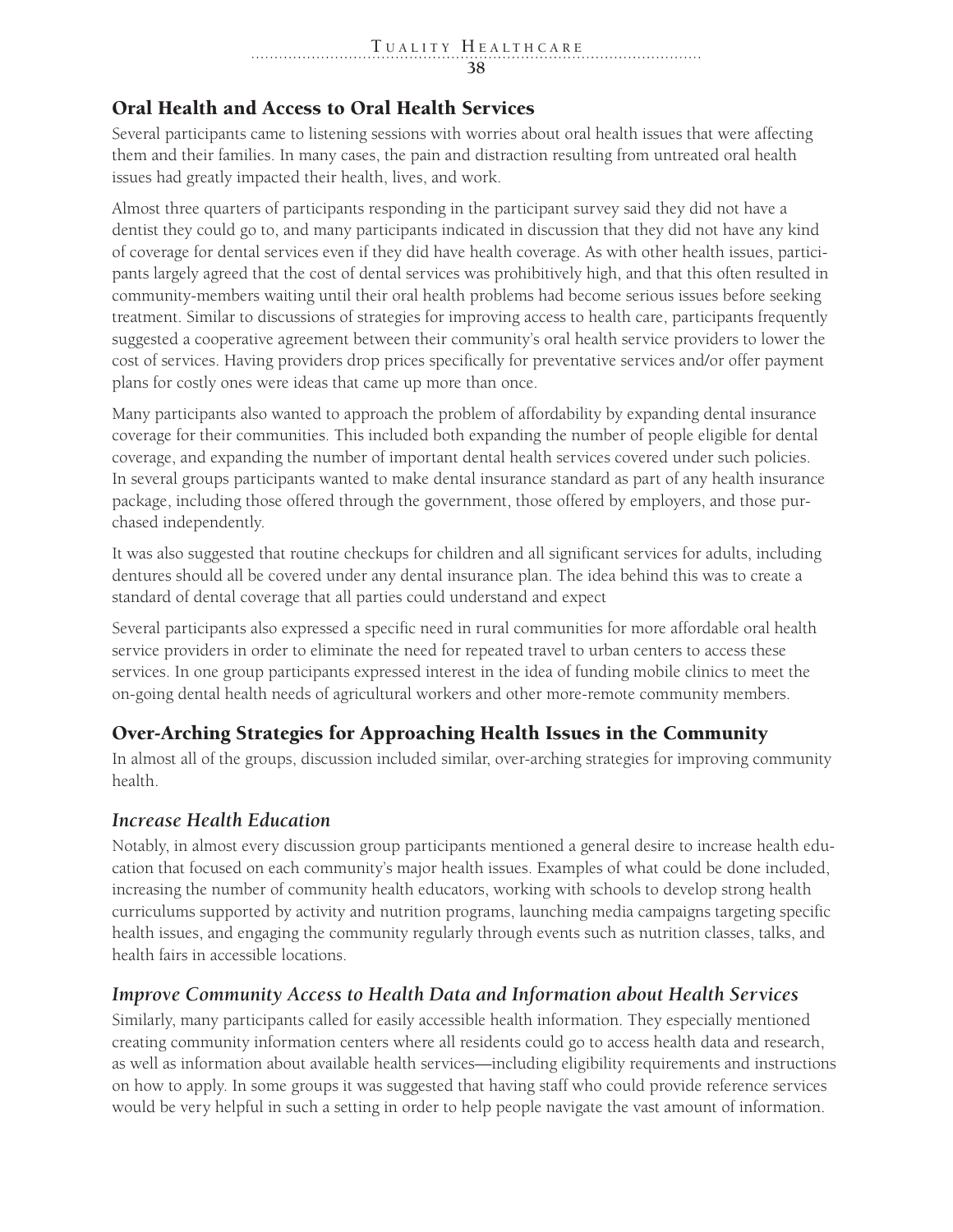### *Improve Cultural Competency of the Health Care System*

Improving cultural competency at all levels of the health care system was talked about in most discussions about health issues. Many participants emphasized the need to make sure that any efforts made to improve health care and services in the four-county area would benefit all community members. Specifically, this meant producing materials and resources in languages other than English and making them available to cultural communities that may not frequent the same locations as others. This also meant ensuring quality interpretation services at all levels of health care and training providers to better meet the specific needs of the cultural communities they serve.

### Limitations

The information and ideas generated during these listening sessions came from participants recruited as part of a convenience sample. The sample does not represent the whole geographical scope of the four-county area. The opinions and ideas collected from 202 individuals through these listening sessions cannot be generalized to the overall population. The goal was to provide an opportunity for community members to express their needs and perspectives in order to help inform Healthy Columbia Willamette Collaborative members as they begin to develop plans to better serve the communities in which participants live. There was much agreement between the top health issues prioritized by participants of the listening groups, the findings from previously conducted community engagement/assessment projects, and the epidemiological data.

### Resources

The following resources are referenced above and may be useful for background information:

- $\blacksquare$  New Requirements for Charitable 501(c)(3) Hospitals under the Affordable Care. Internal Revenue Service. Available from: http://www.irs.gov/Charities-&-Non-Profits/Charitable-Organizations/New-Requirements-for-501(c)(3)-Hospitals-Under-the-Affordable-Care-Act
- Public Health Accreditation. Public Health Accreditation Board. Available from: http://www.phaboard.org/
- Mobilizing for Action through Planning and Partnerships (MAPP). National Association of County and City Health Officials. Available from: http://www.naccho.org/topics/infrastructure/mapp/
- Healthy Columbia Willamette regional website. Healthy Columbia Willamette Collaborative. Available from: http://www.healthycolumbiawillamette.org.